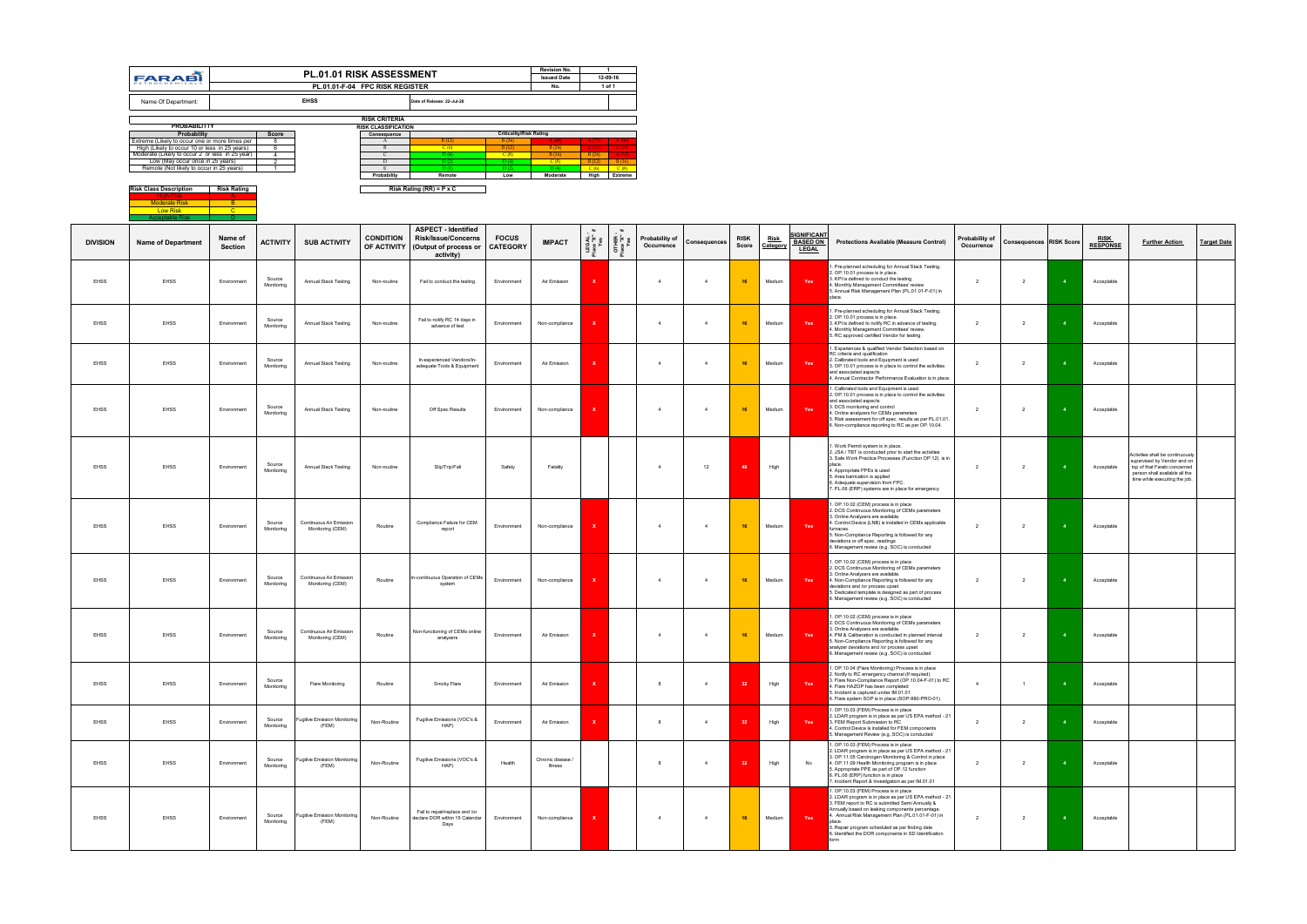| EHSS        | EHSS        | Environment | Waste<br>Management                   | Waste Handling, Labeling<br>and Securing                                | Routine     | Spillage/Leakage                                         | Environment     | <b>Land Pollution</b>        |              | -8             | $\overline{4}$ | -32                     | High   | Yes | . OP.10.07 (Waste Management) process is in place<br>2. Waste Declaration Form (OP.10.07-F-03) is available<br>3. Securing it through SAP system followed by labelling<br>4. Stored in dedicated and paved (1.5 mm HDPE liner)<br>5. Waste Audit is being conducted on periodic interval<br>6. OP.10.06 process for Ground water monitoring<br>7. Management review is conducted for these aspects.                                            | 2              | $\overline{2}$ |      | Acceptable                                                                                   |  |
|-------------|-------------|-------------|---------------------------------------|-------------------------------------------------------------------------|-------------|----------------------------------------------------------|-----------------|------------------------------|--------------|----------------|----------------|-------------------------|--------|-----|------------------------------------------------------------------------------------------------------------------------------------------------------------------------------------------------------------------------------------------------------------------------------------------------------------------------------------------------------------------------------------------------------------------------------------------------|----------------|----------------|------|----------------------------------------------------------------------------------------------|--|
| <b>EHSS</b> | EHSS        | Environment | Waste<br>Management                   | Temporary Waste Storage<br>Area (STSA)                                  | Routine     | Spillage/Leakage                                         | Environment     | <b>Land Pollution</b>        |              | $\mathbf{R}$   | $\overline{4}$ | 32                      | High   | Yes | 1. OP.10.07 (Waste Management) process is in place<br>2. Waste Declaration Form (OP.10.07-F-03) is available<br>4. Stored in dedicated and paved (1.5 mm HDPE liner)<br>area (STSA)<br>5. Secondary containment for STSA.<br>6. Collection sump is connected to OWS system.<br>7. STSA is under custody of EHS department (lock &<br>8. Bi-monthly check for STSA area is conducted                                                            | $\overline{2}$ | $\overline{2}$ |      | Acceptable                                                                                   |  |
| EHSS        | EHSS        | Environment | Waste<br>Management                   | Temporary Waste Storage<br>Area (STSA)                                  | Routine     | Spillage/Leakage                                         | Health          | Chronic disease /<br>Illness |              |                | $\overline{4}$ | 32                      | High   | No  | . OP.10.07 (Waste Management) process is in place<br>2. Waste Declaration Form (OP.10.07-F-03) is available<br>3. Regular Health Assessment as per OP.11.09<br>1. Appropriate PPEs (OP.12 function)<br>5. Secondary containment for STSA.<br>6. Collection sump is connected to OWS system.<br>7.STSA is under custody of EHS department (lock & Key)<br>8. Bi-monthly check for STSA area is conducted<br>9. PL.06 (ERP) function is in place | $\overline{2}$ | $\overline{2}$ |      | Acceptable                                                                                   |  |
| EHSS        | <b>EHSS</b> | Environment | Waste<br>Management                   | Waste Disposal                                                          | Routine     | Improper Disposal                                        | Environment     | <b>Land Pollution</b>        |              |                | $\overline{4}$ | 32                      | High   | Yes | 1. OP.10.07 (Waste Management) process is in place<br>2. Waste Declaration Form (OP.10.07-F-03) is available<br>3. Waste Manifest System Compliance<br>4. Waste analysis and assessment prior for disposal<br>5. Appropriate PPEs<br>5. Approved and certified waste management/recycling<br>facility & transporters.                                                                                                                          | $\overline{2}$ | $\overline{2}$ |      | Acceptable                                                                                   |  |
| EHSS        | <b>EHSS</b> | Environment | Waste<br>Management                   | Waste Disposal                                                          | Routine     | Spillage / Leakage                                       | Environment     | <b>Land Pollution</b>        |              |                | $\overline{4}$ | 32                      | High   | Yes | 1. OP.10.07 (Waste Management) process is in place<br>2. Waste Declaration Form (OP.10.07-F-03) is available<br>3. Waste Manifest System Compliance<br>4. Appropriate PPEs as per OP.12 function<br>5. Approved and certified waste management and<br>recycling facility<br>6. Approved Transporter are used for waste shifting<br>7. Secondary containment requirement is checked while<br>handling                                           | $\overline{2}$ | $\overline{2}$ |      | Acceptable                                                                                   |  |
| <b>EHSS</b> | EHSS        | Environment | Waste<br>Management                   | Waste Inventory/Audit Report                                            | Routine     | Inadequate Manifest System<br>Inventory/Improper Records | Environment     | Non-compliance               |              |                | 6              | <b>AS</b>               | High   | Yes | 1. OP.10.07 in place<br>2. Manifest System Tracking in place.<br>3. Manifest is linked with invoice evaluation<br>1. Self and Internal Audit is in place<br>5. Waste Inventory/Audit Report<br>6. Quaterely Waste Inventory Report to RC                                                                                                                                                                                                       | $\overline{2}$ | $\overline{2}$ |      | Acceptable                                                                                   |  |
| <b>EHSS</b> | EHSS        | Environment | Waste<br>Management                   | Medical Waste                                                           | Routine     | Improper Disposal                                        | Environment     | Land Pollution               |              |                | $\mathbf{A}$   |                         | High   | Yes | 1. OP.10.07-WI-01 (Medical Waste)<br>2. Waste Manifest System Compliance in place.<br>3. Approved and certified waste management facility<br>(KIMS - Third Party)<br>4. Self/Internal audit is conducted                                                                                                                                                                                                                                       | $\overline{2}$ | $\overline{2}$ |      | Ensure with Third party to Ongoing.<br>Acceptable<br>dispose off properly by<br>incineration |  |
| EHSS        | EHSS        | Environment | Waste<br>Management                   | General Waste                                                           | Routine     | Improper Disposal                                        | Environment     | <b>Land Pollution</b>        | x            |                | $\overline{4}$ | -32                     | High   | Yes | . OP.10.07-WI-02 (General Waste)<br>2. Waste Manifest System Compliance in place.<br>3. RC Landfill site for dumping by RISAL<br>4. Self/Internal audit is conducted<br>5. Waste Audit Report submitted to RC on semi-annually                                                                                                                                                                                                                 | $\overline{2}$ | $\overline{2}$ |      | Acceptable                                                                                   |  |
| EHSS        | <b>EHSS</b> | Environment | Waste<br>Management                   | Medical Waste                                                           | Routine     | Occupational Exposure                                    | Health          | Chronic disease /<br>Illness |              |                | $\overline{4}$ | 32                      | High   | No  | . OP.10.07-WI-01 (Medical Waste)<br>2. Waste Manifest System Compliance<br>3. Approved and certified waste management facility<br>(KIMS - Third Party)<br>4. Appropriate PPEs is used.<br>5. Health assessment for the Clinic Staff who handle the<br>waste is in place.<br>6. PL.06 (ERP) system is in place<br>7. OP.11.09 Health Monitoring program is in place                                                                             | 2              | $\overline{2}$ |      | Acceptable                                                                                   |  |
| <b>EHSS</b> | EHSS        | Environment | Effluent<br>Management/<br>Monitoring | <b>IWW KPI Analysis</b>                                                 | Routine     | Inadequate Analysis                                      | Environment     | Non-compliance               |              |                | $\overline{4}$ |                         | High   | Yes | 1. OP.10.05 (IWW) process is in place<br>2. LIMS Database based on sample analysis<br>3. Alarm for Off Spec. reading showing in red font<br>4. OP.10.05-F-01 (IWW Self-Monitoring Report)<br>5. Management review (e.g; SOC) is conducted                                                                                                                                                                                                      | $\overline{2}$ | $\overline{2}$ |      | Acceptable                                                                                   |  |
| EHSS        | EHSS        | Environment | Effluent<br>Management/<br>Monitoring | <b>IWW Discharge</b>                                                    | Routine     | Off Spec Discharge                                       | Environment     | <b>Water Pollution</b>       | $\mathbf{x}$ | 8              | 6              | 48                      | High   | Yes | . OP.10.05 (IWW) process is in place<br>2. LIMS Database based on sample analysis<br>3. Alarm for Off Spec. reading showing in red font<br>4. OP.10.05-F-01 (IWW Self-Monitoring Report)<br>5. Re-process for the off Spec contaminated water by<br>keeping in holding tank<br>6. BTEX skid is implemented as proactive measures                                                                                                               | $\overline{2}$ | $\overline{2}$ | $-4$ | Acceptable                                                                                   |  |
| <b>EHSS</b> | EHSS        | Environment | Effluent<br>Management/<br>Monitoring | Storm water Discharge                                                   | Non-Routine | Off Spec Discharge                                       | Environment     | Water Pollution              |              | $\mathbf{8}$   | 6              | 48                      | High   | Yes | 1. OP.10.05 (IWW) process is in place<br>2. LIMS Database based on sample analysis<br>3. Alarm for Off Spec. reading showing in red font<br>4. OP.10.05-F-01 (IWW Self-Monitoring Report)<br>5. Re-process for the off Spec contaminated water by<br>considering IWW and routed to wastewater way.                                                                                                                                             | $\overline{2}$ | $\overline{2}$ |      | Acceptable                                                                                   |  |
| <b>EHSS</b> | EHSS        | Environment | Effluent<br>Management/<br>Monitoring | Sewage Discharge                                                        | Non-Routine | Sewage Pump fail                                         | Safety & Health | Acute Injury / Illness       |              | $\overline{4}$ | $\overline{4}$ | 16                      | Medium |     | 1. PM plan for Sewage discharge pump.<br>2. Alternate arrangements such as super sucker will be<br>used in case of failure.                                                                                                                                                                                                                                                                                                                    | $\overline{2}$ | $\overline{2}$ |      | Acceptable                                                                                   |  |
| <b>EHSS</b> | <b>EHSS</b> | Environment | Effluent<br>Management/<br>Monitoring | Ground Water Monitoring                                                 | Non-Routine | Off Spec KPIs                                            | Environment     | Water Contamination<br>(GW)  |              |                | $\overline{2}$ | $\overline{\mathbf{8}}$ | Low    | Yes | 1. OP.10.06 (GW) Process is in place<br>2. Prior schedule for GW Sampling<br>3. Spillage/Leakage Control part of OP.10.07 process<br>4. Materials/Chemicals Area is designed as per<br>requirement (Secondary containment)<br>5. Annual GW Reports (OP.10.06-F-01 and 02) is<br>applied for RC reports                                                                                                                                         | $\overline{2}$ | $\overline{2}$ |      | Acceptable                                                                                   |  |
| <b>EHSS</b> | <b>EHSS</b> | Environment | Noise Monitoring                      | None                                                                    | Non-Routine | High Noise                                               | Health          | <b>Hearing Loss</b>          |              |                | $\overline{4}$ | 32                      | High   |     | 1. OP.10.08 Noise Monitoring Process<br>2. Acoustic Enclosure provided in High Noise Equipment<br>3. Appropriate PPEs is used<br>4. Alarm Sign Board is in place<br>5. OP.11.09 Health Monitoring process in place<br>1. OP.10.08 Noise Monitoring Process                                                                                                                                                                                     | 2              | $\overline{2}$ |      | Acceptable                                                                                   |  |
| <b>EHSS</b> | EHSS        | Environment | Noise Monitoring                      | None                                                                    | Non-Routine | In accurate Dosimeter Reading                            | Health          | Acute Injury / Illness       |              | $\mathbf{A}$   | $\overline{4}$ | 16                      | Medium |     | 2. Calibrated Dosimeter is used.<br>3. Experience & Competent Personnel are involved                                                                                                                                                                                                                                                                                                                                                           | $\overline{2}$ | $\overline{2}$ |      | Acceptable                                                                                   |  |
| EHSS        | EHSS        | Environment |                                       | Permit Program   Permit Package Preparation                             | Non-Routine | Inappropriate Information                                | Environment     | Non-compliance               | $\mathbf{x}$ | $\overline{2}$ | 6              | 12                      | Medium | Yes | 1. OP.10.09 Permit Program process is in place<br>2. Qualified Personnel/Consultant<br>3. Internal Review process prior submission                                                                                                                                                                                                                                                                                                             | $\overline{2}$ | $\overline{2}$ |      | Acceptable                                                                                   |  |
| EHSS        | EHSS        | Environment | Permit Program                        | Maintaining & Control of<br><b>Environmental Permits</b><br>(ECC & EPO) | Non-Routine | Permit Renewal failure prior to<br>expiry                | Environment     | Non-compliance               | $\mathbf{x}$ |                | 12             | 72                      | High   | Yes | 1. OP.10.09 Permit Program process is in place<br>2. Team formation with experienced personnel for<br>different interface (Operation, TSD & Environment)<br>3. Package submitted to RC 6 months in advance (as<br>per regulations)<br>4. Regular/close follow-up to get it done on time<br>5. Monthly SHEMC / SOC review (Management Review)<br>6. Internal Audit program in place                                                             | $\overline{2}$ | $\overline{2}$ |      | Acceptable                                                                                   |  |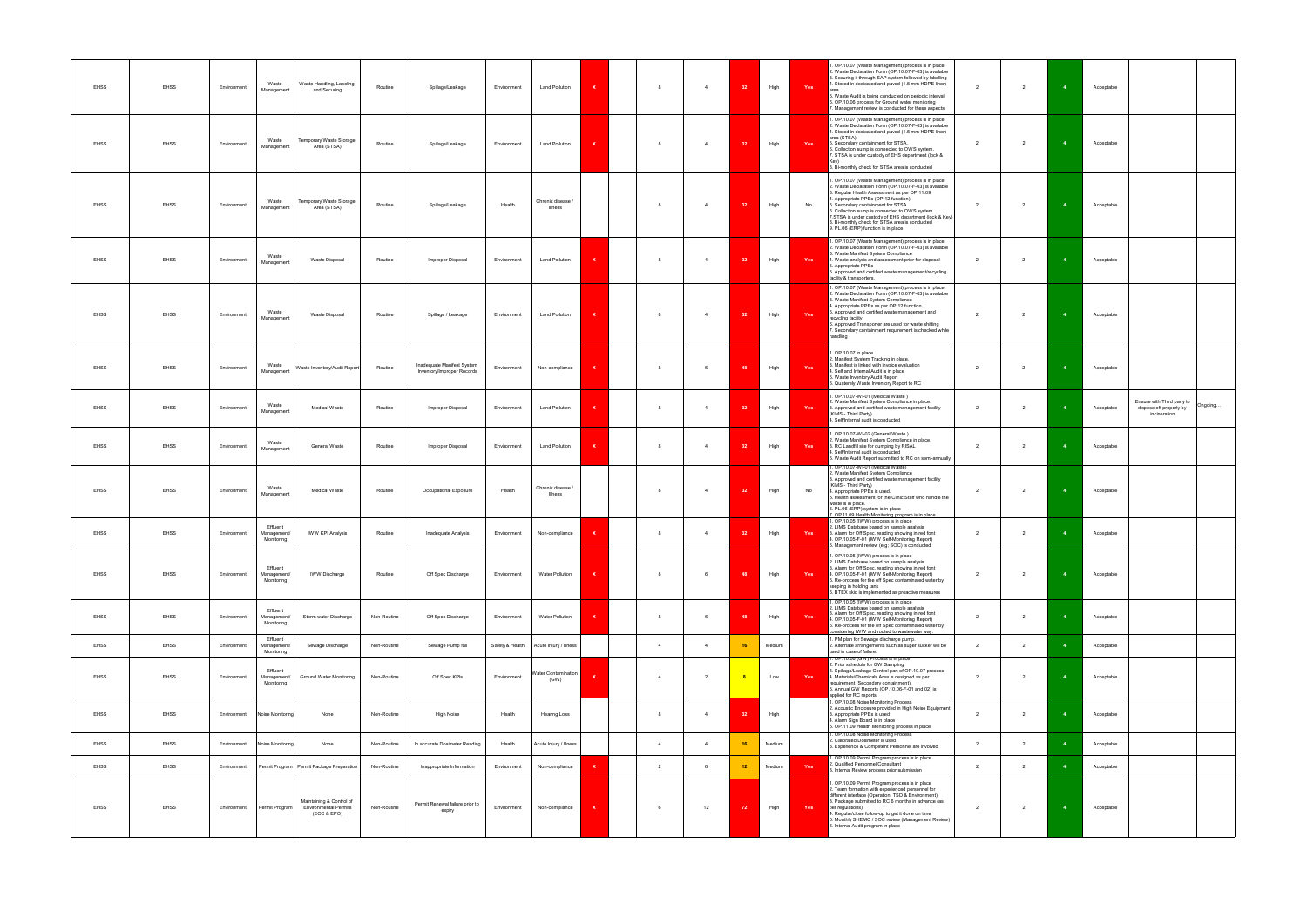| <b>EHSS</b> | EHSS        | Environment                 | Identification of<br>legal & Other<br>Requirements               | Requirements Identification           | Non-Routine | Non-Compliance of Requirements                      | Environment | $\mathbf{x}$<br>Non-compliance | 8  | 12             |     | High   | Yes | 1. EV.04.02 Identification and Evaluation of Compliance<br>obligation process is in place<br>2. Compliance Evaluation is being conducted annually as<br>per PL.01.01-F-01<br>3. Triggered actions are being tracked and captured<br>under Aspect/Impact Register for mitigations.<br>4. Monthly SHEMC / SOC review<br>5. FIMS management review in place for EV.04 Function.                                                                                                                               | $\overline{2}$          | $\overline{2}$ | $\overline{4}$          | Acceptable |                                                                                             |
|-------------|-------------|-----------------------------|------------------------------------------------------------------|---------------------------------------|-------------|-----------------------------------------------------|-------------|--------------------------------|----|----------------|-----|--------|-----|------------------------------------------------------------------------------------------------------------------------------------------------------------------------------------------------------------------------------------------------------------------------------------------------------------------------------------------------------------------------------------------------------------------------------------------------------------------------------------------------------------|-------------------------|----------------|-------------------------|------------|---------------------------------------------------------------------------------------------|
| <b>EHSS</b> | EHSS        | Safety                      | Vehicle /<br>Equipment<br>inspection                             | one                                   | Routine     | Hit / slip / Trip                                   | Safety      | Acute Injury / Illness         | 8  | $\overline{4}$ |     | High   |     | . Trained and Qualified Engineers / Officers<br>2. OP.12 Function in place<br>3. Carried out in staging area taking all precautions and<br>hly visual inspection is done.<br>4. Vehicle third party inspection reports                                                                                                                                                                                                                                                                                     | $\overline{\mathbf{2}}$ | $\overline{2}$ |                         | Acceptable |                                                                                             |
| <b>EHSS</b> | EHSS        | Safety                      | Vehicle /<br>Equipment<br>nspection                              | one                                   | Routine     | Improper inspection                                 | Safety      | Fatal                          | -8 | 12             |     | High   |     | 1. Trained and Qualified Engineers / Officers<br>2. OP.12 Function in place<br>3. Carried out in staging area taking all precautions and<br>certificates of validity of the equipment / vehicle is<br>4. Valid driver license is ensured.<br>5. Availability of flagman is ensured (as may be<br>applicable).                                                                                                                                                                                              | 2                       | $\overline{2}$ |                         | Acceptable |                                                                                             |
| <b>EHSS</b> | EHSS        | Safety                      | Vehicle /<br>Equipment<br>inspection                             | one                                   | Routine     | Improper inspection                                 | Environment | Pollution                      | 8  | $\overline{4}$ |     | High   |     | 1. Trained and Qualified Engineers / Officers<br>. Carried out in staging area taking all precautions and<br>ertificates of validity of the equipment / vehicle is<br>4. Valid driver license is ensured.<br>. Availability of flagman is ensured (as may be<br>applicable).<br>6. Proper containment for oil / diesel spillage is ensured<br>1. Trained and Qualified Engineers / Officers                                                                                                                | $\overline{2}$          | $\overline{2}$ |                         | Acceptable | Approved checklist to be<br>prepared under appropriate<br><b>FIMS process</b>               |
| EHSS        | EHSS        | Safety                      | Plant inspections None                                           |                                       | Routine     | Hit / slip / Trip                                   | Safety      | Acute Injury / Illness         | 8  | $\overline{4}$ | -32 | High   |     | 2. Appropriate PPEs<br>3. Carried out taking all precautions and only visual<br>spection is done.<br>4. Whenever needed, accompanied by process<br>/operation personnel                                                                                                                                                                                                                                                                                                                                    | $\overline{2}$          | $\overline{2}$ |                         | Acceptable |                                                                                             |
| <b>EHSS</b> | EHSS        | Safety                      | Special Training<br>(Work<br>permit/Standby/F<br>ire watch etc.) | None                                  | Routine     | Inadequate training / improper<br>assessment        | Safety      | Serious Injury                 | 8  | 6              |     | High   |     | 5. Plant entry log sheet maintained.<br>1. OP.12 Function in place<br>2. OP.12.09 WP process in place<br>3. EHSS Orientation in place.<br>4. Trained and Qualified Engineers / Officers<br>5. Issue ID from EHSS with validity period.                                                                                                                                                                                                                                                                     | $\overline{2}$          | $\overline{2}$ |                         | Acceptable |                                                                                             |
| <b>EHSS</b> | <b>EHSS</b> | Safety                      | Incident report<br>nanagement                                    | eporting                              | Routine     | In appropriate reporting                            | Safety      | Serious Injury                 | 8  | 6              | 48  | High   |     | 1. IM.01.01 Process for Incident reporting in place.<br>2. IR Software to report in place.<br>3. Approval and escalation for reported incidents in place.<br>4. Awareness programs in place through SHEAC<br>5. Common theme analysis is presented in SOC/MSHEC<br>Daily report of IR generated is circulated to the Farabi<br>Family for follow-up action<br>. IRs categorization w.r.t their consequences/ "potential<br>to be" is also being done to prioritize the actions for close<br>out of the IRs | $\overline{2}$          | $\overline{2}$ | $\overline{a}$          | Acceptable |                                                                                             |
| <b>EHSS</b> | <b>EHSS</b> | Fire Prevention Mock Drill  |                                                                  | <b>Internal Drill</b>                 | Routine     | Drill not done as per plan                          | Safety      | Acute Injury / Illness         | 8  | 6              |     | High   |     | 1. PL.06 Function in place.<br>2. Annual drill plan / Regular Drill Reports<br>3. PL.06.01 FIMS process is in place<br>4. Monthly EHSS Review Reports<br>5. Internal audits in place<br>6. Reviewed in SOC & SHEMC meetings on monthly                                                                                                                                                                                                                                                                     | $\overline{4}$          | $\overline{2}$ | -8                      | Low        | lonthly department review to<br>cover the areas planed for Ongoing<br>conducting the drills |
| <b>EHSS</b> | EHSS        | Fire Prevention Mock Drill  |                                                                  | Internal Drill                        | Routine     | Ineffective drill / Missing of<br>planned scenarios | Safety      | Acute Injury / Illness         | 8  | 6              |     | High   |     | <u>basis.</u><br>1. Evaluation after every drill is done and finding are<br>shared with concerned Dept. as per PL.06.01.<br>2. Correction and corrective action followed up and<br>discussed in SOC<br>3. Refreshing program for ERT members.<br>4. Regular Drill Reports<br>5. PL.06.01 & PL.06.02 FIMS processes in place                                                                                                                                                                                | $\overline{2}$          | $\overline{2}$ |                         | Acceptable |                                                                                             |
| EHSS        | EHSS        | Fire Prevention Mock Drill  |                                                                  | External Drill (JAMA,A)               | Routine     | Drill not done as per plan                          | Safety      | Acute Injury / Illness         | 8  | 6              | 48  | High   |     | 1. Scheduled for JAMA'A in liaisons with authorities in<br>2. Evaluation after every drill is done and finding are<br>shared with concerned Dept. as per PL.06.01.<br>3. Correction and corrective action followed up and<br>discussed in SOC<br>4. Refreshing program for ERT members.<br>5. PL.06.01 & PL.06.02 FIMS processes in place<br>3. Reviewed in SHEMC and SOC for not conducting<br>JAMA'A (Because of non-availability of JAMA'A and<br><b>HCIS Clearance)</b>                                | $\overline{2}$          | $\overline{2}$ |                         | Acceptable |                                                                                             |
| EHSS        | EHSS        | Environment                 | RCPLC / UC<br>Inspection                                         | Reporting to RC / Risk<br>Assessments | Non-Routine | Non-Compliance of Requirements                      | Safety      | Non-compliance<br>x            | 6  | $\overline{4}$ | 24  | Medium | Yes | 1. PL 01.01 - F - 01 included "Yearly" Risk Assessment<br>and Management for compliance.<br>2. PL.01.01 - WI - 01 or 02 addressed the guidelines and<br>frequency                                                                                                                                                                                                                                                                                                                                          | $\overline{2}$          | $\overline{2}$ |                         | Acceptable |                                                                                             |
| <b>EHSS</b> | <b>EHSS</b> | Fire Prevention Equipment's | (FE)                                                             | nterruption of Fire<br>Equipment's    | Non-Routine | Non availability of equipment                       | Safety      | Fatality / Plant Safety        | 8  | 12             | 96  | High   | No  | 1. PL.06.04 (Interruption of Fire Equipment) is available<br>2. Back-up plan is available in coordination with JAMA'A<br>for resource availability<br>3. Long Term contract with Certified Third Party<br>4. Mobile Portable monitors are available for non-<br>availability<br>5. Foam Trolley is available at the time of Fire Truck                                                                                                                                                                     | $\overline{2}$          | $\overline{2}$ | $\overline{\mathbf{4}}$ | Acceptable |                                                                                             |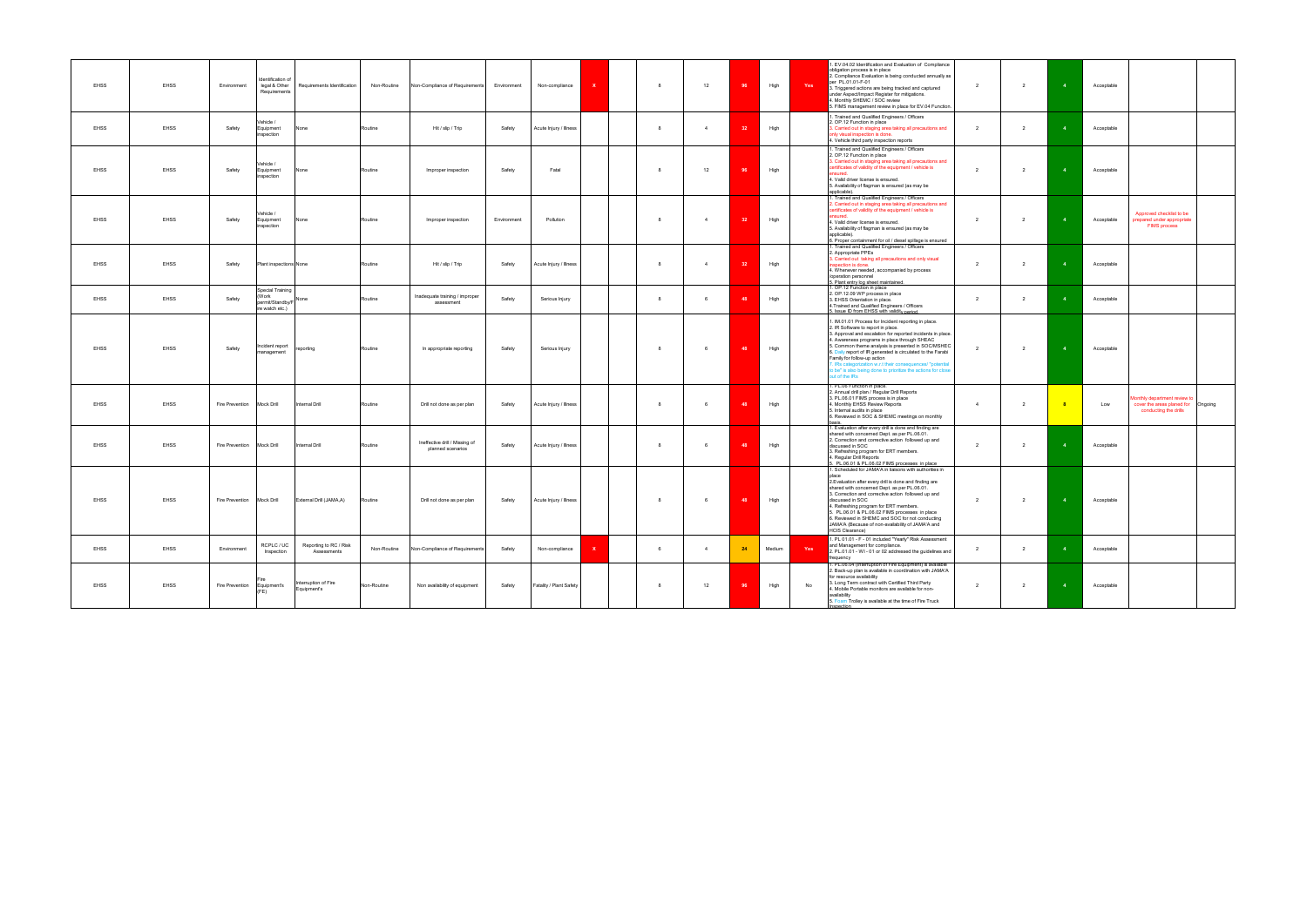| Risk Class Description | <b>Risk Rating</b> |
|------------------------|--------------------|
| High Risk              |                    |
| <b>Moderate Risk</b>   |                    |
| <b>Low Risk</b>        |                    |
| <b>Acceptable Risk</b> |                    |

| <b>DIVISION</b>                | <b>Name of Department</b>        | Name of<br>Section                 | <b>ACTIVITY</b>                      | <b>SUB ACTIVITY</b>                                                                            | <b>CONDITION</b><br>OF ACTIVITY | <b>ASPECT - Identified</b><br><b>Risk/Issue/Concerns</b><br>(Output of process or<br>activity) | <b>FOCUS</b><br><b>CATEGORY</b> | <b>IMPACT</b>                           | そど st        | OTHER<br>Place "X"<br>Yes | <b>Probability of</b><br>Occurrence | Consequences                     | <b>RISK</b><br>Score | <u>Risk</u><br>Category | <u>;IGNIFICANT</u><br><b>BASED ON</b><br><b>LEGAL</b> | <b>Protections Available (Measure Control)</b>                                                                                                                                                                                                                                                                                                                                                      | Probability of<br>Occurrence     | <b>Consequences RISK Score</b>   |                | <b>RISK</b><br><b>RESPONSE</b> | <b>Further Action</b>                                          | <b>Target Date</b> |
|--------------------------------|----------------------------------|------------------------------------|--------------------------------------|------------------------------------------------------------------------------------------------|---------------------------------|------------------------------------------------------------------------------------------------|---------------------------------|-----------------------------------------|--------------|---------------------------|-------------------------------------|----------------------------------|----------------------|-------------------------|-------------------------------------------------------|-----------------------------------------------------------------------------------------------------------------------------------------------------------------------------------------------------------------------------------------------------------------------------------------------------------------------------------------------------------------------------------------------------|----------------------------------|----------------------------------|----------------|--------------------------------|----------------------------------------------------------------|--------------------|
| Manufacturing                  | FPC Operations                   | Plant Operation                    | Normal Plant<br>Operation            | Hand-over activity (filters,<br>pumps, compressors,<br>treaters including<br>Maintenance etc.) | Routine                         | leakage of HC or toxic chemicals                                                               | Environment                     | Ground Water                            |              |                           | 8                                   | $\overline{2}$                   | 16                   | Medium                  | Yes                                                   | 1. SOP is available. (See details at the end of row)<br>2. Containments connected with OWS<br>3. Handling & Safe Disposal as per OP.10.07<br>4. Work Permit and Isolation process is in place<br>5. Work Instruction is provided for critical activities                                                                                                                                            | $\overline{2}$                   | $\overline{2}$                   |                | Acceptable                     |                                                                |                    |
| Manufacturing                  | FPC Operations                   | Plant Operation                    | Normal Plant<br>Operation            | Hand-over activity (filters,<br>pumps, compressors,<br>heaters including<br>Maintenance etc.)  | Routine                         | leakage of HC or toxic chemicals                                                               | Environment                     | Air Emission                            | $\mathbf{x}$ |                           | -8                                  | $\overline{2}$                   | 16                   | Medium                  | Yes                                                   | 1. SOP is available.<br>2. Work Permit and Isolation process is in place<br>3. Work Instruction is provided for critical activities<br>4. Fugitive Emission (LDAR) test is conducted<br>5. By design safe venting to flare or safe location in place<br>6. OP.12 Safe Work practice are in place<br>7. PL.06 ERP system is in place                                                                 | $\overline{2}$                   | $\overline{2}$                   |                | Acceptable                     |                                                                |                    |
| Manufacturing                  | FPC Operations                   | Plant Operation                    | Normal Plant<br>Operation            | Hand-over activity (filters,<br>pumps, compressors.<br>treaters including<br>Maintenance etc.) | Routine                         | leakage of HC or toxic chemicals                                                               | Safety                          | Fire / Explosion                        |              |                           |                                     | 12                               |                      | High                    | No                                                    | . SOP is available.<br>2. Work Permit and Isolation process is in place<br>3. Work Instruction is provided for critical activities<br>4. By design safe venting to flare or safe location in place<br>5. OP.12 Safe Work practice is in place<br>6. PL.06 ERP is in place<br>7. Work under supervision for critical activities<br>8. Risk assessment is being carried for critical activities       | $\overline{2}$                   | $\overline{4}$                   |                | Low                            | Controlled Risk                                                |                    |
| Manufacturing                  | FPC Operations                   | Plant Operation                    | Emergency<br>Handling                | Control of Process<br>Parameters                                                               | Emergency                       | Over-pressurization leading to<br>release of process materials                                 | Safety                          | Serious Injury                          |              |                           | 6                                   | -6                               | -36                  | High                    | No                                                    | . Pressure Relief Devices (e.g.; PRVs, TSVs, etc.) in<br>place by design<br>2. Relief to the safe location<br>3. Process Alarm available<br>4. Emergency S/D system available,<br>5. Inspection program for Mechanical Integrity in place<br>6. SOP is available. And Safe Work Practices are in place                                                                                              | $\overline{2}$                   | $\overline{2}$                   |                | Acceptable                     |                                                                |                    |
| Manufacturing                  | FPC Operations                   | Plant Operation                    | Emergency<br>Handling                | Control of Process<br>Parameters                                                               | Emergency                       | Over-pressurization leading to<br>release of process materials                                 | Environment                     | Air Emission                            | <b>x</b>     |                           | 6                                   | $\overline{4}$                   | 24                   | Medium                  | Yes                                                   | Pressure Relief Devices (e.g.; PRVs, TSVs, etc.) in<br>place by design<br>2. Relief to the safe location<br>3. Interlock available<br>. Process Alarm available<br>5. Emergency S/D system available,<br>6. Inspection program for Mechanical Integrity in place<br>7. SOP is available. And Safe Work Practices are in place                                                                       | $\overline{2}$                   | $\overline{2}$                   |                | Acceptable                     |                                                                |                    |
| Manufacturing                  | FPC Operations                   | Plant Operation                    | Emergency<br>Handling                | Control of Process<br>Parameters                                                               | Emergency                       | Loss of Containment in Tank<br>farm area                                                       | Fnvironment                     | Soil Pollution                          | ×            |                           |                                     |                                  | 24                   | Medium                  | Yes                                                   | 1. Level Alarms available<br>2. Dykes available,<br>3. Shut-off MOV's available for Benzene receipt line from<br>SABTANK,<br>4. Mechanical Integrity Program (PMs, inspection) in<br>place.                                                                                                                                                                                                         | $\overline{2}$                   | $\overline{2}$                   |                | Acceptable                     |                                                                |                    |
| Manufacturing                  | FPC Operations                   | Plant Operation                    | Emergency<br>Handling                | None                                                                                           | Routine                         | Loss of Containment in Process<br>areas                                                        | Environment                     | Soil Pollution                          | <b>x</b>     |                           | -8                                  | 6                                | 48                   | High                    | Yes                                                   | 1. Containment available for Barrels handling (DMDS,<br>Anti-Oxidants, Tracers System, Lube Oil and Chemical<br>Yard etc)<br>2. Containment available for Slop Oil and Off Spec<br>unloading from tankers<br>3. Oil Adsorbent is available<br>4. Hose Management Program is in place.<br>5. CPI separator is available for handling Surface water if<br>gets contaminated from process area spills. | $\overline{2}$                   | $\overline{2}$                   |                | Acceptable                     |                                                                |                    |
| Manufacturing                  | FPC Operations                   | Plant Operation                    | Emergency<br>Handling                | Control of Process<br>Parameters                                                               | Routine                         | Loss of Containment                                                                            | Safety                          | Serious Injury                          |              |                           | 8                                   | 6                                |                      | High                    | No                                                    | 1. OP.12 function "Safe Work Practice" is in place<br>4. ERP in place (PL.06 is in place)<br>5. SDS are available in Q-Pulse for reference<br>6. SHEAC awareness program in place.<br>7. SOP is available for material handling from tankers.<br>8 OP.12.03 MATERIAL HANDLING AND STORAGE                                                                                                           | $\overline{2}$                   | $\overline{4}$                   |                | Low                            | To conduct refresher training<br>program for chemical handling | On going           |
| Manufacturing                  | FPC Operations                   | Plant Operation                    | Start-up &<br>shutdown               | Control of Process<br>Parameters                                                               | Non-Routine                     | Over-pressurization / venting of<br>process gas                                                | Environment                     | Air Emission                            |              |                           | $\overline{4}$                      | $\overline{4}$                   | 16                   | Medium                  | Yes                                                   | Pressure Relief Devices (e.g.; PRVs, TSVs, etc.) in<br>place by design<br>2. Relief to the safe location<br>3. Interlock available<br>4. Process Alarm available<br>5. Emergency S/D system available,<br>3. Inspection program for Mechanical Integrity in place<br>. SOP is available. And Safe Work Practices are in place                                                                       | $\overline{2}$                   | $\overline{2}$                   |                | Acceptable                     |                                                                |                    |
| Manufacturing                  | FPC Operations                   | Plant Operation                    | Start-up &<br>shutdown               | Draining of vessels                                                                            | Non-Routine                     | leakage of HC or toxic chemicals                                                               | Environment                     | <b>Land Pollution</b>                   | $\mathbf{x}$ |                           | 6                                   | $\overline{4}$                   | 24                   | Medium                  | Yes                                                   | 1. SOP is available.<br>2. Work Permit and Isolation process is in place<br>3. Work Instruction is provided for critical activities<br>4. Fugitive Emission (LDAR) test is conducted<br>5. By design safe venting to flare or safe location in place<br>6. Risk assessment being conducted as per PL.01.01.for<br>each critical and S/D activities                                                  | $\overline{2}$                   | $\overline{2}$                   | $\overline{4}$ | Acceptable                     |                                                                |                    |
| Manufacturing                  | FPC Operations                   | Plant Operation                    | Start-up &<br>shutdown<br>Start-up & | Draining of vessels                                                                            | Non-Routine                     | leakage of HC or toxic chemicals                                                               | Environment                     | Air Emission<br>Chronic disease /       | $\mathbf x$  |                           | 6                                   | $\overline{4}$                   | 24                   | Medium                  | Yes                                                   | . SOP is available.<br>2. Containments in place<br>3. Handling & Disposal Plan (OP.12.03)<br>4. Design safe venting as per SOP<br>SOP is available., Work Permit, PPEs, JSA (for special                                                                                                                                                                                                            | $\overline{4}$                   | $\overline{1}$                   |                | Acceptable                     |                                                                |                    |
| Manufacturing<br>Manufacturing | FPC Operations<br>FPC Operations | Plant Operation<br>Plant Operation | shutdown<br>Process upsets           | Draining of vessels<br>Control of Process<br>Parameters                                        | Non-Routine<br>Routine          | leakage of HC or toxic chemicals<br>leakage of HC or toxic chemicals                           | Health<br>Environment           | <b>Illness</b><br><b>Land Pollution</b> | ×            |                           | 6<br>6                              | $\overline{4}$<br>$\overline{4}$ | 24<br>24             | Medium<br>Medium        | No<br>Yes                                             | cases), ENV procedure, Planning Activities<br>SOP is available.,<br>2. Containments in place<br>3. Handling & Disposal Plan (OP.12.03)<br>4. OP.10.07 Waste Management process is in place<br>5. OP.10.06 Ground water Monitoring process is in place                                                                                                                                               | $\overline{2}$<br>$\overline{4}$ | $\overline{2}$<br>$\overline{1}$ |                | Acceptable<br>Acceptable       |                                                                |                    |

|                                                 |                    |              | <b>PL.01.01 RISK ASSESSMENT</b> |                                 |                                 |                                | <b>Revision No.</b> |       |          |
|-------------------------------------------------|--------------------|--------------|---------------------------------|---------------------------------|---------------------------------|--------------------------------|---------------------|-------|----------|
| <b>FARABI</b>                                   |                    |              |                                 |                                 |                                 |                                | <b>Issued Date</b>  |       | 12-09-16 |
| PETROCHEMICALS                                  |                    |              |                                 | PL.01.01-F-04 FPC RISK REGISTER |                                 |                                | No.                 |       | 1 of 1   |
|                                                 |                    |              |                                 |                                 |                                 |                                |                     |       |          |
| Name Of Department:                             |                    |              | <b>FPC Operation</b>            |                                 | Date of Review: 28 April 2019   |                                |                     |       |          |
|                                                 |                    |              |                                 | <b>RISK CRITERIA</b>            |                                 |                                |                     |       |          |
| <b>PROBABILITTY</b>                             |                    |              |                                 | <b>RISK CLASSIFICATION</b>      |                                 |                                |                     |       |          |
| Probability                                     |                    | <b>Score</b> |                                 | Consequence                     |                                 | <b>Criticality/Risk Rating</b> |                     |       |          |
| Extreme (Likely to occur one or more times per  |                    | 8            |                                 | A                               | B(12)                           | B(24)                          | A(48)               | A(72) | A(96)    |
| High (Likely to occur 10 or less in 25 years)   |                    | 6            |                                 | B                               | C(6)                            | B(12)                          | B(24)               | A(36) | A(48)    |
| Moderate (Likely to occur 2 or less in 25 year) |                    |              |                                 | C                               | D(4)                            | C(8)                           | B(16)               | B(24) | A(32)    |
| Low (May occur once in 25 years)                |                    | っ            |                                 | D                               | D(2)                            | D(4)                           | C(8)                | B(12) | B(16)    |
| Remote (Not likely to occur in 25 years)        |                    |              |                                 |                                 | D(1)                            | D(2)                           | D(4)                | C(6)  | C(8)     |
|                                                 |                    |              |                                 | Probability                     | Remote                          | Low                            | Moderate            | High  | Extreme  |
| <b>Risk Class Description</b>                   | <b>Risk Rating</b> |              |                                 |                                 | Risk Rating $(RR) = P \times C$ |                                |                     |       |          |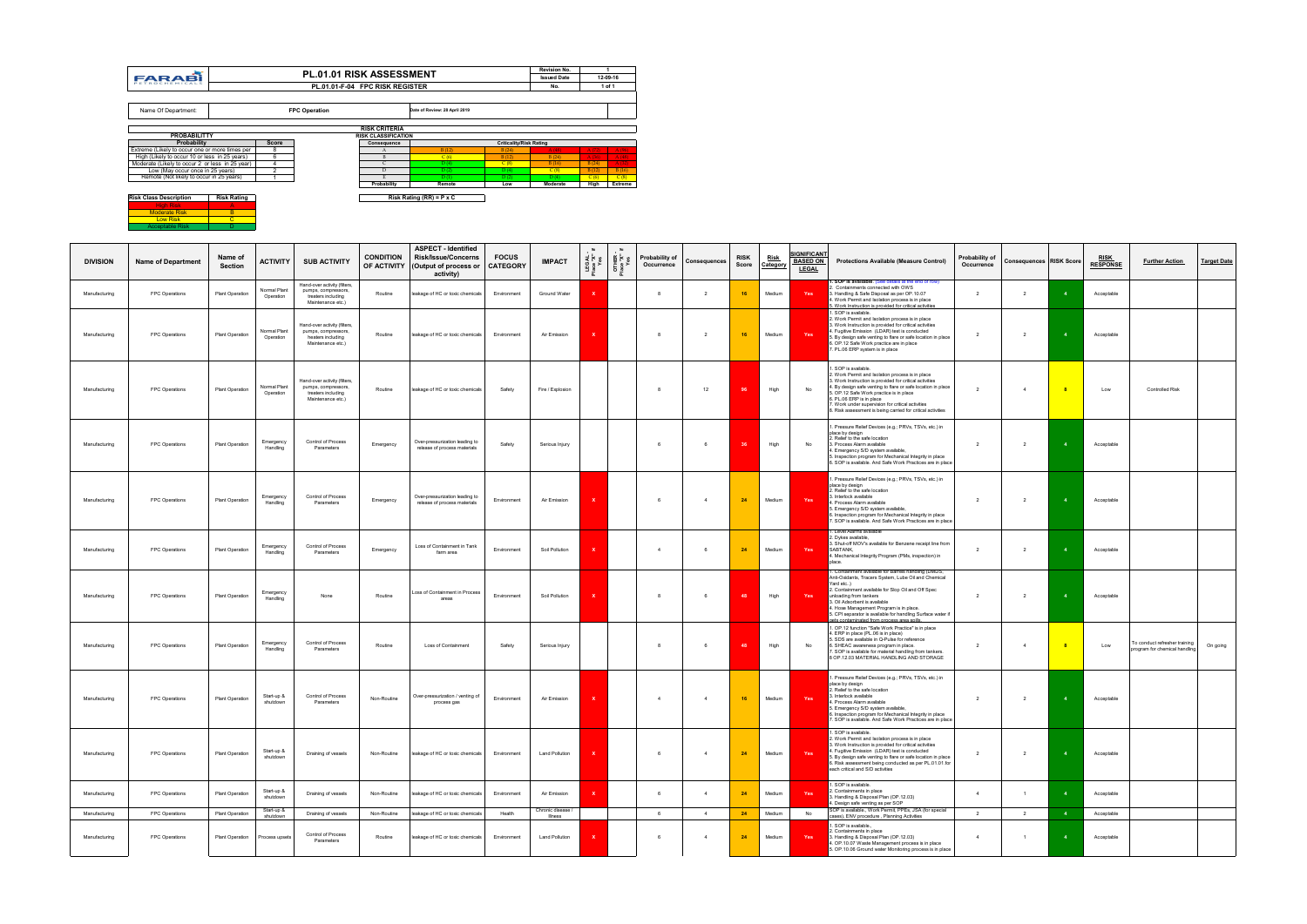| Manufacturing                  | FPC Operations                   | Plant Operation                            | Process upsets                              | Control of Process<br>Parameters                               | Routine                | leakage of HC or toxic chemicals                                           | Environment                | Air Emission<br>x                              | -6     | $\overline{4}$                   | 24              | Medium         | Yes       | . SOP is available.,<br>2. Containments in place<br>3. Handling & Disposal Plan (OP.12.03)                                                                                                                                                                                                                                                                                                                                                                                                      | $\overline{4}$                   | $\overline{1}$                   |                | Acceptable               |                                                 |          |
|--------------------------------|----------------------------------|--------------------------------------------|---------------------------------------------|----------------------------------------------------------------|------------------------|----------------------------------------------------------------------------|----------------------------|------------------------------------------------|--------|----------------------------------|-----------------|----------------|-----------|-------------------------------------------------------------------------------------------------------------------------------------------------------------------------------------------------------------------------------------------------------------------------------------------------------------------------------------------------------------------------------------------------------------------------------------------------------------------------------------------------|----------------------------------|----------------------------------|----------------|--------------------------|-------------------------------------------------|----------|
| Manufacturing                  | FPC Operations                   | Plant Operation                            | Process upsets                              | Control of Process<br>Parameters                               | Routine                | leakage of HC or toxic chemicals                                           | Health                     | Chronic disease /<br><b>Illness</b>            | - 6    | $\overline{2}$                   | 12 <sub>2</sub> | Medium         | No        | 4. Design safe venting as per SOP<br>SOP is available., Work Permit, PPEs, JSA (for special<br>cases)                                                                                                                                                                                                                                                                                                                                                                                           | $\overline{2}$                   | $\overline{2}$                   |                | Acceptable               |                                                 |          |
| Manufacturing                  | FPC Operations                   | Plant Operation                            | Materials<br>handlings                      | Carcinogen Materials<br>Handling                               | Routine                | Exposure of Benzene and /or any<br><b>Carccinogen Materials</b>            | Health                     | Chronic disease /<br>Illness                   |        | 6                                | 36              | High           | No        | 1. OP.10.03 (LDAR) - Fugitive Emission Monitoring<br>program in place<br>2. SOP are in place<br>3. OP.12.03 Materials handling process is in place<br>4. SDS is available in Q-Pulse<br>5. OP.11.05 Carcinogen Monitoring & Control<br>5. Badges are being assigned to Potential groups<br>followed by analysis<br>6. Analysis report is being sharesd and stewarded<br>through SOC & SHEMC.                                                                                                    | $\overline{2}$                   | $\overline{2}$                   |                | Acceptable               |                                                 |          |
| Manufacturing                  | FPC Operations                   | <b>Plant Operation</b>                     | Unloading from<br>tankers                   | Transfer from tankers to<br>tanks                              | Routine                | Tank and vessel over-flow                                                  | Environment                | Soil Pollution                                 |        | $\overline{4}$                   | 32              | High           | Yes       | . Level Alarms available<br>2. Dykes available,<br>3. Shut-off MOV's available for Benzene receipt line from<br>SABTANK,<br>4. Mechanical Integrity Program (PMs, inspection) in<br>place.<br>5. Containment available for Slop Oil and Off Spec<br>unloading from tankers.<br>6. Containment available for Anti-Oxidant vessel.<br>7. Hose Management Program is in place.                                                                                                                     | $\overline{2}$                   | $\overline{2}$                   | $\overline{4}$ | Acceptable               |                                                 |          |
| Manufacturing                  | FPC Operations                   | Plant Operation                            | Unloading from<br>tankers                   | Transfer from tankers to<br>tanks                              | Routine                | Over pressurization                                                        | Environment                | Air Emission<br>x                              | -8     | $\overline{4}$                   | 32              | High           | Yes       | . Pressure Relief Devices (e.g.; PRVs, TSVs, etc.) in<br>place by design<br>2. Relief to the safe location<br>3. PM program is available for PCVs, PVRVs and ERVs.<br>4. Inspection program for Mechanical Integrity in place for<br>tanks.<br>5. SOP is available. And Safe Work Practices are in place                                                                                                                                                                                        | $\overline{2}$                   | $\overline{2}$                   |                | Acceptable               |                                                 |          |
| Manufacturing                  | FPC Operations                   | <b>Plant Operation</b>                     | Unloading from<br>tankers                   | Transfer from tankers to<br>tanks                              | Routine                | Tank over-flow / Pressurization                                            | Safety                     | Injury                                         |        | 6                                | 48              | High           | No        | . Level Alarms available.<br>2. Shut-off MOV's available for Benzene receipt line from<br>SABTANK.<br>3. Mechanical Integrity Program (PMs, inspection) in<br>4. Hose Management Program is in place.<br>5. Pressure Relief Devices (e.g.; PRVs, TSVs, etc.) in<br>place by design<br>6. Relief to the safe location<br>7. Inspection program for Mechanical Integrity in place for<br>tanks<br>8. SOP is available. And Safe Work Practices are in<br>place.<br>9 Annropriate PPFs are used    | $\overline{2}$                   | $\overline{2}$                   |                | Acceptable               |                                                 |          |
| Manufacturing<br>Manufacturing | FPC Operations<br>FPC Operations | Plant Operation<br>Plant Operation         | Loading to<br>tankers<br>Loading to         | Transfer from tank to tankers<br>Transfer from tank to tankers | Non-Routine<br>Routine | Spills / leakages                                                          | Environment<br>Environment | $\mathbf{x}$<br>Air Emission<br>Soil Pollution | 6<br>6 | $\overline{4}$<br>$\overline{2}$ | 24<br>12        | Medium         | Yes       | 1. SOP is available. is available.<br>1. SOP is available. is available.                                                                                                                                                                                                                                                                                                                                                                                                                        | $\overline{2}$<br>$\overline{2}$ | $\overline{2}$<br>$\overline{2}$ | $\overline{4}$ | Acceptable<br>Acceptable |                                                 |          |
| Manufacturing                  | FPC Operations                   | Plant Operation                            | tankers<br>Loading to<br>tankers            | Transfer from tank to tankers                                  | Routine                | Spills / leakages<br>Spills / leakages                                     | Safety & Health            | Serious Injury                                 | 6      | 6                                | 36              | Medium<br>High | Yes<br>No | . SOP is available. is available.<br>. Appropriate PPEs are used.                                                                                                                                                                                                                                                                                                                                                                                                                               | $\overline{2}$                   | $\overline{2}$                   | $\overline{4}$ | Acceptable               |                                                 |          |
| Manufacturing                  | FPC Operations                   | Equipment<br>Preparation /<br>Handing Over | Preparation for<br>confined space           | None                                                           | Non-Routine            | Asphyxiation                                                               | Safety & Health            | Fatality                                       |        | 12                               | 96              | High           | No        | 1. Work Permit (OP.12.09)<br>2. Safe Work Practices processes is available. (OP.12)<br>3. ERP is in place. (PL.06)<br>4. Risk assessment being conducted as per PL.01.01.for<br>each critical and S/D activities                                                                                                                                                                                                                                                                                | $\overline{2}$                   | $\overline{2}$                   |                | Acceptable               |                                                 |          |
| Manufacturing                  | FPC Operations                   | Equipment<br>Preparation /<br>Handing Over | draining of<br>process<br>materials         | None                                                           | Routine                | Spills / leakages                                                          | Environment                | Soil Pollution                                 | -8     | 2                                | <b>16</b>       | Medium         | Yes       | SOP is available. is available<br>2. Closed drain system<br>3. OWS System<br>4. CPI separator is available for handling Surface water if<br>gets contaminated from process area spills.                                                                                                                                                                                                                                                                                                         | $\overline{2}$                   | $\overline{2}$                   |                | Acceptable               |                                                 |          |
| Manufacturing                  | FPC Operations                   | Catalyst Loading /<br>change over          | Loading /<br>unloading of<br>catalyst       | None                                                           | Routine                | Exposure of personnel to catalyst Safety & Health Chronic Injury / Illness |                            |                                                |        | $\overline{4}$                   | 32              | High           | No        | . Handled in open atmosphere with proper ventilation for<br>PACOL & CLAY treater catalysts and appropriate PPEs<br>(half masks) are used for unloading.<br>2. All other catalysts are handled in inert atmosphere with<br>full breathing protection.<br>3.OPR-SOP-400-3 & 4, OPR-SOP-600-5&6 available.<br>4. Annual health monitoring program - OP.11.09 in place.                                                                                                                             | $\overline{2}$                   | $\overline{2}$                   |                | Acceptable               |                                                 |          |
| Manufacturing                  | FPC Operations                   | Catalyst Loading /<br>change over          | Loading /<br>unloading of<br>catalyst       | None                                                           | Non-Routine            | Exposure of personnel to inert<br>and pyrophoric atmosphere                | Safety & Health            | Fatality                                       |        | 12                               | 72              | High           | No        | . Certified contractors and manpower are engaged after<br>EHS Verification.<br>2. FIMS PL.06 function in place.<br>3. Special CCTV for close monitoring of the activity.<br>4. Special PPE such as double line breathing apparatus<br>and certified equipment with standby SCBA & Rescue<br>team is engaged.<br>5. Risk Assessment is conducted prior to all such critical<br>activity and recommendations are implemented.<br>6. OP.12 function is in place<br>7. PL.06 ERP system is in place | $\overline{2}$                   | $\overline{4}$                   | $\sqrt{8}$     | Low                      | Special tool box talk prior to<br>start the job | On going |
| Manufacturing                  | FPC Operations                   | Catalyst Loading /<br>change over          | Loading /<br>unloading of<br>PACOL catalyst | None                                                           | Routine                | Exposure of personnel to<br>radiation                                      | Health                     | Chronic Injury / Illness                       | -8     | $\overline{4}$                   | 32              | High           | Yes:      | 1. OP.11.07 & MTCE-SMP-INST-65 in place<br>2. Annual health monitoring program badges and records<br>available.<br>3. Week source of radiation (Cs-37) and sources are<br>shielded<br>4. Wipe test & Leak test are carried out (Maintenance) by<br>certified outsource and results well below the limit.                                                                                                                                                                                        | $\overline{2}$                   | $\overline{2}$                   |                | Acceptable               |                                                 |          |
| Manufacturing                  | FPC Operations                   | Catalyst Loading /<br>change over          | Disposal of<br>catalyst                     | None                                                           | Non-Routine            | Improper disposal                                                          | Environment                | Soil Pollution                                 | -8     | $\overline{2}$                   | 16              | Medium         |           | . Waste Management Process (OP.10.07) is in place<br>2. Safe Disposal thru RC certified disposal agencies only.                                                                                                                                                                                                                                                                                                                                                                                 | $\overline{2}$                   | $\overline{2}$                   | $\overline{4}$ | Acceptable               |                                                 |          |
| Manufacturing                  | FPC Operations                   | Catalyst Loading /<br>change over          | Loading /<br>unloading of<br>Pacol catalyst | None                                                           | Non-Routine            | Exposure of personnel to inert<br>and pyrophoric atmosphere                | Safety & Health            | Fatality                                       |        | 12                               | 72              | High           | No        | 1. Certified contractors and manpower are engaged after<br>EHS Verification.<br>2. FIMS PL.06 function in place<br>3. Special CCTV for close monitoring of the activity.<br>4. Special PPE such as double line breathing apparatus<br>and certified equipment with standby SCBA & Rescue<br>team is engaged.<br>5. Risk Assessment is conducted prior to all such critical<br>activity and recommendations are implemented.<br>6. SOP in place.                                                 | $\overline{2}$                   | $\overline{2}$                   |                | Acceptable               |                                                 |          |
| Manufacturing                  | FPC Operations                   | Catalyst Loading /<br>change over          | Loading /<br>unloading of<br>PACOL Catalyst | None                                                           | Routine                | Exposure of personnel to inert<br>and pyrophoric atmosphere                | Safety & Health            | Fatality                                       |        | 12                               | 72              | High           | No        | . Competent manpower are engaged.<br>2. FIMS PL.06 function in place.<br>3. OP.12 function is in place<br>4. SOPs are in place                                                                                                                                                                                                                                                                                                                                                                  | $\overline{2}$                   | $\overline{2}$                   |                | Acceptable               |                                                 |          |
| Manufacturing                  | FPC Operations                   | Handling of<br>Chemicals                   | Sampling o<br>process<br>materials          | <b>Taking Sample</b>                                           | Routine                | Exposure to HC                                                             | Health                     | Chronic disease /<br>Illness                   | -8     | 6                                | 48              | High           | No        | Sampling SOP is available. is available.<br>2. Closed sampling system for Benzene.<br>3. Appropriate PPEs are used.                                                                                                                                                                                                                                                                                                                                                                             | $\overline{2}$                   | $\overline{2}$                   |                | Acceptable               |                                                 |          |
| Manufacturing                  | FPC Operations                   | Handling of<br>Chemicals                   | Sampling of<br>process<br>materials         | <b>Taking Sample</b>                                           | Routine                | Exposure to Hot Materials                                                  | Safety & Health            | Serious Injury                                 | 8      | 6                                | 48              | High           | No        | . Sampling SOP is available. is available.<br>2. Closed sampling system for Benzene.                                                                                                                                                                                                                                                                                                                                                                                                            | $\overline{2}$                   | $\overline{2}$                   |                | Acceptable               |                                                 |          |
| Manufacturing                  | FPC Operations                   | Handling of<br>Chemicals                   | Sampling of<br>process<br>materials         | <b>Taking Sample</b>                                           | Routine                | Spillage / Leakage                                                         | Environment                | Soil Pollution                                 |        | $\overline{2}$                   | 16              | Medium         | Yes       | . Appropriate PPEs are used.<br>. Sampling SOP is available. is available.<br>2. Closed sampling system for Benzene.<br>8. OWS System is available.                                                                                                                                                                                                                                                                                                                                             | $\overline{2}$                   | $\overline{2}$                   |                | Acceptable               |                                                 |          |
| Manufacturing                  | FPC Operations                   | Handling of<br>Chemicals                   | Sampling of<br>process<br>materials         | Handling of Sample<br>(container)                              | Routine                | mishandling / breakage of<br>container                                     | Safety & Health            | Acute Injury / Illness                         |        |                                  | 32              | High           | No        | 1. Appropriate PPEs are used.                                                                                                                                                                                                                                                                                                                                                                                                                                                                   | $\overline{2}$                   | $\overline{2}$                   |                | Acceptable               |                                                 |          |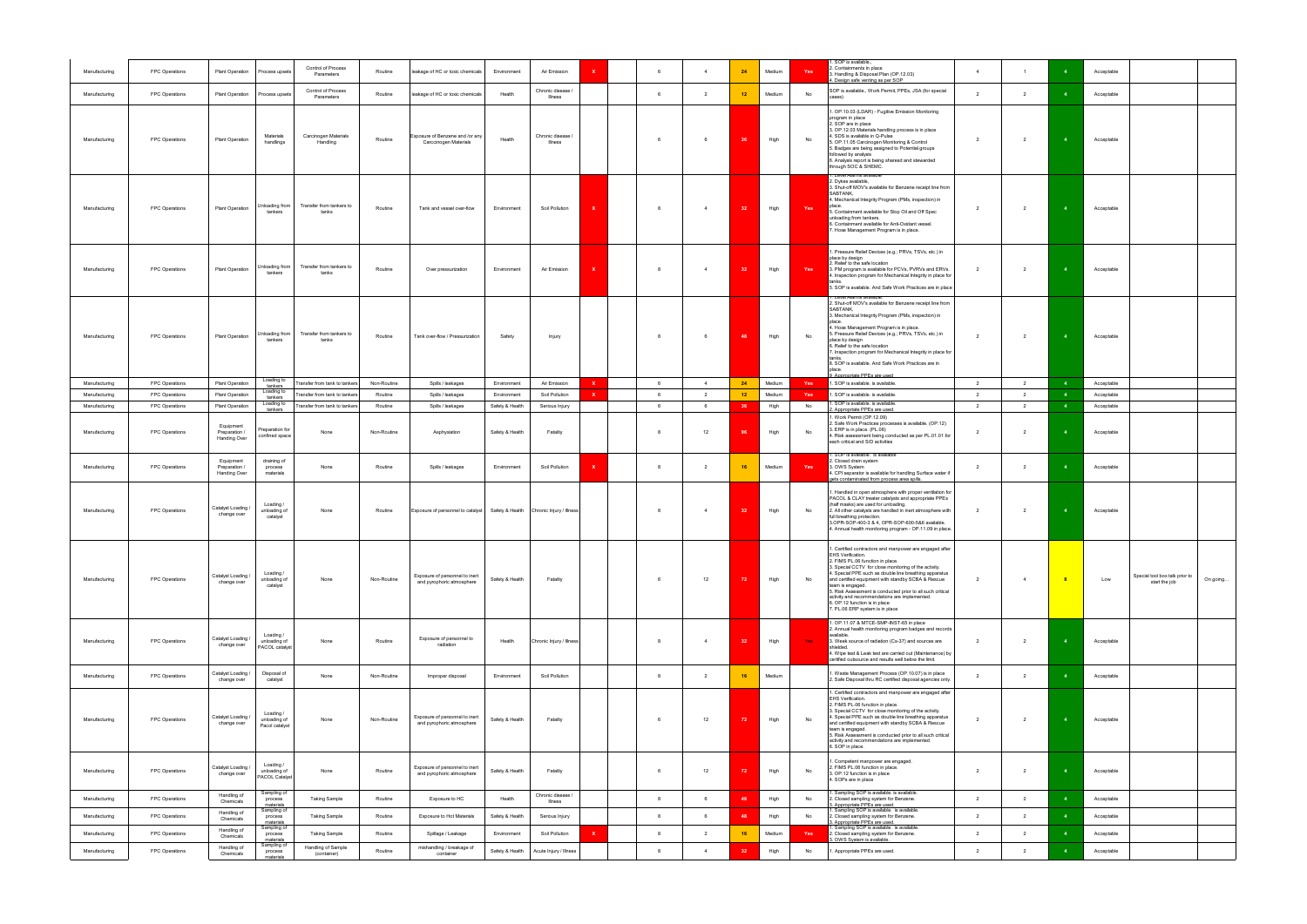| Manufacturing                  | FPC Operations                   | Handling of<br>Chemicals                   | Dosing of<br>Chemicals                          | Preparation of chemical<br>solution                         | Routine                | <b>Exposure to Chemical</b>                                                             | Safety & Health       | Acute Injury / Illness              |              |                                  | $\overline{4}$      | 32                    | High             | No         | Appropriate PPEs are used.<br>. SOP is available. Are available.<br>3. Hazard communication (HAZCOM OP.11.01) process<br>; in place                                                                                                                                                                                                                                                                                         | $\overline{2}$      | $\overline{2}$                   |                            | Acceptable               |                                                                                   |          |
|--------------------------------|----------------------------------|--------------------------------------------|-------------------------------------------------|-------------------------------------------------------------|------------------------|-----------------------------------------------------------------------------------------|-----------------------|-------------------------------------|--------------|----------------------------------|---------------------|-----------------------|------------------|------------|-----------------------------------------------------------------------------------------------------------------------------------------------------------------------------------------------------------------------------------------------------------------------------------------------------------------------------------------------------------------------------------------------------------------------------|---------------------|----------------------------------|----------------------------|--------------------------|-----------------------------------------------------------------------------------|----------|
| Manufacturing                  | FPC Operations                   | Handling of<br>Chemicals                   | Dosing of<br>Chemicals                          | Preparation of chemical<br>solution                         | Routine                | Spillage / Leakage                                                                      | Environment           | Soil Pollution                      |              |                                  | 2                   | 16                    | Medium           | Yes        | Sampling SOP is available. is available.<br>2. Closed sampling system for Benzene.<br>8. OWS System is available.                                                                                                                                                                                                                                                                                                           | $\overline{2}$      | $\overline{2}$                   |                            | Acceptable               |                                                                                   |          |
| Manufacturing                  | FPC Operations                   | Management of<br>hazardous waste           | Storage of<br>Hazardous<br>Waste                | None                                                        | Routine                | appropriate storage / handling.<br>disposal                                             | Environment           | Soil Pollution                      | x            |                                  | $\overline{4}$      | 3 <sup>2</sup>        | High             | Yes        | Dedicated area for storage is defined.<br>2. OP.10.07 waste management process is in place.                                                                                                                                                                                                                                                                                                                                 | $\overline{2}$      | $\overline{2}$                   |                            | Acceptable               |                                                                                   |          |
| Manufacturing                  | FPC Operations                   | Management of<br>hazardous waste           | Disposal of<br>effluent                         | None                                                        | Routine                | Improper disposal                                                                       | Environment           | Water Pollution                     |              |                                  | - 6                 | 48                    | High             | Yes        | SOP is available<br>2. Qualitative Analysis through LIMS monitoring<br>3. OP.10.05 (IWW monitoring and control) is in place.<br>. OP.12 function is in place<br>5. LIMS alert is available if off spec. parameter occur                                                                                                                                                                                                     | $\overline{2}$      | $\overline{2}$                   |                            | Acceptable               |                                                                                   |          |
| Manufacturing                  | FPC Operations                   | torage of Process<br>Chemicals             | torage of Toxic<br>Chemicals (e.g.<br>Benzene)  | None                                                        | Routine                | Leakage / Spillage                                                                      | Environment           | <b>Land Pollution</b>               |              |                                  | $\overline{4}$      | -32                   | High             | Yes        | Secondary Containment (Dyke) is in place<br>. Benzene tank dyke is connected with OWS<br>3. BTEX Skid available<br>Material handling process available                                                                                                                                                                                                                                                                      | $\overline{2}$      | $\overline{2}$                   |                            | Acceptable               |                                                                                   |          |
| Manufacturing                  | FPC Operations                   |                                            | Storage of Toxic<br>Chemicals (e.g.<br>Benzene) | None                                                        | Routine                | Leakage / Spillage                                                                      | Health                | Chronic disease<br><b>Illness</b>   |              |                                  | $\overline{4}$      | -31                   | High             | No         | Secondary Containment (Dyke) is in place<br>. Benzene tank dyke is connected with OWS<br>3. BTEX Skid available<br>. Material handling process available<br>5. Benzene Exposure Monitoring is in place<br>3. Health Assessment is in place                                                                                                                                                                                  | $\overline{2}$      | $\overline{2}$                   |                            | Acceptable               |                                                                                   |          |
| Manufacturing                  | FPC Operations                   | torage of Process<br>Chemicals             | Storage of HCs                                  | None                                                        | Routine                | Over-flow                                                                               | Safety                | Fire / Explosion                    |              |                                  | 12                  |                       | High             | No         | Level Alarms available<br>2. Dykes available,<br>3. Shut-off MOV's available for Benzene receipt line from<br>SABTANK.<br>4. Mechanical Integrity Program covering the<br>instrumentation (PMs) in place.                                                                                                                                                                                                                   | $\overline{2}$      | $\overline{2}$                   |                            | Acceptable               |                                                                                   |          |
| Manufacturing                  | FPC Operations                   | Management of<br>Shift Personnel           | ommunicatior<br>& Shift Change<br>over          | none                                                        | Routine                | proper information sharing b/w<br>present & relieving shift                             | Safety                | Serious Injury                      |              | $\overline{2}$                   | $\overline{4}$      | 8                     | Low              | No         | Shift changeover / log book protocol<br>Shift books audited by Day Engineer                                                                                                                                                                                                                                                                                                                                                 | $\overline{2}$      | $\overline{2}$                   |                            | Acceptable               |                                                                                   |          |
| Manufacturing                  | FPC Operations                   | Control of DCS/ESD                         | operation of<br>DCS / ESD                       | General                                                     | Routine                | competence of operators                                                                 | Safety                | Fire / Explosion                    |              | $\overline{4}$                   | $\overline{4}$      | 16                    | Medium           | No         | JQP Panel Operators for appropriately using DCS / ESD<br>Trained Shift Supervisors in place.                                                                                                                                                                                                                                                                                                                                | $\mathcal{P}$       | $\mathcal{P}$                    |                            | Acceptable               |                                                                                   |          |
| Manufacturing                  | FPC Operations                   | Control of Records                         | <b>Record Keeping</b>                           | None                                                        | Routine                | Important records such as work<br>permits, field checklists not<br>maintained           | Safety                | Serious Injury                      |              | $\overline{2}$                   | $\Delta$            | $\mathbf{8}$          | Low              | No         | Records are maintained                                                                                                                                                                                                                                                                                                                                                                                                      | $\overline{2}$      | $\overline{2}$                   |                            | Acceptable               |                                                                                   |          |
| Manufacturing                  | FPC Operations                   | <b>Plant Operation</b>                     | Normal Plant<br>Operation                       | Control of Process<br>Parameters                            | Routine                | Over-pressurization / venting of<br>process gas                                         | Safety                | Serious Injury                      |              | $\overline{2}$                   | - 6                 | 12 <sub>2</sub>       | Medium           | No         | Flare System, PRV, DCS, ESD, Alarm system                                                                                                                                                                                                                                                                                                                                                                                   | $\overline{2}$      | $\overline{2}$                   | $\overline{\mathbf{4}}$    | Acceptable               |                                                                                   |          |
| Manufacturing                  | FPC Operations                   | <b>Plant Operation</b>                     | Normal Plant<br>Operation                       | <b>Control of Process</b><br>Parameters                     | Routine                | Over-pressurization / venting of<br>process gas                                         | Environment           | Air Emission                        |              |                                  |                     | 12 <sub>2</sub>       | Medium           | <b>Yes</b> | Flare System ( Steam Supply ), monitored by on line<br>camera, PRV, DCS, ESD, Environment Procedure                                                                                                                                                                                                                                                                                                                         | $\overline{2}$      | $\overline{\phantom{a}}$         |                            | Acceptable               | Note: All these measures<br>assume to prevent smoky<br>flares more than 5 minutes |          |
| Manufacturing                  | FPC Operations                   | Plant Operation                            | Emergency<br>Handling                           | mergency shut down steps                                    | Emergency              | War Threat                                                                              | Safety                | Fire / Explosion                    |              |                                  | $\overline{4}$      | 16                    | Medium           | No         | Minimum defined inventory levels, intelligence info by<br>2. SP.14 (Security) funcion in place<br>8. ERP (PL.06) function in place                                                                                                                                                                                                                                                                                          | $\overline{2}$      | $\overline{2}$                   |                            | Acceptable               |                                                                                   |          |
| Manufacturing                  | FPC Operations                   | Plant Operation                            | Start-up &<br>shutdown                          | Control of Process<br>Parameters                            | Non-Routine            | Over-pressurization / venting of<br>process gas                                         | Environment           | Air Emission                        | $\mathbf{x}$ | $\overline{2}$                   |                     | 12                    | Medium           | Yes        | Flare System ( Steam Supply ), monitored by on line<br>camera, PRV, DCS, ESD, Environment Procedure                                                                                                                                                                                                                                                                                                                         | $\overline{2}$      | $\overline{2}$                   |                            | Acceptable               |                                                                                   |          |
| Manufacturing                  | FPC Operations                   | <b>Plant Operation</b>                     | Start-up &<br>shutdown                          | Control of shut down<br>activities<br>Control of Process    | Non-Routine<br>Routine | andling of large quantity of jobs<br>simultaneously<br>Over-pressurization / venting of | Safety                | Serious Injury                      |              | $\overline{4}$<br>$\overline{2}$ | $\overline{4}$<br>6 | 16<br>12 <sub>1</sub> | Medium<br>Medium | No         | Enough Trained operators, SOP is available., Planning<br>Activates<br>Flare System, PRV, DCS, ESD                                                                                                                                                                                                                                                                                                                           | $\overline{4}$<br>2 | $\overline{1}$                   | $\overline{\mathbf{4}}$    | Acceptable               |                                                                                   |          |
| Manufacturing<br>Manufacturing | FPC Operations<br>FPC Operations | <b>Plant Operation</b><br>Plant Operation  | Process upsets<br>Process upsets                | Parameters<br>Control of Process<br>Parameters              | Routine                | process gas<br>Over-pressurization / venting of<br>process gas                          | Safety<br>Environment | Serious Injury<br>Air Emission      |              | $\overline{2}$                   | 6                   | 12 <sub>2</sub>       | Medium           | No<br>Yes  | Flare System ( Steam Supply ), monitored by on line<br>camera, PRV, DCS, ESD, Environment Procedure                                                                                                                                                                                                                                                                                                                         | $\overline{2}$      | $\overline{2}$<br>$\overline{2}$ |                            | Acceptable<br>Acceptable |                                                                                   |          |
| Manufacturing                  | FPC Operations                   | Management of<br>SHE critical<br>equipment | Control of SHE<br><b>Critical Device</b>        | Identification / Record of<br><b>SHE Critical Equipment</b> | Routine                | Malfunctioning of device leading<br>to spillage / leakage / fire                        | Environment           | Air Emission                        |              |                                  |                     | 24                    | Medium           | Yes        | 1. SHE critical list developed (OP.08.01 & PL.01.01) and<br>available in EDMS,<br>2. SHE critical availability and Bad Actor Analysis in place<br>(OP.06.05)<br>3. Approved alternate plan for COD developed as per<br>OP.06.02<br>4. OP.12 Function is in place<br>5. PL.06 function is in place<br>6. OP.06.03 is in place<br>1. SHE critical list developed (OP.08.01 & PL.01.01) and                                    | $\overline{2}$      |                                  | $\overline{4}$             | Acceptable               |                                                                                   |          |
| Manufacturing                  | FPC Operations                   | Management of<br>SHE critical<br>equipment | Control of SHE<br><b>Critical Device</b>        | Identification / Record of<br>SHE Critical Equipment        | Routine                | Malfunctioning of device leading<br>to spillage / leakage / fire                        | Environment           | Ground Water                        |              |                                  | - 6                 | 24                    | Medium           | Yes        | available in EDMS,<br>2. SHE critical availability and Bad Actor Analysis in place<br>(OP.06.05)<br>3. Approved alternate plan for COD developed as per<br>OP.06.02<br>4. OP.12 Function is in place<br>5. PL.06 function is in place<br>$5.$ OP.06.03 is in place                                                                                                                                                          | $\overline{2}$      | $\overline{2}$                   |                            | Acceptable               |                                                                                   |          |
| Manufacturing                  | FPC Operations                   | Management of<br>SHE critical<br>equipment | Control of SHE<br><b>Critical Device</b>        | Identification / Record of<br>SHE Critical Equipment        | Routine                | Malfunctioning of device leading<br>to spillage / leakage / fire                        | Safety                | Fire / Explosion                    |              | $\overline{4}$                   | 12                  | 48                    | High             | No         | 1. SHE critical list developed (OP.08.01 & PL.01.01) and<br>available in EDMS.<br>2. SHE critical availability and Bad Actor Analysis in place<br>(OP.06.05)<br>3. Approved alternate plan for COD developed as per<br>OP.06.02<br>4. OP.12 Function is in place<br>5. PL.06 function is in place<br>6. OP.06.03 is in place                                                                                                | $\overline{2}$      | $\overline{4}$                   | $\overline{\phantom{a}}$ 8 | Low                      | Periodic COD review with Top  <br>Management                                      | On going |
| Manufacturing                  | FPC Operations                   | Management of<br>SHE critical<br>equipment | Control of SHE<br><b>Critical Device</b>        | Identification / Record of<br>SHE Critical Equipment        | Routine                | Malfunctioning of device leading<br>to spillage / leakage / fire                        | Health                | Chronic disease /<br><b>Illness</b> |              |                                  | 6                   | 36                    | High             | No         | 1. SHE critical list developed (OP.08.01 & PL.01.01) and<br>available in EDMS,<br>2. SHE critical availability and Bad Actor Analysis in place<br>(OP.06.05)<br>3. Benzene Monitoring Program (OP.11.05)<br>4. OP.12 Function is in place<br>5. OP.06.02 Control of Defeat in place.<br>6. PM program in place.<br>Standalone portable gas detectors available.<br>1. SHE critical list developed (OP.08.01 & PL.01.01) and | $\overline{2}$      | $\overline{2}$                   | $\overline{\mathbf{4}}$    | Acceptable               |                                                                                   |          |
| Manufacturing                  | FPC Operations                   | Management of<br>SHE critical<br>equipment | <b>Critical Device</b>                          | Control of SHE   Management of SHE Critical<br>Defeat       | Routine                | Unavailability of a SHE Critical<br>Defeat / Inadequate alternate<br>measures           | Environment           | Air Emission                        | x            | $\Delta$                         | - 6                 | 24                    | Medium           | Yes:       | available in EDMS,<br>2. SHE critical availability and Bad Actor Analysis in place<br>(OP.06.05)<br>3. Approved alternate plan for COD developed as per<br>OP.06.02<br>4. OP.12 Function is in place<br>5. PL.06 is in place<br>1. SHE critical list developed (OP.08.01 & PL.01.01) and                                                                                                                                    | $\overline{2}$      | $\overline{2}$                   |                            | Acceptable               |                                                                                   |          |
| Manufacturing                  | FPC Operations                   | Management of<br>SHE critical<br>equipment | <b>Critical Device</b>                          | Control of SHE   Management of SHE Critical<br>Defeat       | Routine                | Unavailability of a SHE Critical<br>Defeat / Inadequate alternate<br>measures           | Environment           | Ground Water                        |              |                                  |                     | 24                    | Medium           | Yes:       | available in EDMS,<br>2. SHE critical availability and Bad Actor Analysis in place<br>(OP.06.05)<br>3. Approved alternate plan for COD developed as per<br>OP.06.02<br>4. OP.12 Function is in place<br>5, PL.06 is in place<br>1. SHE critical list developed (OP.08.01 & PL.01.01) and                                                                                                                                    | $\overline{2}$      | $\overline{2}$                   |                            | Acceptable               |                                                                                   |          |
| Manufacturing                  | FPC Operations                   | Management of<br>SHE critical<br>equipment | <b>Critical Device</b>                          | Control of SHE Management of SHE Critical<br>Defeat         | Routine                | Unavailability of a SHE Critical<br>Defeat / Inadequate alternate<br>measures           | Safety                | Fire / Explosion                    |              |                                  | 12                  | 48                    | Medium           | No         | available in EDMS,<br>2. SHE critical availability and Bad Actor Analysis in place<br>(OP.06.05)<br>3. Approved alternate plan for COD developed as per<br>OP.06.02<br>4. OP.12 Function is in place<br>5, PL.06 is in place<br>1. SHE critical list developed (OP.08.01 & PL.01.01) and                                                                                                                                    | $\overline{2}$      | $\overline{4}$                   |                            | Low                      | Periodic COD review with Top<br>Management                                        | On going |
| Manufacturing                  | FPC Operations                   | Management of<br>SHE critical<br>equipment | Control of SHE<br><b>Critical Device</b>        | Management of SHE Critical<br>Defeat                        | Routine                | Unavailability of a SHE Critical<br>Defeat / Inadequate alternate<br>measures           | Safety                | Fire / Explosion                    |              | $\overline{2}$                   | - 6                 | 12                    | Medium           | No         | available in EDMS.<br>2. SHE critical availability and Bad Actor Analysis in place<br>(OP.06.05)<br>3. Approved alternate plan for COD developed as per<br>OP.06.02<br>4. OP.12 Function is in place                                                                                                                                                                                                                        | $\overline{2}$      | $\overline{2}$                   |                            | Acceptable               |                                                                                   |          |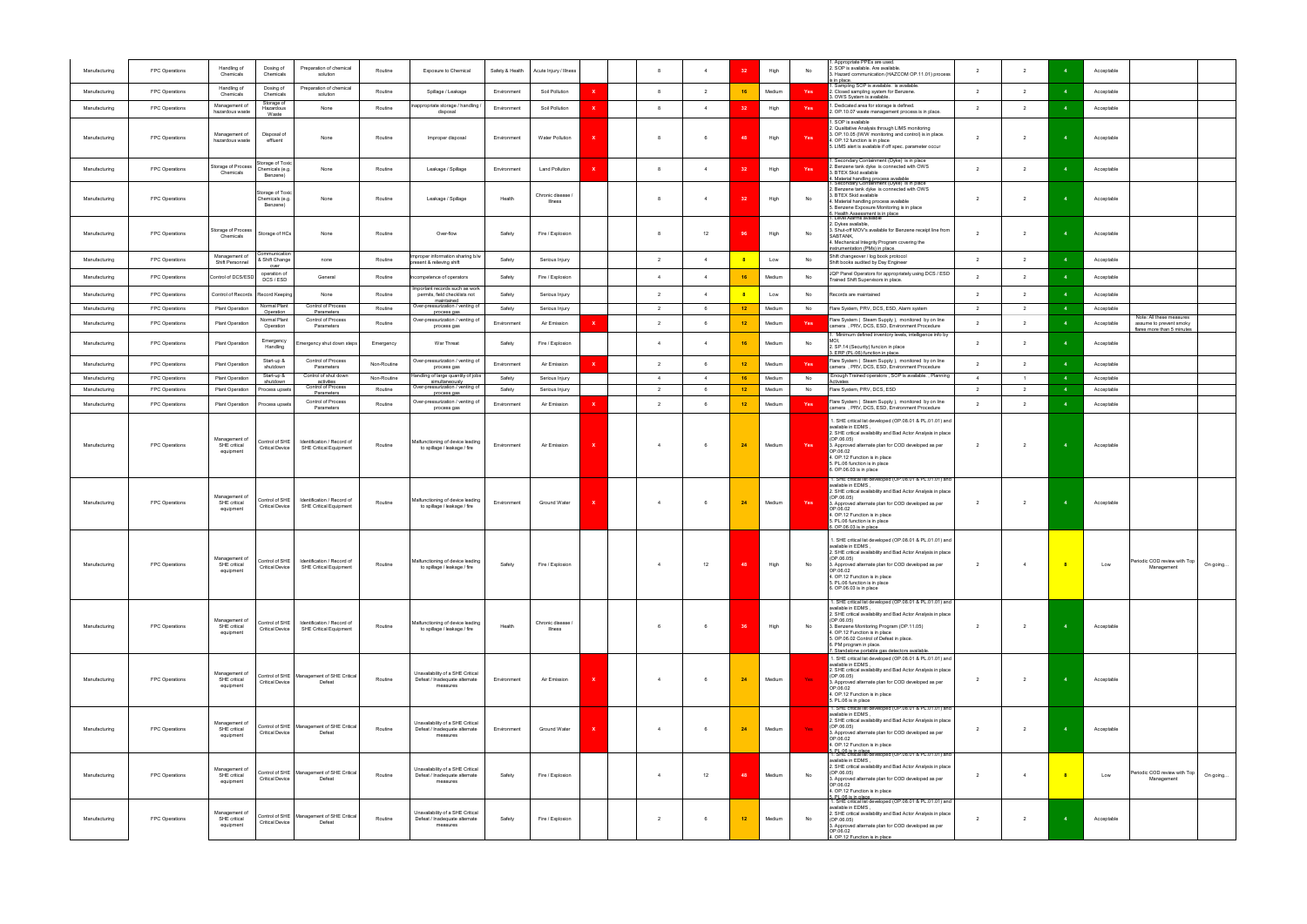| Manufacturing                  | FPC Operations                   | Management of<br>SHE critical<br>equipment         | <b>Critical Device</b>                         | Control of SHE   Management of SHE Critical<br>Defeat | Routine            | Unavailability of a SHE Critical<br>Defeat / Inadequate alternate<br>measures | Health           | Chronic disease /<br>Illness          |              | $\overline{2}$ | 6.             | 12       | Medium           | No       | 1. SHE critical list developed (OP.08.01 & PL.01.01) and<br>available in EDMS,<br>2. SHE critical availability and Bad Actor Analysis in place<br>(OP.06.05)<br>3. Approved alternate plan for COD developed as per<br>OP.06.02<br>4. OP.12 Function is in place<br>5. OP.11.09 & OP.11.05 in place for Health Monitoring                                                                                                                                                                                                                                                    | $\overline{2}$                   | $\overline{2}$                   |                | Acceptable               |                 |  |
|--------------------------------|----------------------------------|----------------------------------------------------|------------------------------------------------|-------------------------------------------------------|--------------------|-------------------------------------------------------------------------------|------------------|---------------------------------------|--------------|----------------|----------------|----------|------------------|----------|------------------------------------------------------------------------------------------------------------------------------------------------------------------------------------------------------------------------------------------------------------------------------------------------------------------------------------------------------------------------------------------------------------------------------------------------------------------------------------------------------------------------------------------------------------------------------|----------------------------------|----------------------------------|----------------|--------------------------|-----------------|--|
| Manufacturing                  | FPC Operations                   | Management of<br>SHE critical<br>equipment         | Control of car<br>seal valves                  | None                                                  | Routine            | Over-pressurization / venting or<br>draining of process material              | Environment      | Air Emission                          | x            | $\overline{2}$ | 6              | 12       | Medium           | Yes      | Car Seal Management Program, Flare System ( Steam<br>Supply), monitored by on line camera, PRV, DCS,<br>ESD, Environment Procedure, drain caps                                                                                                                                                                                                                                                                                                                                                                                                                               | $\overline{2}$                   | $\overline{2}$                   |                | Acceptable               |                 |  |
| Manufacturing                  | FPC Operations                   | vlanagement o<br>SHE critical<br>equipment         | Control of car<br>seal valves                  | None                                                  | Routine            | Over-pressurization / venting or<br>draining of process material              | Safety           | Fire / Explosion                      |              | $\overline{2}$ |                | 12       | Medium           | No       | Car Seal Management Program, fire protection and<br>reduction system, ERP                                                                                                                                                                                                                                                                                                                                                                                                                                                                                                    | $\overline{2}$                   | $\overline{2}$                   |                | Acceptable               |                 |  |
| Manufacturing                  | FPC Operations                   | Aanagement of<br>SHE critical<br>equipment         | Control of car<br>seal valves                  | None                                                  | Routine            | Over-pressurization / venting or<br>draining of process material              | Health           | Acute Injury / Illness                |              | $\overline{2}$ | -6             | 12       | Medium           | No       | Car Seal Management Program, PPE, FEM                                                                                                                                                                                                                                                                                                                                                                                                                                                                                                                                        | 2                                | $\overline{2}$                   |                | Acceptable               |                 |  |
| Manufacturing                  | FPC Operations                   | Management of<br>SHE critical<br>equipment         | Control of car<br>seal valves                  | None                                                  | Non-Routine        | Over-pressurization / venting or<br>draining of process material              | Environment      | Air Emission                          | x            | $\overline{2}$ |                | 12       | Medium           | Yes      | Car Seal Management Program, Flare System (Steam<br>Supply), monitored by on line camera, PRV, DCS,<br>ESD, Environment Procedure, drain caps                                                                                                                                                                                                                                                                                                                                                                                                                                | $\overline{2}$                   | $\overline{2}$                   |                | Acceptable               |                 |  |
| Manufacturing                  | FPC Operations                   | Management o                                       | Control of car<br>seal valves                  | None                                                  | Non-Routine        | Over-pressurization / venting or<br>draining of process material              | Safety           | Fire / Explosion                      |              | $\overline{2}$ | 6              | 12       | Medium           | No       | Car Seal Management Program (OP.06.07)<br>fire protection and reduction system, ERP (PL.06)                                                                                                                                                                                                                                                                                                                                                                                                                                                                                  | $\overline{2}$                   | $\overline{2}$                   |                | Acceptable               |                 |  |
| Manufacturing                  | FPC Operations                   | SHE critical<br>equipment                          | Control of car<br>seal valves                  | None                                                  | Non-Routine        | Over-pressurization / venting or<br>draining of process material              | Health           | Acute Injury / Illness                |              | $\overline{2}$ |                | 12       | Medium           | No       | I. Car Seal Management Program (OP.06.07)<br>2. fire protection and reduction system, ERP (PL.06)                                                                                                                                                                                                                                                                                                                                                                                                                                                                            | $\overline{2}$                   | 2                                |                | Acceptable               |                 |  |
| Manufacturing                  | FPC Operations                   | Management of<br>SHE critical<br>equipment         | Control of<br>work/jobs on<br>process plant    | Issuance of work permit                               | Routine            | HSE checks not carried out prior<br>to authorization of permit                | Environment      | Air Emission                          |              |                |                | 24       | Medium           | Yes      | I. Work Permit System (OP.12.09),<br>2. Effective Training (PQP. PDP) part of SP.03.03<br>process<br>3. Work Permit Audits part of SOC,<br>4. IM.01.01 Incident reporting process is in place<br>5. OP.12 function in general in place<br>6. PL.06 function is in place<br>1. Work Permit System (OP.12.09),                                                                                                                                                                                                                                                                 | $\overline{2}$                   | $\overline{\phantom{a}}$         |                | Acceptable               |                 |  |
| Manufacturing                  | FPC Operations                   | Management of<br>SHE critical<br>equipment         | Control of<br>work/jobs on<br>process plant    | Issuance of work permit                               | Routine            | HSE checks not carried out prior<br>to authorization of permit                | Environment      | <b>Land Pollution</b>                 | x            |                |                | 24       | Medium           | Yes      | 2. Effective Training (PQP. PDP) part of SP.03.03<br>process<br>3. Work Permit Audits part of SOC,<br>4. IM.01.01 Incident reporting process is in place<br>5. OP.12 function in general in place<br>6. PL.06 function is in place<br>7. OP.10.07 Process in place<br>1. Work Permit System (OP.12.09),                                                                                                                                                                                                                                                                      | $\overline{2}$                   | $\overline{2}$                   |                | Acceptable               |                 |  |
| Manufacturing                  | FPC Operations                   | Management of<br>SHE critical<br>equipment         | Control of<br>work/jobs on<br>process plant    | Issuance of work permit                               | Routine            | HSE checks not carried out prior<br>to authorization of permit                | Safety           | Serious Injury                        |              |                | 6              |          | High             | No       | 2. Effective Training (PQP. PDP) part of SP.03.03<br>process<br>3. Work Permit Audits part of SOC,<br>1. IM.01.01 Incident reporting process is in place<br>5. OP.12 function in general in place<br>3. PL.06 function is in place<br>I. Work Permit System (OP.12.09),<br>2. Effective Training (PQP. PDP) part of SP.03.03                                                                                                                                                                                                                                                 | $\overline{2}$                   | $\overline{2}$                   |                | Acceptable               |                 |  |
| Manufacturing                  | FPC Operations                   | Management of<br>SHE critical<br>equipment         | Control of<br>work/jobs on<br>process plant    | Issuance of work permit                               | Routine            | HSE checks not carried out prior<br>to authorization of permit                | Health           | Chronic disease<br>Illness            |              |                |                |          | High             | No       | 3. Work Permit Audits part of SOC,<br>4. IM.01.01 Incident reporting process is in place<br>5. OP.12 function in general in place<br>6. PL.06 function is in place<br>OP.11.09 is in place                                                                                                                                                                                                                                                                                                                                                                                   | $\overline{2}$                   | $\overline{2}$                   |                | Acceptable               |                 |  |
| Manufacturing                  | FPC Operations                   | Equipment<br>Preparation /<br><b>Handing Over</b>  | Explosive<br>Monitoring                        | None                                                  | Routine            | Work in an explosive environment                                              | Safety           | Fire / Explosion                      |              | $\overline{2}$ | 6              | 12       | Medium           | No       | Work Permit Control, Gas testing, JSA, Emergency<br>Response Preparation, SOP is available. S                                                                                                                                                                                                                                                                                                                                                                                                                                                                                | $\overline{2}$                   | $\overline{2}$                   |                | Acceptable               |                 |  |
| Manufacturing                  | FPC Operations                   | Equipment<br>Preparation /<br>Handing Over         | Preparation for<br>confined space              | Proper Isolation of<br>equipment / vessel             | Routine            | Exposure to process material<br>during job execution                          | Safety           | Fatality                              |              |                | 12             |          | High             | No       | I. OP.12.09 work permit process with OP.12.09-WI-03<br>for Confined space entry is available.,<br>2. OP.12 function in place (for blinding and total confined<br>space preparation, Work Permits, PPEs).<br>3. Emergency Response (PL.06)<br>4. As per PL.01.01 Risk assessment is being conducted<br>for all critical confined space entry.<br>5. LEL/Toxic conc. is being checked prior to confined<br>space entry<br>3. Medical fitness cerificate is provided for all critical CS<br>entry workman.<br>7. Special tool box is being conducted before such<br>activities. | $\overline{2}$                   | $\overline{2}$                   |                | Acceptable               |                 |  |
| Manufacturing                  | FPC Operations                   | Equipment<br>Preparation /<br>Handing Over         | draining of<br>process<br>materials            | None                                                  | Routine            | waste disposal                                                                | Environment      | <b>Land Pollution</b>                 |              | $\overline{2}$ |                | 12       | Medium           | Yes      | WP, ENV procedure, Equipment SOP is available.                                                                                                                                                                                                                                                                                                                                                                                                                                                                                                                               | $\overline{2}$                   | $\overline{2}$                   |                | Acceptable               |                 |  |
| Manufacturing                  | FPC Operations                   | Handling of<br>Chemicals                           | Storage of<br>Chemicals                        | None                                                  | Routine            | leakage of stored chemicals                                                   | Environment      | <b>Land Pollution</b>                 | x            | $\overline{2}$ | 6              | 12       | Medium           | Yes      | Emergency response procedure, ENV SOP is available.<br>, secondary containment; OP.12.03 Materials handling<br>and storage is in place                                                                                                                                                                                                                                                                                                                                                                                                                                       | $\overline{2}$                   | $\overline{2}$                   |                | Acceptable               |                 |  |
| Manufacturing                  | FPC Operations                   | Handling of<br>Chemicals                           | Storage of<br><b>Chemicals</b>                 | None                                                  | Routine            | Mixing/Reaction of different<br>chemicals                                     | Safety           | Fire / Explosion                      |              | $\overline{2}$ | 6              | 12       | Medium           | No       | MSDS, Emergency Response procedure, JAMA'A,<br>OP.12.03 Materials handling and storage is in place<br>, Emergency Response procedure , JAMA'A                                                                                                                                                                                                                                                                                                                                                                                                                                | $\overline{2}$                   | $\overline{2}$                   |                | Acceptable               |                 |  |
| Manufacturing<br>Manufacturing | FPC Operations<br>FPC Operations | ianumiy o<br>Chemicals<br>Management of            | norage<br>Chemicals<br>Storage of<br>Hazardous | None<br>None                                          | Routine<br>Routine | Accumulation of vapors / gases<br><b>Hazard Communication</b>                 | Safety<br>Health | Fire / Explosion<br>Chronic disease / |              | $\overline{2}$ | 6              | 12<br>12 | Medium<br>Medium | No<br>No | OP.12.03 Materials handling and storage is in place<br>SOP is available., Caution signs, Labelling & HAZCOM,                                                                                                                                                                                                                                                                                                                                                                                                                                                                 | $\overline{2}$<br>$\overline{2}$ | $\overline{2}$<br>$\overline{2}$ |                | Acceptable<br>Acceptable |                 |  |
|                                |                                  | hazardous waste<br>Storage of Process              | Waste<br>torage of Toxic                       |                                                       |                    |                                                                               |                  | <b>Illness</b>                        |              |                |                |          |                  |          | MSDS<br>DCS (Alarms), Normal Inventory Monitoring, Dike,                                                                                                                                                                                                                                                                                                                                                                                                                                                                                                                     |                                  |                                  |                |                          |                 |  |
| Manufacturing                  | FPC Operations                   | Chemicals                                          | Chemicals (e.g.<br>Benzene)                    | None                                                  | Emergency          | Loss of containment                                                           | Health           | Acute Injury / Illness                |              | $\Delta$       | 6              | 24       | Medium           | No       | Emergency Response, PPEs, Cyclic PHA<br>I. JQP (Job Qualification Program)                                                                                                                                                                                                                                                                                                                                                                                                                                                                                                   | $\overline{2}$                   | $\overline{2}$                   |                | Acceptable               |                 |  |
| Manufacturing                  | FPC Operations                   | Management of<br>Shift Personnel                   | Training &<br>Qualification of<br>personnel    | None                                                  | Routine            | Lack of training                                                              | Environment      | Pollution                             |              |                | $\overline{4}$ |          | High             | No       | 2. Work Permit training<br>3. PQP (Post Qualification Program)<br>4. OJT (On Job Training)<br>5. Evaluation in place after each training.<br>1. JQP (Job Qualification Program)                                                                                                                                                                                                                                                                                                                                                                                              | $\overline{2}$                   | $\overline{2}$                   |                | Acceptable               |                 |  |
| Manufacturing                  | FPC Operations                   | Management of<br>Shift Personnel                   | Training &<br>Qualification of<br>personnel    | None                                                  | Routine            | Lack of training                                                              | Safety           | Serious Injury                        |              |                |                |          | High             | No       | 2. Work Permit training<br>3. PQP (Post Qualification Program)<br>4. OJT (On Job Training)<br>5. Evaluation in place after each training.<br>I. JQP (Job Qualification Program)                                                                                                                                                                                                                                                                                                                                                                                              | $\overline{2}$                   | $\overline{2}$                   |                | Acceptable               |                 |  |
| Manufacturing                  | FPC Operations                   | Management of<br>Shift Personnel                   | Training &<br>Qualification of<br>personnel    | None                                                  | Routine            | Lack of training<br>Commissioning of process                                  | Health           | Acute Injury / Illness                |              |                | 4              |          | High             | No       | 2. Work Permit training<br>3. PQP (Post Qualification Program)<br>4. OJT (On Job Training)<br>5. Evaluation in place after each training.                                                                                                                                                                                                                                                                                                                                                                                                                                    | $\overline{2}$                   | $\overline{2}$                   |                | Acceptable               |                 |  |
| Manufacturing                  | FPC Operations                   | Modifications at<br>process plant<br>vlanagement o | Control of<br>rocess changes                   | None                                                  | Routine            | todification, without proper SHE<br>eview!<br>Continued operation of          | Safety           | Serious Injury                        |              |                | 12             |          | High             | No       | . MOC in place                                                                                                                                                                                                                                                                                                                                                                                                                                                                                                                                                               | $\overline{2}$                   | $\overline{2}$                   | $\overline{4}$ | Acceptable               |                 |  |
| Manufacturing                  | FPC Operations                   | Temporary<br><b>Modifications</b>                  | Control of<br>rocess changes                   | None                                                  | Routine            | temporary change after assigned<br>arget date                                 | Safety           | Serious Injury                        |              |                | 12             | 96       | High             | No       | . MOC in place<br>. OP.07.04 in place for Override approval.                                                                                                                                                                                                                                                                                                                                                                                                                                                                                                                 | $\overline{2}$                   | $\overline{2}$                   |                | Acceptable               |                 |  |
| Manufacturing                  | FPC Operations                   | Control of DCS/ESD                                 | DCS / ESD<br>Operations                        | Maintenance Over ride<br>switch                       | Routine            | Over-riding of any critical loop<br>without authority                         | Safety           | Injury                                |              | $\overline{2}$ | 6              | 12       | Medium           | No       | 2. Existing MTCE-SMP-INST-4 & MTCE-F-INST-7<br>utilized to control the over ride                                                                                                                                                                                                                                                                                                                                                                                                                                                                                             | $\overline{2}$                   | $\overline{2}$                   |                | Low                      |                 |  |
| Manufacturing                  | FPC Operations                   | Control of equipment                               | Monitoring<br>Equipment                        | PM / Calibration                                      | Routine            | Improper monitoring due to no<br>calibrated equipment                         | Environment      | Air Emission                          | $\mathbf{x}$ | 8              | 6              | 48       | High             | Yes      | I. PM program in place<br>2. Inspection program in place<br>3. Field Reading Log in place<br>Daily / Weekly check are conducted and records                                                                                                                                                                                                                                                                                                                                                                                                                                  | $\overline{2}$                   | $\overline{2}$                   |                | Acceptable               |                 |  |
| Manufacturing                  | FPC Operations                   | Control of equipment                               | Internal<br>Communication                      | None<br>Communication with                            | Routine            | Equipment failure                                                             | Safety           | Serious Injury                        |              |                |                | 48       | High             | No       | maintained (as per radio set operability)<br>2. PM program in place                                                                                                                                                                                                                                                                                                                                                                                                                                                                                                          | $\overline{\phantom{a}}$         | $\overline{2}$                   |                | Acceptable               |                 |  |
| Manufacturing                  | FPC Operations                   | Communication with                                 | Emergency in<br><b>FPC</b>                     | neighboring suppliers                                 | Emergency          | Improper communication                                                        | Safety           | Serious Injury                        |              | $\overline{2}$ | 12             | 24       | Medium           | No       | I. Hot Line / communication protocols.<br>ERP in place                                                                                                                                                                                                                                                                                                                                                                                                                                                                                                                       | $\overline{2}$                   | $\overline{2}$                   |                | Acceptable               |                 |  |
| Manufacturing                  | FPC Operations                   | neighboring<br>industries /<br>customers           | Emergency in<br>neighboring<br>industries      | Communication                                         | Emergency          | Improper communication                                                        | Safety           | Acute Injury / Illness                |              |                |                | 16       | Medium           | No       | Hot Line / communication protocols as per PL.06.01<br>2. Jama'a, direct contact with relevant authorities.                                                                                                                                                                                                                                                                                                                                                                                                                                                                   | $\overline{4}$                   | $\overline{2}$                   |                | Low                      | Controlled risk |  |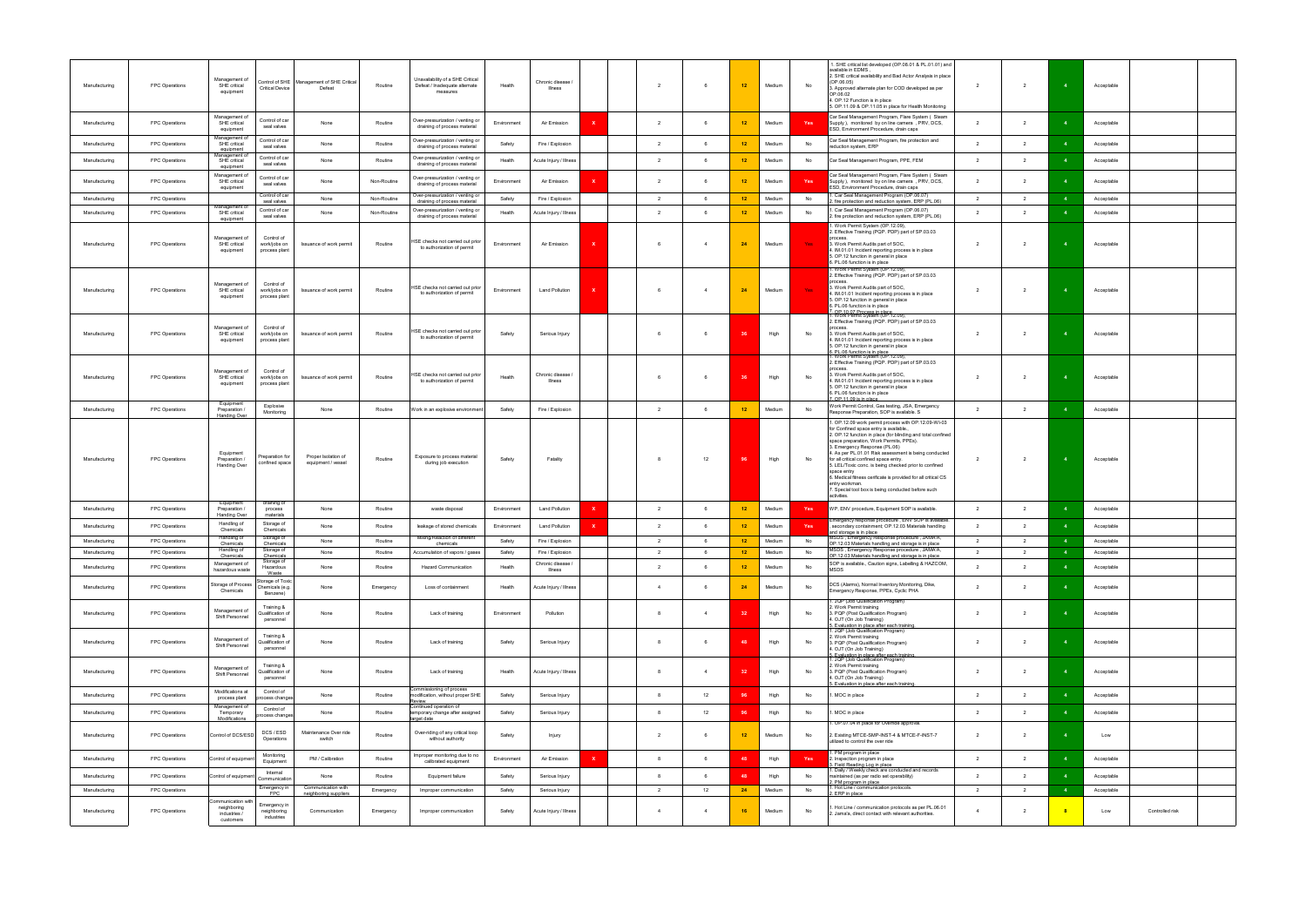|               |                |                                                               |                                                     |                            |             |                                                  |               |                                      |              |                |                |            |            |      | Fixed Equipment Inspections process (OP.06.04) in                                                                                                                                                                                                                                                                                                                                                                            |                |                |            |                                                                                                                                                                                     |
|---------------|----------------|---------------------------------------------------------------|-----------------------------------------------------|----------------------------|-------------|--------------------------------------------------|---------------|--------------------------------------|--------------|----------------|----------------|------------|------------|------|------------------------------------------------------------------------------------------------------------------------------------------------------------------------------------------------------------------------------------------------------------------------------------------------------------------------------------------------------------------------------------------------------------------------------|----------------|----------------|------------|-------------------------------------------------------------------------------------------------------------------------------------------------------------------------------------|
| Manufacturing | FPC Operations |                                                               | Pipe line<br>transfer of H2                         | None                       | Emergency   | Leakage in line (Inside & RC PLC)                | Safety        | Fire / Explosion                     |              | $\overline{4}$ | 12             | 48         | High       | Yes: | place<br>2. SMP-INSP-10 (OP.07.04 STANDARD<br>MAINTENANCE PROCEDURE INSPECTION OF RC<br>CORRIDOR PIPING) in place<br>3. MOVs are in place for s/d from CCB.<br>4. Compliance Evaluation as a part of EV.04.02 for RC<br>PLC / UC in place<br>5. PL.06.01 (ERP) in place.<br>6. Dedicated contact number is available for H2 vendor<br>for emergency isolation<br>1. Fixed Equipment Inspections process (OP.06.04) in        | $\overline{2}$ | $\overline{2}$ | Acceptable |                                                                                                                                                                                     |
| Manufacturing | FPC Operations |                                                               | Pipe line<br>transfer of Kero<br>from Sasref        | None                       | Emergency   | Leakage in line (Inside & RC PLC)                | Safety        | Fire / Explosion                     |              | $\overline{4}$ | 12             | 48         | High       | Yes  | place.<br>2. SMP-INSP-10 (OP.07.04 STANDARD<br>MAINTENANCE PROCEDURE INSPECTION OF RC<br>CORRIDOR PIPING) in place<br>3. MOVs are in place for s/d from CCB.<br>4. Compliance Evaluation as a part of EV.04.02 for RC<br>PLC / UC in place<br>5. PL.06.01 (ERP) in place.<br>6. Dedicated hot line contact is available for emergency                                                                                        | $\overline{2}$ | $\overline{2}$ | Acceptable |                                                                                                                                                                                     |
| Manufacturing | FPC Operations |                                                               | Pipe line<br>transfer of FG<br>from ARAMCO          | None                       | Emergency   | Leakage in line (Inside & RC PLC)                | Safety        | Fire / Explosion                     |              | $\overline{4}$ | 12             | 48         | High       | Yes  | <mark>,</mark> isolation.<br>[1. Fixed Equipment Inspections process (OP.06.04) .in<br>place.<br>2. SMP-INSP-10 (OP.07.04 STANDARD<br>MAINTENANCE PROCEDURE INSPECTION OF RC<br>CORRIDOR PIPING) in place<br>3. MOVs are in place for s/d from CCB.<br>4. Compliance Evaluation as a part of EV.04.02 for RC<br>PLC / UC in place<br>5. PL.06.01 (ERP) in place.<br>6. Dedicated hot line contact is available for emergency | $\overline{2}$ | $\overline{2}$ | Acceptable |                                                                                                                                                                                     |
| Manufacturing | FPC Operations | ommunication with<br>neighboring<br>industries /<br>customers | Import of<br>Benzene from<br>SABTANK                | None                       | Emergency   | Leakage in line                                  | Health        | Acute Injury / Illness               |              |                | $\overline{4}$ | 16         | Medium     | No   | 1. pipeline corridor inspections.<br>2. pipeline patrolling in place.<br>3. MOVs are in place<br>4. Compliance Evaluation for RC PLC / UC in place<br>5.PL.06.01 in place<br>6. OP.11.09 Health monitoring program process in place.                                                                                                                                                                                         | $\overline{2}$ | $\overline{2}$ | Acceptable |                                                                                                                                                                                     |
| Manufacturing | FPC Operations |                                                               | Pipe line<br>transfer of<br>Benzene from<br>SABTANK | None                       | Emergency   | Leakage in line (Inside & RC PLC)                | Safety        | Fire / Explosion                     |              | $\overline{A}$ | 12             | 48         | High       | Yes: | Fixed Equipment Inspections process (OP.06.04)_in<br>place.<br>2. SMP-INSP-10 (OP.07.04 STANDARD<br>MAINTENANCE PROCEDURE INSPECTION OF RC<br>CORRIDOR PIPING) in place<br>3. MOVs are in place for s/d from CCB.<br>4. Compliance Evaluation as a part of EV.04.02 for RC<br>PLC / UC in place<br>5. PL.06.01 (ERP) in place.<br>6. Dedicated hot line contact is available for emergency<br>isolation.                     | $\overline{2}$ | $\overline{2}$ | Acceptable |                                                                                                                                                                                     |
| Manufacturing | FPC Operations | mmunication with<br>neighboring<br>industries /<br>customers  | Pumping of LAB<br>to SABTANK                        | None                       | Emergency   | RC PLC line leakage                              | Environment   | Soil contamination                   |              | $\overline{4}$ | 6              | 24         | Medium     | Yes  | 1. Pipeline corridor inspections (OP.06.04)<br>2. Pipeline inspections as per Meridium (RBI).<br>3. Pipeline weekly patrolling in place.<br>4. MOVs are in place<br>5. Compliance Evaluation as a part of EV.04.02 for RC<br>PLC / UC in place<br>6. PL.06.01 (ERP) in place.<br>7. OP.12 function is in place<br>8. IM.01.01 Incident reporting process is in place                                                         | $\overline{2}$ | $\overline{2}$ | Acceptable |                                                                                                                                                                                     |
| Manufacturing | FPC Operations | None                                                          | Heater<br>Operation                                 | Burning of Fuel gas        | Routine     | Incomplete combustion of fuel<br>gases/ Fuel Oil | Environment   | Air Emission                         | $\mathbf{x}$ | 8              | 6              | 48         | High       | Yes  | 1. Online Analyzers are in place.<br>2. Low NOx burners (LNB) installed.<br>. SOP is available. for heater operations is in place.                                                                                                                                                                                                                                                                                           | $\overline{2}$ | $\overline{2}$ | Acceptable |                                                                                                                                                                                     |
| Manufacturing | FPC Operations | None                                                          | Heater<br>Operation                                 | Burning of Fuel gas        | Routine     | Incomplete combustion of fuel<br>gases/ Fuel Oil | Environment   | Natural resource<br>depletion        |              | 8              | $\overline{2}$ | 16         | Medium     | No   | Online Analyzers are in place.<br>2. Low NOx burners (LNB) installed.                                                                                                                                                                                                                                                                                                                                                        | $\overline{2}$ | $\overline{2}$ | Acceptable |                                                                                                                                                                                     |
| Manufacturing | FPC Operations | None                                                          | Heater<br>Operation                                 | Burning of Fuel gas        | Routine     | Incomplete combustion of fuel<br>gases           | Health        | Acute Injury / Illness               |              | 8              | $\overline{4}$ | 32         | High       | No   | . SOP is available, for heater operations is in place.<br>. Online Analyzers are in place.<br>2. Low NOx burners (LNB) installed.<br>3. SOP is available. for heater operations is in place.<br>4. ERP in place                                                                                                                                                                                                              | $\overline{2}$ | $\overline{2}$ | Acceptable |                                                                                                                                                                                     |
| Manufacturing | FPC Operations | None                                                          | Heater<br>Operation<br>Rotatory                     | Burning of Fuel gas        | Non-Routine | Unproductive fuel gases<br>Consumption           | Environment   | Natural resource<br>depletion        |              | 8              | $\overline{4}$ | 32         | High       | No   | 5. First aid unit is available for immediate treatment.<br>1. Daily MIS<br>2. Monthly Production report<br>3. monitoring the Specific consumption<br>1. Sustainability KPI's<br>1. SCADA monitoring system                                                                                                                                                                                                                   | $\overline{2}$ | $\overline{2}$ | Acceptable |                                                                                                                                                                                     |
| Manufacturing | FPC Operations | None                                                          | Equipment<br>Operation                              | Running of machineries     | Non-Routine | Higher Power Consumption                         | Environment   | Natural resource<br>depletion        |              |                | $\overline{4}$ | 32         | High       | No   | 2. Control devices in MCC<br>3. DCS Monitoring<br>1. APC in place                                                                                                                                                                                                                                                                                                                                                            | $\overline{2}$ | $\overline{2}$ | Acceptable |                                                                                                                                                                                     |
| Manufacturing | FPC Operations | None                                                          | Energy<br>Management                                | Fuel gas/oil consumption   | Routine     | Minimization of fuel gas/oil<br>consumption      | Environment   | Conservation of<br>natural resources |              | -8             |                | $_{\rm 8}$ | Low        | No   | 2. Burner Management System/Control Devices<br>3. Online Analyzers in place<br>4. DCS Monitoring<br>1. APC in place                                                                                                                                                                                                                                                                                                          | $\overline{2}$ | $\overline{1}$ | Acceptable |                                                                                                                                                                                     |
| Manufacturing | FPC Operations | None                                                          | Energy<br>Management                                | Power Consumption          | Routine     | Minimization of power usage                      | Environment   | Conservation of<br>natural resources |              | 8              | $\overline{1}$ | $\sqrt{8}$ | Low        | No   | Burner Management System/Control Devices<br>3. Online Analyzers in place<br>. DCS Monitoring                                                                                                                                                                                                                                                                                                                                 | $\overline{2}$ | $\overline{1}$ | Acceptable |                                                                                                                                                                                     |
| Manufacturing | FPC Operations | None                                                          | Normal Plant<br>Operation                           | None                       | Routine     | Solid Waste Generation                           | Environment   | <b>Land Pollution</b>                | x            | -8             | 6              | 48         | High       | Yes  | Handled in concrete paved areas<br>2. Solid wastes are transported / kept in sealed drums /<br>Disposal bags governed by Waste management<br>procedure<br>3. OP.10.07 (Waste Management Process) in place.                                                                                                                                                                                                                   | $\overline{2}$ | $\overline{2}$ | Acceptable |                                                                                                                                                                                     |
|               |                |                                                               |                                                     |                            |             |                                                  |               |                                      |              |                |                |            |            |      | 4. Waste inventory report is being generated and<br>submitted to RC<br>1. Handled in concrete paved areas<br>2. Solid wastes are transported / kept in sealed drums /                                                                                                                                                                                                                                                        |                |                |            |                                                                                                                                                                                     |
| Manufacturing | FPC Operations | None                                                          | Normal Plant<br>Operation                           | None                       | Routine     | Solid Waste Generation                           | Environment   | Ground Water                         | x            | 8              | 6              | 48         | High       | Yes  | Disposal bags governed by Waste management<br>procedure<br>3. OP.10.07 (Waste Management Process) in place.<br>4. Waste inventory report is being generated and<br>submitted to RC<br>5. OP.10.06 (Ground Water Process) in place.<br>6. Bore holes are available for ground water sampling<br>analysis.<br>1. Handled in concrete paved areas                                                                               | $\overline{2}$ | $\overline{2}$ | Acceptable |                                                                                                                                                                                     |
| Manufacturing | FPC Operations | None                                                          | Normal Plant<br>Operation                           | None                       | Routine     | HC waste Generation                              | Environment   | Air Emission                         |              | 8              | 6              | 48         | High       | Yes  | 2. OP.10.07 (Waste Management Process) in place.<br>3. Waste inventory report is being generated and<br>submitted to RC<br>4. Safe incineration by RC approved waste management                                                                                                                                                                                                                                              | $\overline{2}$ | $\overline{2}$ | Acceptable |                                                                                                                                                                                     |
| Manufacturing | FPC Operations | None                                                          | Normal Plant<br>Operation                           | None                       | Routine     | Off-spec Waste water Generation                  | Environment   | Off-Spec Discharge                   |              | 8              | 6              | 48         | High       | Yes  | company.<br> 1. OP.10.05 (Industrial Waste Water monitoring and<br>control process) in place.<br>2. LIMS quality control indications and alerts<br>3. Pretreatment system in place.                                                                                                                                                                                                                                          | $\overline{2}$ | $\overline{2}$ | Acceptable |                                                                                                                                                                                     |
| Manufacturing | FPC Operations | None                                                          | Shut -down                                          | <b>Effluent Management</b> | Routine     | Recycling of waste water                         | Environment   | Conservation of<br>natural resources |              |                |                |            | Acceptable | No   | . Sustainability program in place                                                                                                                                                                                                                                                                                                                                                                                            | $\overline{4}$ | $\overline{1}$ | Acceptable | opsittive aspects; however<br>we have In-house effluent<br>management by creating<br>facility for treating the effluent<br>and transferring them to<br>CWTF for recycling and reuse |
| Manufacturing | FPC Operations | Shut -down                                                    | Flaring                                             | None                       | Routine     | Excess Flaring                                   | Economic Loss | Loss of resources                    |              | -8             | $\overline{2}$ | 16         | Medium     | No   | Process troubleshooting procedure<br>2. SOP is available. are in place.<br>. CCTV in place.                                                                                                                                                                                                                                                                                                                                  | $\overline{2}$ | $\overline{2}$ | Acceptable |                                                                                                                                                                                     |
| Manufacturing | FPC Operations | Flaring                                                       | Flaring                                             | None                       | Routine     | Smoky Flare                                      | Environment   | Air Emission                         |              | 8              | 6              | 48         | High       | Yes  | Process troubleshooting procedure<br>2. SOP is available are in place.<br>3. CCTV in place.<br>4. OP.10.04 (Flare Monitoring Process) in place<br>5. Quenching steam for flare in place.                                                                                                                                                                                                                                     | $\overline{2}$ | $\overline{2}$ | Acceptable |                                                                                                                                                                                     |
| Manufacturing | FPC Operations | Flaring                                                       | Flaring                                             | None                       | Non-Routine | Flare flame failure / non-availability           | Environment   | Air Emission                         |              | -8             | - 6            | 48         | High       | Yes  | Process troubleshooting procedure<br>2. SOP is available, are in place.<br>3. CCTV in place.<br>I. OP.10.04 (Flare Monitoring Process) in place<br>5. Communication protocol in place.                                                                                                                                                                                                                                       | $\overline{2}$ | $\overline{2}$ | Acceptable |                                                                                                                                                                                     |
| Manufacturing | FPC Operations | General                                                       | Work Permit                                         | Hot work permit            | Routine     | failure to comply with permit<br>requirements    | Safety        | Serious injury                       |              |                |                | 48         | High       | Yes  | . Work permit audit in place<br>2. Work permit training and qualification program in place.<br>3. Safe work practice processes are in place.                                                                                                                                                                                                                                                                                 | $\overline{2}$ | $\overline{2}$ | Acceptable |                                                                                                                                                                                     |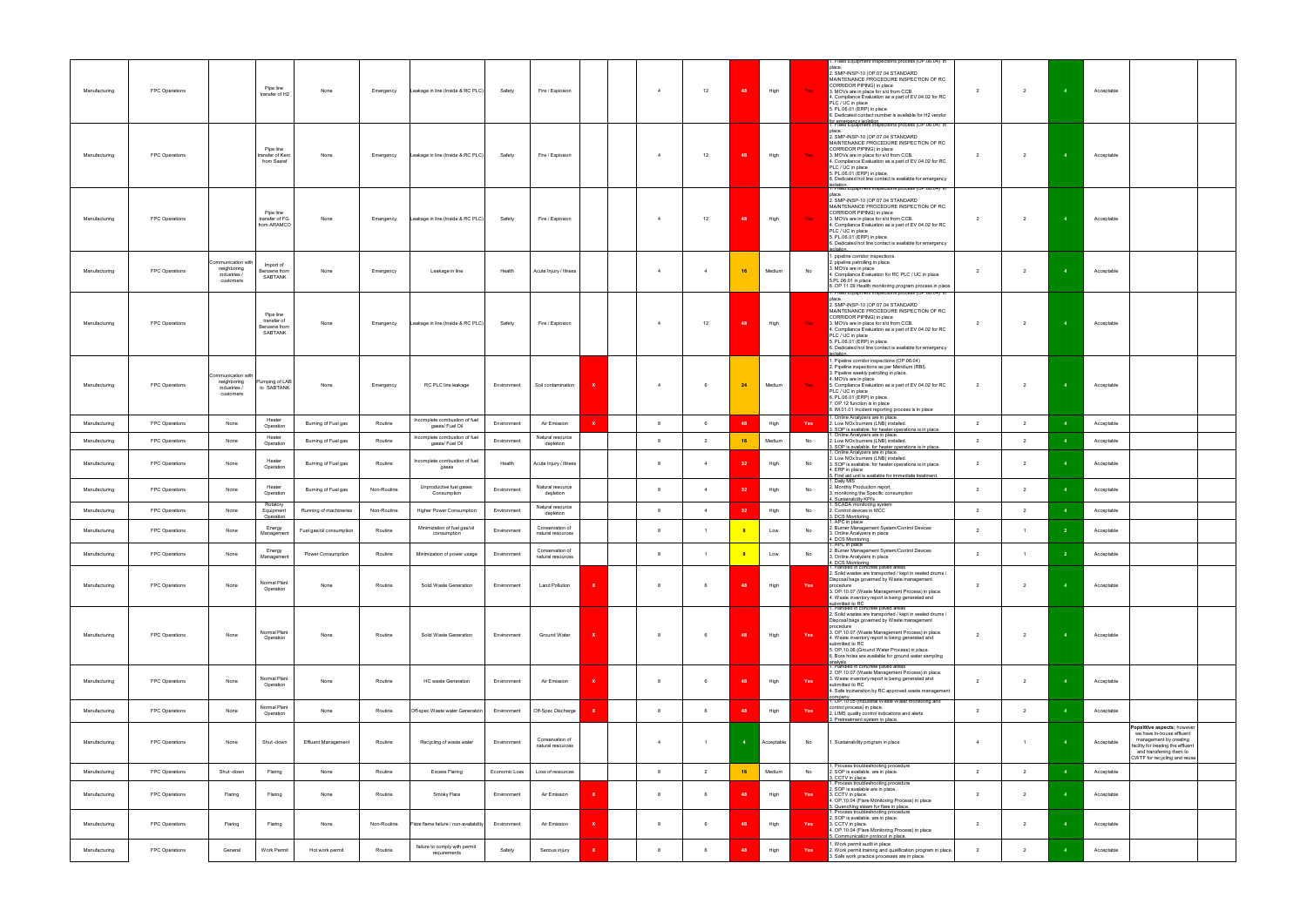| Manufacturing | FPC Operations | General | Work Permit                                       | Hot work permit                                | Routine     | failure to comply with permit<br>requirements                                                                                                                                   | Environment   | Pollution                            |              | -8 |                | 48  | High   | Yes        | . Work permit audit in place<br>2. Work permit training and qualification program in place.<br>Safe work practice processes are in place.                                                                                                                                                                                                                                                                                        | $\overline{2}$ | $\overline{2}$ |                            | Acceptable       |                                                                                                                                                                         |         |
|---------------|----------------|---------|---------------------------------------------------|------------------------------------------------|-------------|---------------------------------------------------------------------------------------------------------------------------------------------------------------------------------|---------------|--------------------------------------|--------------|----|----------------|-----|--------|------------|----------------------------------------------------------------------------------------------------------------------------------------------------------------------------------------------------------------------------------------------------------------------------------------------------------------------------------------------------------------------------------------------------------------------------------|----------------|----------------|----------------------------|------------------|-------------------------------------------------------------------------------------------------------------------------------------------------------------------------|---------|
| Manufacturing | FPC Operations | General | Work Permit                                       | Hot work permit                                | Routine     | failure to comply with permit<br>requirements                                                                                                                                   | Economic Loss | <b>Business</b>                      |              |    | $\overline{2}$ | 16  | Medium | No         | . Work permit audit in place<br>2. Work permit training and qualification program in place.<br>3. Safe work practice processes are in place.                                                                                                                                                                                                                                                                                     | $\overline{2}$ | 2              |                            | Acceptable       |                                                                                                                                                                         |         |
| Manufacturing | FPC Operations | General | Work Permit                                       | None                                           | Non-Routine | failure to comply with permit<br>requirements                                                                                                                                   | Safety        | Fatality                             |              |    | 12             | 96  | High   | Yes        | 1. Pl.01.01 Risk assessment prior to critical activities is<br>carried out and recommendations implemented.<br>2. PL.06 ERP & ERT are in place<br>4. Work permit audit in place<br>. Contractor EHS plan and method statement including<br>JSA is approved as a part of WP system<br>6. OP.12 Safe work practice processes are in place.<br>7. OP.09.01 Contractor Control process in place.                                     | $\overline{2}$ | $\overline{2}$ |                            | Acceptable       |                                                                                                                                                                         |         |
| Manufacturing | FPC Operations | General | Substation<br>access control                      | None                                           | Routine     | Access control not in place                                                                                                                                                     | Safety        | Fatality                             |              | -8 | 12             | 96  | High   | No         | Numeric lock control available<br>Lock for cable sellar in place.                                                                                                                                                                                                                                                                                                                                                                | $\overline{2}$ | $\overline{2}$ |                            | Acceptable       |                                                                                                                                                                         |         |
| Manufacturing | FPC Operations | General | Cable cellar<br>access                            | None                                           | Non-Routine | Trapped in cable cellar during fire                                                                                                                                             | Safety        | Serious Injury                       |              |    |                | 12  | Medium | No         | Additional gates are available for exit<br>2. Confined Space Work Permit system is in place to<br>control the access                                                                                                                                                                                                                                                                                                             | $\overline{2}$ | $\overline{2}$ |                            | Acceptable       |                                                                                                                                                                         |         |
| Manufacturing | FPC Operations | General | ew Temporary<br>Loading                           | Loading of materials such as<br>MRB, LO etc.   | Routine     | Spillage / Leakage                                                                                                                                                              | Environment   | soil pollution                       |              |    |                | 48  | High   | <b>ves</b> | . FUR requirements implemented unough MOFC and<br>HAZOP carried.<br>2. Area is paved.<br>3. Pre-inspection to loading by 3rd party is ensured as<br>per OP.05.06<br>4. Containment facility for MRB system is in place as per<br>FCR # 2594                                                                                                                                                                                      | $\overline{2}$ | $\overline{2}$ |                            | Acceptable       |                                                                                                                                                                         |         |
| Manufacturing | FPC Operations | General | Gas detection<br>System                           | None                                           | Routine     | Non-calibrated gas detectors                                                                                                                                                    | Safety        | Serious Injury                       |              | 8  | 6              | 48  | High   | No         | PM program in place<br>. Ax alert in place                                                                                                                                                                                                                                                                                                                                                                                       | $\overline{2}$ | $\overline{2}$ |                            | Acceptable       |                                                                                                                                                                         |         |
| Manufacturing | FPC Operations | General | Compliance to<br><b>RCER 2015</b><br>requirements | None                                           | Routine     | Non-compliance with the energy<br>efficiency standards and<br>requirements as per Saudi<br>Energy Efficiency Center (SEEC).                                                     | Environment   | Conservation of<br>natural resources |              |    | 12             | 96  | High   | Yes        | SEEC requirements are well addressed and monitored<br>Under TSD<br>2. Energy report to SEEC as per requirement<br>3. Energy management Study conducted<br>4. Sustainability Programs covered all relevant initiative<br>(PL.03.01) and being tracked and stewarded through                                                                                                                                                       | $\overline{2}$ | $\overline{2}$ |                            | Acceptable       |                                                                                                                                                                         |         |
| Manufacturing | FPC Operations | General | Compliance to<br><b>RCER 2015</b><br>requirements | None                                           | Routine     | Production is higher than the<br>design without facility modification                                                                                                           | Environment   | Non-Compliance                       |              |    | 12             | 96  | High   | Yes        | SSC & MSHEC meeting<br>1. Daily production report generated and tracked<br>2. Complying to RCER requirement as we are not<br>modified facility.<br>3. Production figures are being reported to RC annually<br>through AIF.<br>4. production figures updated in EPO at the time of<br>renewal based on current production<br>5. Validation done through Hydraulic study for LAB-2<br>6. Hydraulic study completed for NPN & LAB-I | $\overline{2}$ | $\overline{2}$ | $\overline{4}$             |                  |                                                                                                                                                                         |         |
| Manufacturing | FPC Operations | General | Compliance to<br><b>RCER 2015</b><br>requirements | None                                           | Routine     | CFC's (ODS) Usage                                                                                                                                                               | Environment   | Non-Compliance                       |              |    | $\overline{2}$ | 16  | Medium | Yes        | Phase-out plan in place by PE Dept.<br>2. Phase-out plan is communicated to Royal Commission                                                                                                                                                                                                                                                                                                                                     | $\overline{2}$ | $\overline{2}$ |                            | Acceptable       | hase out to be completed as<br>per plan submitted to RC (PE)                                                                                                            | 2028    |
| Manufacturing | FPC Operations | General | Compliance to<br><b>RCER 2015</b><br>requirements | None                                           | Routine     | Non-availability of flare flow<br>monitoring device (like Ultrasonic<br>Flow Meter) on the vapor line<br>after liquid knock-out drum.                                           | Environment   | Non-Compliance                       | x            |    | $\overline{4}$ | -32 | High   | Yes        | Operation to raise FCR - Target Date 31 May 2016 -<br>2. TSD will evaluate FCR - Target Date 30-Sep-2016 -<br>In progress                                                                                                                                                                                                                                                                                                        | - 8            | $\overline{4}$ | 32                         | High             | Jubail Expansion Project - To<br>execute the requirements as<br>part of plant commissioning -<br>Covered under Scope and<br>communicated to RC part of<br>PAP submittal | Q3 2020 |
| Manufacturing | FPC Operations | General | Compliance to<br><b>RCER 2015</b><br>requirements | None                                           | Routine     | non-availability of RC On-Line<br>Data Management System for<br>CEM                                                                                                             | Environment   | Non-Compliance                       |              |    | $\overline{4}$ | -32 | High   | Yes        | . CEM monitong is inplace and reporting is being done<br>as per RCER requirements.                                                                                                                                                                                                                                                                                                                                               | -8             | $\overline{1}$ |                            | Low <sub>1</sub> | No direction for RC online<br>monitoring system.                                                                                                                        | Q3 2022 |
| Manufacturing | FPC Operations | General | Compliance to<br><b>RCER 2015</b><br>requirements | None                                           | Routine     | non-availability of automatic feed<br>cut-off systems as per EPO<br>requirements                                                                                                | Environment   | Non-Compliance                       | $\mathbf x$  |    | $\overline{4}$ | 32  | High   | Yes        | All the streams as per EPO are having the cut-off<br>systems available through Coalesser level.                                                                                                                                                                                                                                                                                                                                  | $\overline{2}$ | $\overline{2}$ |                            | Acceptable       |                                                                                                                                                                         |         |
| Manufacturing | FPC Operations | General | Compliance to<br><b>RCER 2015</b><br>requirements | None                                           | Routine     | non-availability of ambient air<br>analyzers around the fence line                                                                                                              | Environment   | Non-Compliance                       |              |    |                | -32 | High   | Yes        | . Operation to raise FCR - Target Date 31 May 2016 -<br>Done<br>2. TSD will evaluate FCR - Target Date 30-Sep-2016 -<br>In progress                                                                                                                                                                                                                                                                                              | - 8            | $\overline{4}$ |                            | High             | Jubail Expansion Project - To<br>execute the requirements as<br>part of plant commissioning -<br>Covered under Scope and<br>communicated to RC part of<br>PAP submittal | Q3 2020 |
| Manufacturing | FPC Operations | General | Compliance to<br><b>RCER 2015</b><br>requirements | None                                           | Routine     | not notifying RC for the schedule<br>of routine seal inspection                                                                                                                 | Environment   | Non-Compliance                       |              |    | $\overline{4}$ | -31 | High   | Yes        | Already communicated to RC vide a letter FPC-EHSS-<br>RC-L-244 dated 18 January 2018                                                                                                                                                                                                                                                                                                                                             | $\overline{2}$ | $\overline{1}$ |                            | Acceptable       |                                                                                                                                                                         |         |
| Manufacturing | FPC Operations | General | Compliance to<br><b>RCER 2015</b><br>requirements | None                                           | Routine     | Failure to conduct the Primary<br>and Secondary Seal Inspection<br>per RCER clause 2.9.3 & 2.9.4                                                                                | Environment   | Non-Compliance                       | $\mathbf{x}$ | -8 | $\overline{4}$ | 32  | High   | Yes        | . Seconadery Sela Inspection is being done and notified<br>to RC in advance<br>SMP-INSP-09 is in place<br>3. OP.06.04 is in place<br>4. API 570 & API580 RBI is adopted<br>5. Meridium Software is in place to control Inspection<br>plan & Records<br>6. Risk assessment is being conducted as when needed                                                                                                                      | $\overline{2}$ | $\overline{4}$ | $-8$                       | Low              | Primary Seal Inspection for<br>applicable tanks need to be<br>completed                                                                                                 | Q4 2020 |
| Manufacturing | FPC Operations | General | Compliance to<br><b>RCER 2015</b><br>requirements | None                                           | Routine     | non-availability of RC On-Line<br>Data Management System for<br>IWW discharge parameters                                                                                        | Environment   | Non-Compliance                       |              |    | $\overline{4}$ | 32  | High   | Yes        | . TOC Alanyzer installation has been done<br>2. Online Monitoring is being practiced.                                                                                                                                                                                                                                                                                                                                            | 8              | $\overline{1}$ | $\overline{\phantom{a}}$ 8 | Low <sub>1</sub> | No direction for RC online<br>monitoring system.                                                                                                                        | Q3 2022 |
| Manufacturing | FPC Operations | General | Compliance to<br><b>RCER 2015</b><br>requirements | None                                           | Routine     | non-availability of Cooling Tower<br>Drift Loss Test as per Cooling<br>Tower Institute Protocols and<br>Methodology (CTI Test Code<br>ATC-140. Isokinetic Drift<br>Measurement. | Environment   | Non-Compliance                       |              | -8 | $\overline{4}$ | 32  | High   | Yes        | The old CT will be replaced with new CT; and provided<br>with cooling tower drift loss test certificate.                                                                                                                                                                                                                                                                                                                         | $\overline{2}$ | $\overline{2}$ |                            | Acceptable       |                                                                                                                                                                         |         |
| Manufacturing | FPC Operations | General | Compliance to<br><b>RCER 2015</b><br>requirements | None                                           | Routine     | non-availability of Hazardous<br>naterial storage areas labeling as<br>per United Nations chemicals<br>hazard classification                                                    | Environment   | Non-Compliance                       |              |    | $\overline{4}$ | 32  | High   | Yes        | Requirement is ececuted and met the RC Compliance in<br>line with UN hazard classification.                                                                                                                                                                                                                                                                                                                                      | $\overline{2}$ | $\overline{2}$ |                            | Acceptable       |                                                                                                                                                                         |         |
| Manufacturing | FPC Operations | None    | Radioactive<br>Source<br>Management               | Handling & Storage of<br>Radioactive Materials | Non-Routine | Improper Storage of Radioactive<br>Source                                                                                                                                       | Health        | Chronic Diseas/Illness               | X            |    | 6              | 36  | High   | Yes        | 1. OP.11.07 lonizing Radiation process in place<br>2. SMP-INST-43 Radiation survey in place<br>3. Certified RSO are available<br>4. Always managing source through certified and<br>approved third party<br>5. Availability of TLDs for instrument technician and RSO<br>prior working with radiation source.<br>6. OP.12 function is in place<br>7. PL.06 function is in place                                                  | $\overline{2}$ | $\overline{4}$ | $\overline{\phantom{a}}$ 8 | Low              | acility storage is required for<br>Radioactive source as per<br><b>KACARE</b> requirements                                                                              | Q1 2021 |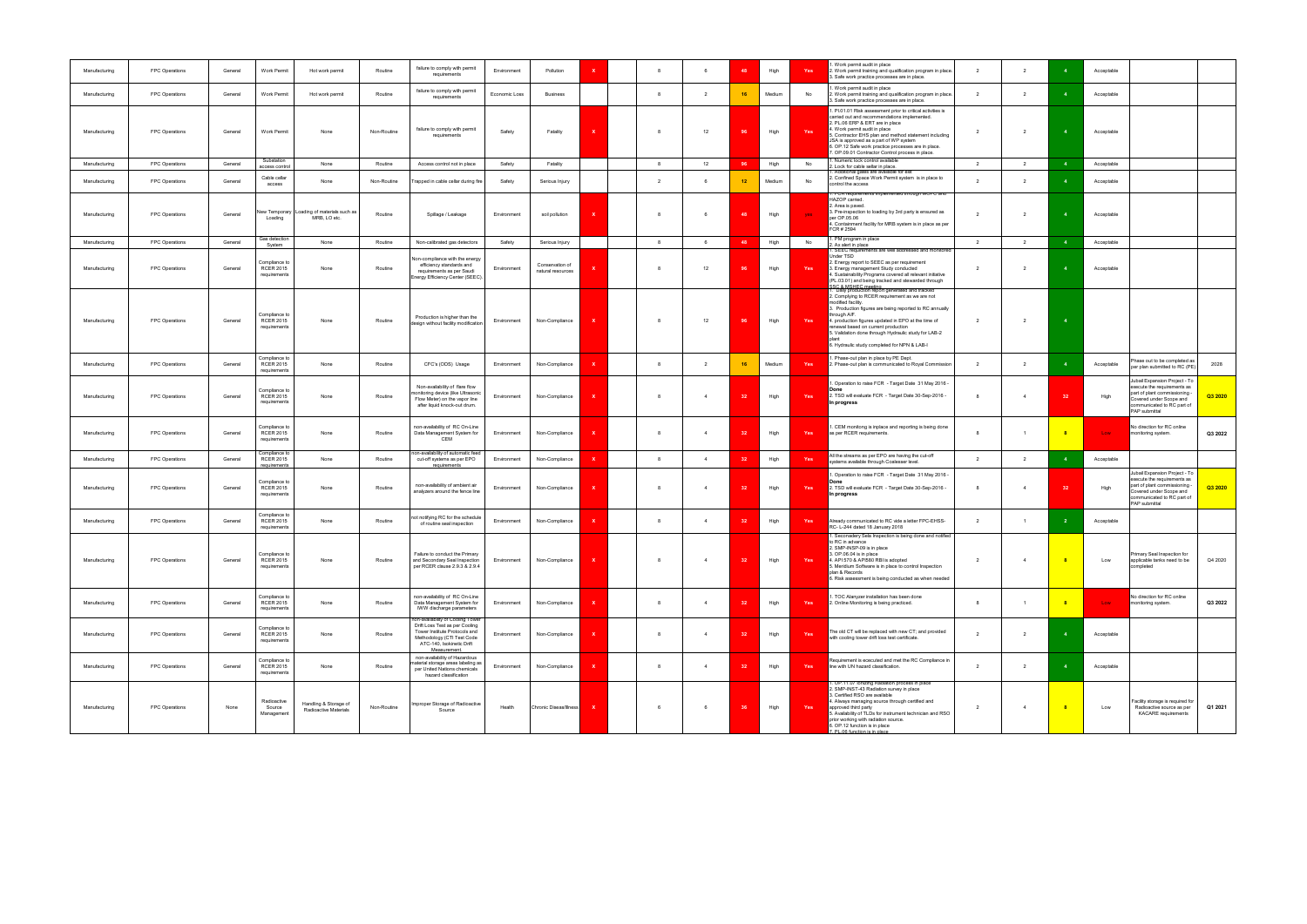|                          | <b>FARABI</b>                                                                                                                                                                                                                                     |                        |                                                                       | <b>PL.01.01 RISK ASSESSMENT</b>    | PL.01.01-F-04 FPC RISK REGISTER                                      |                                                                                                              |                                                                                  | <b>Revision No.</b><br><b>Issued Date</b><br>No. | $\overline{1}$<br>12-09-16<br>1 of 1                     |                           |                              |                |                      |                         |                                                       |                                                                                                                                                                                                                                                                                                                                                                              |                              |                                |                         |                                |                       |                    |
|--------------------------|---------------------------------------------------------------------------------------------------------------------------------------------------------------------------------------------------------------------------------------------------|------------------------|-----------------------------------------------------------------------|------------------------------------|----------------------------------------------------------------------|--------------------------------------------------------------------------------------------------------------|----------------------------------------------------------------------------------|--------------------------------------------------|----------------------------------------------------------|---------------------------|------------------------------|----------------|----------------------|-------------------------|-------------------------------------------------------|------------------------------------------------------------------------------------------------------------------------------------------------------------------------------------------------------------------------------------------------------------------------------------------------------------------------------------------------------------------------------|------------------------------|--------------------------------|-------------------------|--------------------------------|-----------------------|--------------------|
|                          | Name Of Department:                                                                                                                                                                                                                               |                        |                                                                       | HR & GS                            |                                                                      | Date of Release: 30 Jun 2020                                                                                 |                                                                                  |                                                  |                                                          |                           |                              |                |                      |                         |                                                       |                                                                                                                                                                                                                                                                                                                                                                              |                              |                                |                         |                                |                       |                    |
|                          | <b>PROBABILITTY</b>                                                                                                                                                                                                                               |                        |                                                                       |                                    | <b>RISK CRITERIA</b><br><b>RISK CLASSIFICATION</b>                   |                                                                                                              |                                                                                  |                                                  |                                                          |                           |                              |                |                      |                         |                                                       |                                                                                                                                                                                                                                                                                                                                                                              |                              |                                |                         |                                |                       |                    |
|                          | Probability<br>Extreme (Likely to occur one or more times per<br>High (Likely to occur 10 or less in 25 years)<br>Moderate (Likely to occur 2 or less in 25 year)<br>Low (May occur once in 25 years)<br>Remote (Not likely to occur in 25 years) |                        | Score<br>8<br>6<br>$\overline{4}$<br>$\overline{2}$<br>$\overline{1}$ |                                    | Consequence<br>$\mathbf{A}$<br>$\mathbf{B}$<br>D<br>E<br>Probability | B(12)<br>C(6)<br>D(4)<br>D(2)<br>D(1)<br>Remote                                                              | <b>Criticality/Risk Rating</b><br>B (24)<br>B(12)<br>C(8)<br>D(4)<br>D(2)<br>Low | B(24)<br>B(16)<br>C(8)<br>D(4)<br>Moderate       | B(24)<br>$B(12)$ B (16)<br>$C(6)$ $C(8)$<br>High Extreme |                           |                              |                |                      |                         |                                                       |                                                                                                                                                                                                                                                                                                                                                                              |                              |                                |                         |                                |                       |                    |
|                          | <b>Risk Class Description</b>                                                                                                                                                                                                                     | <b>Risk Rating</b>     |                                                                       |                                    |                                                                      | Risk Rating (RR) = P x C                                                                                     |                                                                                  |                                                  |                                                          |                           |                              |                |                      |                         |                                                       |                                                                                                                                                                                                                                                                                                                                                                              |                              |                                |                         |                                |                       |                    |
|                          | <b>Moderate Risk</b><br>Low Risk<br><b>Acceptable Risk</b>                                                                                                                                                                                        | $-B$<br>$\overline{C}$ |                                                                       |                                    |                                                                      |                                                                                                              |                                                                                  |                                                  |                                                          |                           |                              |                |                      |                         |                                                       |                                                                                                                                                                                                                                                                                                                                                                              |                              |                                |                         |                                |                       |                    |
| <b>DIVISION</b>          | <b>Name of Department</b>                                                                                                                                                                                                                         | Name of<br>Section     | <b>ACTIVITY</b>                                                       | <b>SUB ACTIVITY</b>                | <b>CONDITION</b>                                                     | <b>ASPECT - Identified</b><br><b>Risk/Issue/Concerns</b><br>OF ACTIVITY   (Output of process or<br>activity) | <b>FOCUS</b><br><b>CATEGORY</b>                                                  | <b>IMPACT</b>                                    | LEGAL<br>Place "X"<br>Yes                                | OTHER<br>Place "X"<br>Yes | Probability of<br>Occurrence | Consequences   | <b>RISK</b><br>Score | <u>Risk</u><br>Category | <b>SIGNIFICANT</b><br><b>BASED ON</b><br><b>LEGAL</b> | <b>Protections Available (Measure Control)</b>                                                                                                                                                                                                                                                                                                                               | Probability of<br>Occurrence | <b>Consequences RISK Score</b> |                         | <b>RISK</b><br><b>RESPONSE</b> | <b>Further Action</b> | <b>Target Date</b> |
| Finance & Administration | HR & GS                                                                                                                                                                                                                                           | First Aid Unit         | Diagnosis /<br>Treatment                                              | <b>NA</b>                          | Routine                                                              | Improper Diagnosis                                                                                           | Health                                                                           | Acute Injury / Illness                           |                                                          |                           | $\overline{1}$               | 6              | $-6$                 | Low                     |                                                       | History, Vital signs, Physical Examination, Investigations.<br>Relevant Procedure is in place.<br>. Annual Calibration Program in place                                                                                                                                                                                                                                      | $\overline{1}$               | $\overline{4}$                 |                         | Acceptable                     |                       |                    |
| Finance & Administration | HR & GS                                                                                                                                                                                                                                           | First Aid Unit         | Reliability<br>control of<br>Medical<br>Equipment /<br>Medicines      | Calibration                        | Routine                                                              | Improper Diagnosis                                                                                           | Health                                                                           | Acute Injury / Illness                           |                                                          |                           | $\overline{4}$               | - 6            | 24                   | Medium                  |                                                       | 2 Certified by third party<br>3. Self-checked is being conducted periodically<br>4. Employee medical history is available and reference is<br>5. Regular stock taking and expiry date is in place and<br>records are maintained.<br>1. OP.10.07-WI-01 is in place                                                                                                            | $\overline{1}$               | $\overline{4}$                 |                         | Acceptable                     |                       |                    |
| Finance & Administration | HR & GS                                                                                                                                                                                                                                           | First Aid Unit         | Medical Waste<br>Management                                           | <b>NA</b>                          | Routine                                                              | Improper handling/disposal                                                                                   | Environment                                                                      | Land Pollution                                   |                                                          |                           | - 8                          | 2              | 16                   | Medium                  | Yes                                                   | 2. Contract and manifest records are available for proper<br>disposal<br>3. First Aid Unit staff are qualified well trained for waste<br>handling                                                                                                                                                                                                                            | $\overline{2}$               | $\overline{2}$                 |                         | Acceptable                     |                       |                    |
| Finance & Administration | HR & GS                                                                                                                                                                                                                                           | Clinic                 | Medical Waste<br>Management                                           | NA                                 | Routine                                                              | Improper handling                                                                                            | Health                                                                           | Chronic disease<br><b>Illness</b>                |                                                          |                           | - 8                          | $\overline{4}$ | 32                   | High                    |                                                       | I. OP.10.07-WI-01 is in place<br>2. Clinic staff are qualified well trained for waste handling<br>3. OP.12 function in place<br>4. Annual check-up for the medical staff                                                                                                                                                                                                     | $\overline{2}$               | $\overline{2}$                 |                         | Acceptable                     |                       |                    |
| Finance & Administration | HR & GS                                                                                                                                                                                                                                           | First Aid Unit         | nnual Medical<br>Examination                                          | NA                                 | Routine                                                              | Improper assessment of<br>employee fitness                                                                   | Health                                                                           | Acute Injury / Illness                           |                                                          |                           | -8                           | $\overline{4}$ | 32                   | High                    |                                                       | 1. OP.11.09-WI-01 in place for Health Matrix and plan for<br>conducting Health Monitoring.<br>2. Pre-employment medical fitness is mandatory<br>3. History, Vital signs, Physical Examination,<br>Investigations. Relevant Procedure is in place,<br>4. Employee medical history is available and reference is<br>made and                                                   | $\overline{2}$               | $\overline{2}$                 |                         | Acceptable                     |                       |                    |
|                          |                                                                                                                                                                                                                                                   |                        |                                                                       |                                    |                                                                      |                                                                                                              |                                                                                  |                                                  |                                                          |                           |                              |                |                      |                         |                                                       | 5. Monthly presentation to Management on the status.<br>. I rained and qualified Employee (Physician & Male<br>Nurses)<br>2. Mock drills and ER program is in place under PL.06                                                                                                                                                                                              |                              |                                |                         |                                |                       |                    |
| Finance & Administration | HR & GS                                                                                                                                                                                                                                           | Clinic                 | Emergency<br>Response                                                 | NA                                 | Emergency                                                            | Inadequate Response                                                                                          | Health                                                                           | Fatality / Plant Safety                          |                                                          |                           | 8                            | 12             | 96                   | High                    |                                                       | Function<br>3. Fully equipped Ambulance is available and inspection<br>is carried out every shift and logging of all emergency<br>equipment and medicines is done and records<br>maintained.<br>4. Clinic is equipped with AED (Automated External<br>Defibrillator)<br>5. Clinic will refer the victim to the nearest hospital (AL-<br>MANA) for further medical management | $\overline{2}$               | $\overline{2}$                 | $\overline{\mathbf{4}}$ | Acceptable                     |                       |                    |
| Finance & Administration | HR & GS                                                                                                                                                                                                                                           | GS                     | Cooking                                                               | <b>NA</b>                          | Routine                                                              | 1. Food Poisoning<br>2. Contagious disease                                                                   | Health                                                                           | Acute Injury / Illness                           |                                                          |                           | 4                            | $\overline{4}$ | 16                   | Medium                  |                                                       | 6. Refresher course for medical staff to be brought in<br>place once in 3 years.<br>I. Food Quality Control Check in place<br>2. Bi-annual food handler medical check-up in place<br>3. 3 days food sample are being kept for RC inspection<br>4. Pest Control program is in place                                                                                           | $\overline{2}$               | $\overline{2}$                 |                         | Acceptable                     |                       |                    |
| Finance & Administration | HR & GS                                                                                                                                                                                                                                           | GS                     | Cooking                                                               |                                    | Routine                                                              | Food Preparation                                                                                             | Health                                                                           | Acute Illness                                    |                                                          |                           |                              |                |                      | High                    |                                                       | 1. Trained & certified Food handlers by RC<br>2. Proper usage of kitchen equipment's<br>3. PM program for kitchen equipment's<br>4. Regular inspection program as per sp.06.02 &<br>OP.11.08 carried out.<br>5. Special PPE such as metal gloves for food<br>preparation to be provided                                                                                      | $\overline{2}$               | $\overline{2}$                 |                         | Acceptable                     |                       |                    |
| Finance & Administration | HR & GS                                                                                                                                                                                                                                           | GS                     | Cooking                                                               | NA                                 | Routine                                                              | Food Preparation                                                                                             | Safety                                                                           | Serious Injury                                   |                                                          |                           | - 8                          | 6              | 48                   |                         |                                                       | 6. Safe work practices (OP 12 Function) in place.<br>1. Trained & certified Food handlers by RC<br>2. Proper usage of kitchen equipment's<br>3. PM program for kitchen equipment's<br>4. Regular inspection program as per sp.06.02 &<br>OP.11.08 carried out.<br>5. Special PPE such as metal gloves for food<br>preparation to be provided                                 | $\overline{2}$               | $\overline{2}$                 |                         | Acceptable                     |                       |                    |
| Finance & Administration | HR & GS                                                                                                                                                                                                                                           | GS                     | Cooking                                                               | NA                                 | Routine                                                              | 1. Unhygienic condition of<br>utensils<br>2. Improper use of utensils                                        | Health / Safety                                                                  | Acute Injury / Illness                           |                                                          |                           | 8                            | $\overline{4}$ | 32                   | High                    |                                                       | 3. Safe work practices (OP.12 Function) in place.<br>1. Dish washing machine is available<br>2. PPE available<br>3. PM program for kitchen equipment's<br>4. Regular inspection program as per sp.06.02 &<br>OP.11.08 carried out.<br>5. Safe work practices (OP.12 Function) in place.<br>1. OP.10.07-WI-02 is in place                                                     | $\overline{2}$               | $\overline{2}$                 |                         | Acceptable                     |                       |                    |
| Finance & Administration | HR & GS                                                                                                                                                                                                                                           | GS                     | Waste<br>Management                                                   | Disposal                           | Routine                                                              | Improper disposal                                                                                            | Environment                                                                      | <b>Land Pollution</b>                            |                                                          |                           | 8                            | $\overline{4}$ | 32                   | High                    |                                                       | 2. Contract and manifest records are available for proper<br>disposal<br>3. Cafeteria staff are well aware for waste handling<br>1. EHSS Orientation for all new joiners                                                                                                                                                                                                     | $\overline{2}$               | $\overline{2}$                 |                         | Acceptable                     |                       |                    |
| Finance & Administration | HR & GS                                                                                                                                                                                                                                           | <b>HR</b>              | Training                                                              | <b>HSE</b> Induction               | Routine                                                              | Inadequate Training / lack of<br>understanding of company HSE<br>requirements                                | Environment                                                                      | Environmental Impact                             |                                                          |                           | 8                            | $\overline{4}$ | 32                   | High                    |                                                       | 2. Post Qualification Program for all para professionals<br>(less than the supervisor category)                                                                                                                                                                                                                                                                              | $\overline{2}$               | $\overline{\mathbf{2}}$        | $\overline{\mathbf{4}}$ | Acceptable                     |                       |                    |
| Finance & Administration | HR & GS                                                                                                                                                                                                                                           | <b>HR</b>              | Training                                                              | <b>HSE</b> Induction               | Routine                                                              | Inadequate Training / lack of<br>understanding of company HSE<br>requirements                                | Safety                                                                           | Serious Injury                                   |                                                          |                           | 8                            | $\overline{4}$ | 32                   | High                    | No                                                    | 3. Professional Development Programs<br>Effectiveness evaluation is in place for the above<br>programs                                                                                                                                                                                                                                                                       | $\overline{2}$               | $\overline{2}$                 |                         | Acceptable                     |                       |                    |
| Finance & Administration | HR & GS                                                                                                                                                                                                                                           | HR                     | Training                                                              | <b>HSE</b> Induction               | Routine                                                              | Inadequate Training / lack of<br>understanding of company HSE<br>requirements                                | Health                                                                           | Chronic disease /<br>Illness                     |                                                          |                           | 8                            | 4              | 32                   | High                    | No                                                    | 4. EHSS training matrix in place<br>5. Individual Development Program (IDP) is being done                                                                                                                                                                                                                                                                                    | $\overline{2}$               | $\overline{2}$                 |                         | Acceptable                     |                       |                    |
| Finance & Administration | HR & GS                                                                                                                                                                                                                                           | <b>HR</b>              | Training                                                              | Off the job Safety                 | Routine                                                              | Lack of Awareness to associated<br>Risk outside the Company<br>premises                                      | Safety                                                                           | Acute Injury / Illness                           |                                                          |                           | $\overline{4}$               | $\overline{4}$ | 16                   | Medium                  | No                                                    | <u>avery year</u><br>I. SHEAC Awareness Plan is in place<br>2. Linked to safe driving training (refer to defensive<br>driving)                                                                                                                                                                                                                                               | $\overline{2}$               | 2                              |                         | Acceptable                     |                       |                    |
| Finance & Administration | HR & GS                                                                                                                                                                                                                                           | GS                     | General<br>Transportation                                             | Vehicle Control and<br>Maintenance | Routine                                                              | Improper Maintenance & control<br>of vehicle                                                                 | Environment                                                                      | Air Emission                                     |                                                          |                           | 8                            | 4              | 32                   | High                    |                                                       | . Valid istimarah for the vehicles maintained<br>2. Vehicle request through Service desk is controlled<br>3. Odometer control is implemented                                                                                                                                                                                                                                 | $\overline{2}$               | $\overline{2}$                 |                         | Acceptable                     |                       |                    |
| Finance & Administration | HR & GS                                                                                                                                                                                                                                           | GS                     | General<br>Transportation                                             | Vehicle Control and<br>Maintenance | Routine                                                              | Improper Maintenance or Control                                                                              | Safety                                                                           | Fatality / Plant Safety                          |                                                          |                           | 8                            | 12             | 96                   | High                    |                                                       | 1. PM program for the vehicles<br>2. All vehicle are equipped with SRS<br>3. Valid driving license for drivers is ensured.<br>4. Safe driving awareness through SHEAC is in place<br>5. Emergency contact numbers of Farabi focal point<br>displayed inside the vehicle<br>6. Checklist shall be made available inside the vehicle                                           | $\overline{2}$               | $\overline{2}$                 |                         | Acceptable                     |                       |                    |
| Finance & Administration | HR & GS                                                                                                                                                                                                                                           | GS                     | General<br>Transportation                                             | Car Cleaning                       | Routine                                                              | Consumption of water                                                                                         | Environment                                                                      | Resources Depletion                              |                                                          |                           | 8                            | $\overline{1}$ | $\frac{8}{3}$        | Low                     |                                                       | . Using of hoses has been banned for car washing<br>2. Water Spray machine is being used to minimized the                                                                                                                                                                                                                                                                    | 8                            | $\overline{1}$                 | $\frac{1}{8}$           | Low                            | Controlled Risk       |                    |
| Finance & Administration | HR & GS                                                                                                                                                                                                                                           | GS                     | General<br>Maintenance                                                | General Trash Disposal             | Routine                                                              | Improper Waste Disposal                                                                                      | Environment                                                                      | <b>Land Pollution</b>                            |                                                          |                           | 8                            | $\overline{4}$ | 32                   | High                    |                                                       | water consumption                                                                                                                                                                                                                                                                                                                                                            | $\overline{\mathbf{2}}$      | $\overline{2}$                 | $\overline{\mathbf{4}}$ | Acceptable                     |                       |                    |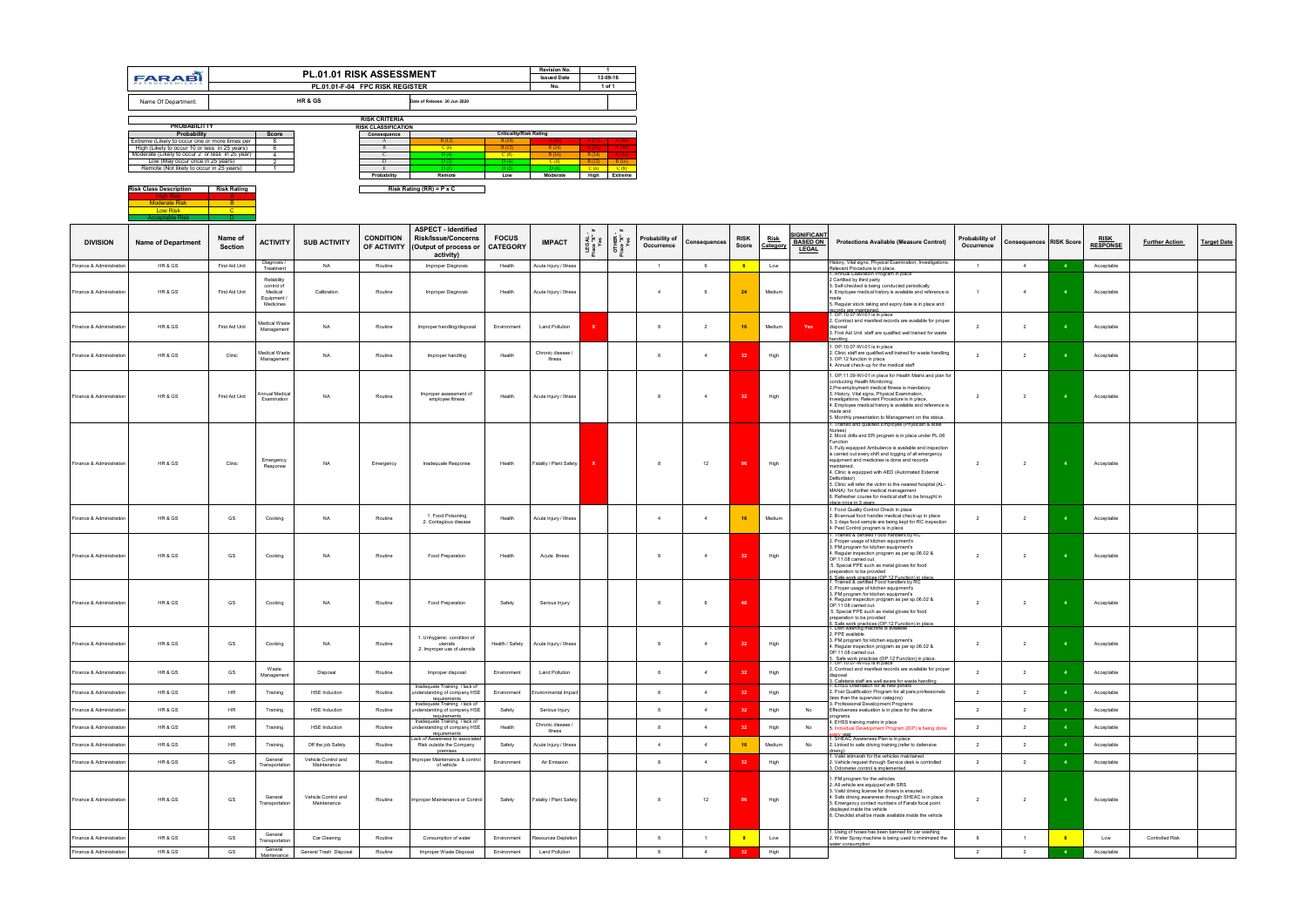| Finance & Administration | HR & GS | GS        | General<br>Maintenance                                               | Hazardous Waste Disposal<br>(spray cans, paint cans,<br>bleach, light bulbs, etc.) | Routine     | Improper Waste Disposal                                                    | Environment     | Air Emission                        |              | -8             |                | 32                      | High   |     |                                                                                                                                                                                                                                                                                                                                                                                                                                 | $\overline{2}$ | $\overline{2}$           |     | Acceptable |                                                                                                                                                                                                    |         |
|--------------------------|---------|-----------|----------------------------------------------------------------------|------------------------------------------------------------------------------------|-------------|----------------------------------------------------------------------------|-----------------|-------------------------------------|--------------|----------------|----------------|-------------------------|--------|-----|---------------------------------------------------------------------------------------------------------------------------------------------------------------------------------------------------------------------------------------------------------------------------------------------------------------------------------------------------------------------------------------------------------------------------------|----------------|--------------------------|-----|------------|----------------------------------------------------------------------------------------------------------------------------------------------------------------------------------------------------|---------|
| Finance & Administration | HR & GS | GS        | General<br>Maintenance                                               | lazardous Waste Disposal<br>(spray cans, paint cans,<br>bleach, light bulbs, etc.) | Routine     | Improper Waste Disposal                                                    | Fnvironment     | Ground Water                        |              | $\mathbf{R}$   | $\mathbf{A}$   | 32                      | High   |     | 1. OP.10.07-WI-02 is in place<br>2. Contract and manifest records are available for proper<br>disposa<br>3. Awareness for waste segregation have been given to                                                                                                                                                                                                                                                                  | $\overline{2}$ | $\overline{2}$           |     | Acceptable |                                                                                                                                                                                                    |         |
| Finance & Administration | HR & GS | GS        | General<br>Maintenance                                               | lazardous Waste Disposal<br>(spray cans, paint cans,<br>bleach, light bulbs, etc.) | Routine     | Improper Waste Disposal                                                    | Environment     | <b>Land Pollution</b>               |              | -8             | $\overline{4}$ | 32                      | High   |     | the handlers<br>4. SHEAC Awareness campaign for all employee                                                                                                                                                                                                                                                                                                                                                                    | 2              | $\overline{2}$           |     | Acceptable |                                                                                                                                                                                                    |         |
| Finance & Administration | HR & GS | GS        | General<br>Maintenance                                               | lazardous Waste Disposal<br>(spray cans, paint cans,<br>bleach, light bulbs, etc.) | Routine     | Improper Waste Disposal                                                    | Health          | Chronic disease /<br>Illness        |              | -8             | $\overline{4}$ | 32                      | High   | No  |                                                                                                                                                                                                                                                                                                                                                                                                                                 | $\overline{2}$ | $\overline{\phantom{a}}$ |     | Acceptable |                                                                                                                                                                                                    |         |
| Finance & Administration | HR & GS | GS        | General<br>Maintenance                                               | General House Keeping                                                              | Routine     | Use of Cleaning Chemicals                                                  | Safety & Health | Acute Injury / Illness              |              | $\mathbf{R}$   | $\mathbf{A}$   | 32                      | High   | No  | Proper PPE is being Used<br>2. Training & Awareness program for chemical handling<br>to workmen given<br>3. Supervisor involvement is ensured.<br>4. Warning signs are provided for all Janitor rooms<br>5. Refresh courses for the workmen to be done regularly                                                                                                                                                                | $\overline{2}$ | $\overline{2}$           |     | Acceptable |                                                                                                                                                                                                    |         |
| Finance & Administration | HR & GS | GS        | General<br>Maintenance                                               | Pest Control                                                                       | Routine     | Improper Pest Control                                                      | Safety & Health | Illness                             |              | - 8            |                | -32                     | High   | No  | . General inspection of the area is carried out regularly.<br>2. Pest Control measures through 3rd party is done<br>3. Effectiveness monitoring done periodically (Bi-monthly)                                                                                                                                                                                                                                                  | $\overline{2}$ | $\overline{\phantom{a}}$ |     | Acceptable |                                                                                                                                                                                                    |         |
| Finance & Administration | HR & GS | GS        | General                                                              | Telecommunication                                                                  | Emergency   | Failure of Tele communication                                              | Safety          | Serious Injury                      |              | $\overline{2}$ | $\overline{4}$ | $\overline{\mathbf{8}}$ | Low    | No  | Alternative communication facility available such as<br>Radio, Bravo, Public address systems and manual call                                                                                                                                                                                                                                                                                                                    | $\overline{2}$ | $\overline{2}$           |     | Acceptable |                                                                                                                                                                                                    |         |
| Finance & Administration | HR & GS | GS        | General                                                              | Telecommunication                                                                  | Emergency   | Failure of Telecommunication                                               | Security        | Property Damage                     |              |                | 12             | 12                      | Medium | No  | ntruder Alarms in addition to the Alternative<br>communication facility available such as Radio, Bravo,<br>Public address systems and manual call points                                                                                                                                                                                                                                                                        | $\overline{1}$ | $\overline{4}$           |     | Acceptable |                                                                                                                                                                                                    |         |
| Finance & Administration | HR & GS | <b>HR</b> | <b>Fxtended</b><br><b>Vorking Hours</b>                              | <b>NA</b>                                                                          | Non-Routine | Overtime                                                                   | Health          | Acute Injury / Illness              | $\mathbf{x}$ | -8             | $\overline{2}$ | 16                      | Medium |     | . Working Hours Policy (SP.02-POL-01)<br>2. Pre-approval of extended working hours                                                                                                                                                                                                                                                                                                                                              | $\overline{2}$ | $\overline{2}$           |     | Acceptable |                                                                                                                                                                                                    |         |
| Finance & Administration | HR & GS | <b>HR</b> | Training                                                             | Post Qualification /<br>Professional Dev Prog                                      | Routine     | Inadequate Training / evaluation                                           | Fnvironment     | Environmental Impact                |              | -8             | $\overline{4}$ | 32                      | High   | No  | SP.03.02 Post Qualification Program & SP.03.04 -<br>Professional Development Program process in place.                                                                                                                                                                                                                                                                                                                          | $\overline{2}$ | $\overline{2}$           |     | Acceptable |                                                                                                                                                                                                    |         |
| Finance & Administration | HR & GS | <b>HR</b> | Training                                                             | Post Qualification /                                                               | Routine     | Inadequate Training / evaluation                                           | Safety          | Serious Injury                      |              | $\mathbf{R}$   | $\mathbf{A}$   | 32                      | High   | Yes | SP.03.02 Post Qualification Program & SP.03.04 -                                                                                                                                                                                                                                                                                                                                                                                | $\overline{2}$ | $\overline{2}$           |     | Acceptable |                                                                                                                                                                                                    |         |
| Finance & Administration | HR & GS | <b>HR</b> | Training                                                             | Professional Dev Prog<br>Post Qualification /                                      | Routine     | Inadequate Training / evaluation                                           | Health          | Chronic disease /                   |              | 8              | $\overline{4}$ | 32                      | High   | No  | Professional Development Program process in place.<br>SP.03.02 Post Qualification Program & SP.03.04 -                                                                                                                                                                                                                                                                                                                          | $\overline{2}$ | $\overline{2}$           |     | Acceptable |                                                                                                                                                                                                    |         |
|                          |         |           |                                                                      | Professional Dev Prog                                                              |             |                                                                            |                 | Illness                             |              |                |                |                         |        |     | Professional Development Program process in place.<br>. As on date, the service provider is selected based on                                                                                                                                                                                                                                                                                                                   |                |                          |     |            |                                                                                                                                                                                                    |         |
| Finance & Administration | HR & GS | <b>HR</b> | Training                                                             | ERT Training - Planning<br>Training                                                | Routine     | nadequate Training / evaluation<br>due to incompetent training<br>provider | Environment     | Environmental Impact                |              |                | $\overline{4}$ | 32                      | High   | Yes | NFPA affiliation and accredited,<br>2. SP.03.03 process covers for Training vendor selected<br>to provide ERT training as per NFPA Std. Codes                                                                                                                                                                                                                                                                                   | $\overline{2}$ | $\mathcal{P}$            |     | Acceptable |                                                                                                                                                                                                    |         |
| Finance & Administration | HR & GS | <b>HR</b> | Training                                                             | ERT Training - Planning /<br>Training                                              | Routine     | nadequate Training / evaluation<br>due to incompetent training<br>provider | Safety          | Serious Injury                      |              | - 8            | $\overline{4}$ | 32                      | High   | Yes | . As on date, the service provider is selected based on<br>NFPA affiliation and accredited,<br>2. SP.03.03 process covers for Training vendor selected<br>to provide ERT training as per NFPA Std. Codes                                                                                                                                                                                                                        | 2              | $\overline{2}$           |     | Acceptable |                                                                                                                                                                                                    |         |
| Finance & Administration | HR & GS | <b>HR</b> | Training                                                             | ERT Training - Planning /<br>Training                                              | Routine     | nadequate Training / evaluation<br>due to incompetent training<br>provider | Health          | Chronic disease /<br><b>Illness</b> |              | $\mathbf{R}$   | $\overline{4}$ | 32                      | High   | No  | . As on date, the service provider is selected based on<br>NFPA affiliation and accredited,<br>2. SP.03.03 process covers for Training vendor selected<br>to provide ERT training as per NFPA Std. Codes                                                                                                                                                                                                                        | $\overline{2}$ | $\overline{2}$           |     | Acceptable |                                                                                                                                                                                                    |         |
| Finance & Administration | HR & GS | HR        | Extended<br>Working Hours                                            | <b>NA</b>                                                                          | Non-Routine | Driving after long Shift                                                   | Safety          | Fatality                            |              | - 8            | 12             | 96                      | High   | No  | 1. Working Hours Policy (SP.02-POL-01)<br>2. Extended Working Hours Policy amended and limited<br>to work up to 12 hrs. max including overtime for the<br>potential employee.<br>3. Potential Employees identified who is coming to Office<br>from outside Jubail & Assessment for those employee<br>done on Semi-annually for the compliance<br>4. Four employees were identified and trained as certified<br>Trained Trainer) | $\overline{2}$ | 12                       |     | Medium     | 1. Internal training for all<br>employees will be completed<br>before Q-4 2020 through<br>Defensive driving campaign;<br>However 80% of targetted<br>ployees have already been<br>covered in 2019. | Q4 2020 |
| Finance & Administration | HR & GS | <b>HR</b> | dentification of<br>legal<br>Requirements<br>with respect to<br>MOL  | None                                                                               | Routine     | Non-compliance to MoL<br>workman's law                                     | Economic Loss   | MoL Penalty                         |              | $\overline{4}$ | $\overline{2}$ | $_{\rm 8}$              | Low    | Yes | Annual Compliance Evaluation<br>2. MOL Notice of change for laws & regulations<br>HR updated Policy as per MOL changes                                                                                                                                                                                                                                                                                                          | $\overline{1}$ | $\overline{2}$           |     | Acceptable |                                                                                                                                                                                                    |         |
| Finance & Administration | HR & GS | <b>HR</b> | Identification of<br>legal<br>Requirements<br>with respect to<br>MOL | <b>Employee facility</b>                                                           | Routine     | Non-compliance to MoL<br>Article-121 A                                     | Non-compliance  | MoL Penalty                         |              | $\overline{A}$ | $\overline{4}$ | 16                      | Medium |     | . Visited all existing smoking shelters and validate the<br>MOL requirements.<br>2. Evaluated part of EV.04.02 process and found all the<br>shelter met the requirement except of 01 shelter located<br>nearby Cafeteria.                                                                                                                                                                                                       | $\overline{4}$ | $\overline{4}$           | -16 | Medium     | Facility Change (FCR)<br>equest need to be initiated<br>for smoking shelter<br>modification.                                                                                                       | Q4 2020 |
| Finance & Administration | HR & GS | <b>HR</b> | Identification o<br>legal<br>Requirements<br>with respect to<br>MOI  | Recruitment                                                                        | Routine     | Non-compliance to MoL<br>workman's law (Article-28)                        | Non-compliance  | MoL Penalty                         |              | $\overline{4}$ | $\overline{4}$ | 16                      | Medium | Yes | . SP.01.01 Recruitment process is in place<br>2. SP.02-POL-02 Employment Policy is inplace                                                                                                                                                                                                                                                                                                                                      | $\overline{4}$ | $\overline{4}$           |     | Medium     | lanning to hire more<br>physically challenge workman<br>to meet the MoL Article-28<br>requirements                                                                                                 | Q4 2021 |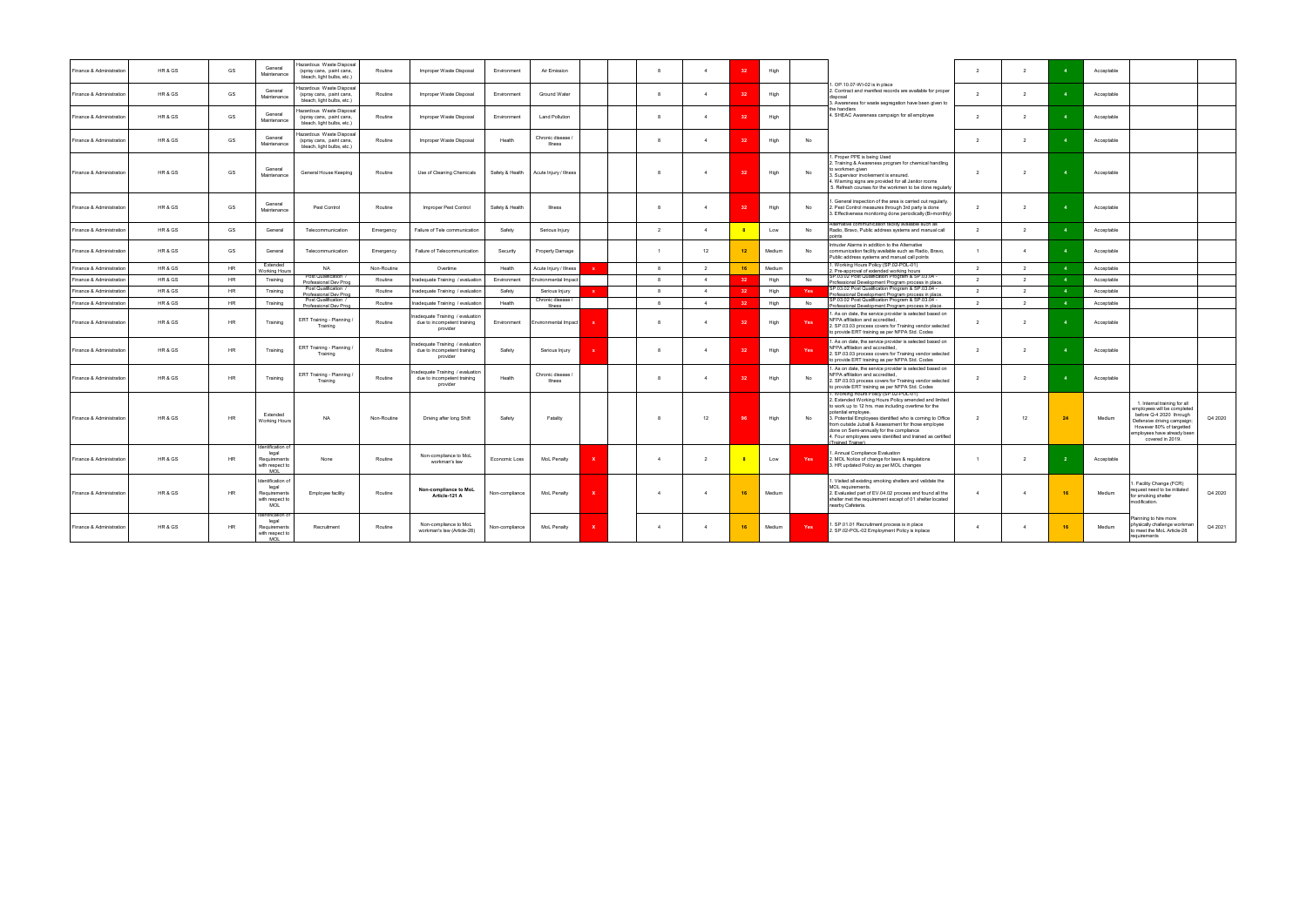| <b>Risk Class Description</b> | <b>Risk Rating</b> |
|-------------------------------|--------------------|
| <b>High Risk</b>              |                    |
| <b>Moderate Risk</b>          |                    |
| <b>Low Risk</b>               |                    |
| <b>Acceptable Risk</b>        |                    |

|                                                 |                |                                 |                            |                             |                                | Revision No.       |       |          |
|-------------------------------------------------|----------------|---------------------------------|----------------------------|-----------------------------|--------------------------------|--------------------|-------|----------|
| <b>FARABI</b><br>PETROCHEMICALS                 |                | <b>PL.01.01 RISK ASSESSMENT</b> |                            |                             |                                | <b>Issued Date</b> |       | 12-09-16 |
|                                                 |                | PL.01.01-F-04 FPC RISK REGISTER |                            |                             |                                | No.                |       | 1 of 1   |
|                                                 |                |                                 |                            |                             |                                |                    |       |          |
| Name Of Department:                             |                | <b>ITD</b>                      |                            | Date of Release: 07.07.2018 |                                |                    |       |          |
|                                                 |                |                                 |                            |                             |                                |                    |       |          |
|                                                 |                |                                 | <b>RISK CRITERIA</b>       |                             |                                |                    |       |          |
| <b>PROBABILITTY</b>                             |                |                                 | <b>RISK CLASSIFICATION</b> |                             |                                |                    |       |          |
| Probability                                     | <b>Score</b>   |                                 | Consequence                |                             | <b>Criticality/Risk Rating</b> |                    |       |          |
| Extreme (Likely to occur one or more times per  | 8              |                                 | A                          | B(12)                       | B(24)                          | A(48)              | A(72) | A(96)    |
| High (Likely to occur 10 or less in 25 years)   | 6              |                                 | $\mathbf{B}$               | C(6)                        | B(12)                          | B(24)              | A(36) | A(48)    |
| Moderate (Likely to occur 2 or less in 25 year) | 4              |                                 | C                          | D(4)                        | C(8)                           | B(16)              | B(24) | A(32)    |
| Low (May occur once in 25 years)                | $\overline{2}$ |                                 | D                          | D(2)                        | D(4)                           | C(8)               | B(12) | B(16)    |
| Remote (Not likely to occur in 25 years)        |                |                                 | E                          | D(1)                        | D(2)                           | D(4)               | C(6)  | C(8)     |
|                                                 |                |                                 | Probability                | Remote                      | Low                            | Moderate           | High  | Extreme  |

| <b>DIVISION</b>          | <b>Name of Department</b> | Name of<br><b>Section</b> | <b>ACTIVITY</b>                                                   | <b>SUB ACTIVITY</b>                    | <b>CONDITION</b> | <b>ASPECT - Identified</b><br><b>Risk/Issue/Concerns</b><br>OF ACTIVITY   (Output of process or<br>activity) | <b>FOCUS</b><br><b>CATEGORY</b> | <b>IMPACT</b>                              | LEGAL<br>Place "X"<br>Yes | ea<br>"X" evel<br>Diace | Probability of<br>Occurrence | Consequences   | <b>RISK</b><br>Score | <b>Risk</b><br>Category | <u>IGNIFICANT</u><br><b>BASED ON</b><br><b>LEGAL</b> | <b>Protections Available (Measure Control)</b>                                                                                                                                                                                                                                                                                                                                                                        | Probability of<br>Occurrence | <b>Consequences RISK Score</b> |                         | <b>RISK</b><br><b>RESPONSE</b> | <b>Further Action</b>                                                                                     | <b>Target Date</b> |
|--------------------------|---------------------------|---------------------------|-------------------------------------------------------------------|----------------------------------------|------------------|--------------------------------------------------------------------------------------------------------------|---------------------------------|--------------------------------------------|---------------------------|-------------------------|------------------------------|----------------|----------------------|-------------------------|------------------------------------------------------|-----------------------------------------------------------------------------------------------------------------------------------------------------------------------------------------------------------------------------------------------------------------------------------------------------------------------------------------------------------------------------------------------------------------------|------------------------------|--------------------------------|-------------------------|--------------------------------|-----------------------------------------------------------------------------------------------------------|--------------------|
| Finance & Administration | $\mathsf{I}$              | $\mathsf{I}$              | Security - IT                                                     | Granting Access - Internal             | Routine          | Security Breach                                                                                              | Security                        | Damage to<br>Information /<br>Connectivity |                           |                         | 8                            | $\overline{4}$ | 32 <sub>2</sub>      | High                    | No                                                   | I. Firewalls Control<br>2. AntiVirus<br>3. Security rights<br>4. Two layers of E-mail gate-ways<br>5. Access Control and Protocol in place.<br>3. Certified and audited for ISO 27001 - 2013.<br>7. Security information and event management (SIEM)<br>8. Datacenter Next Generation Firewall control.<br>(including Malware detection, ATP,& web-filtering)                                                         | 2                            | $\overline{2}$                 | $\overline{\mathbf{4}}$ | Acceptable                     |                                                                                                           |                    |
| Finance & Administration | $\mathsf{I}$              | $\mathsf{I}$              | Security - IT                                                     | <b>Granting Access - External</b>      | Routine          | Security Breach                                                                                              | Security                        | Damage to<br>Information /<br>Connectivity |                           |                         | 8                            | 6              | 48                   | High                    | No                                                   | 1. Next Generation Firewalls Control<br>2. AntiVirus<br>3. Security rights<br>4. Two layers of E-mail gate-ways<br>. Access Control and Protocol in place.<br>6. Certified and audited for ISO 27001 - 2013.<br>. Contract with ISP and with technological partners for<br>Service Level Agreement (SLA)<br>8. Security information and event management (SIEM)<br>9. VPN access.<br>10. Multi Factor Authentication. | $\overline{2}$               | $\overline{2}$                 | $\overline{4}$          | Acceptable                     |                                                                                                           |                    |
| Finance & Administration | $\mathsf{I}$              | IT                        | Security - IT                                                     | Cabling (Power, Network)               | Routine          | Access to network hardware 8<br>cabling                                                                      | Economic Loss                   | Damage to<br>Information /<br>Connectivity |                           |                         | $\overline{4}$               | $\overline{2}$ | $-8$                 | Low                     | No                                                   | . Network Device Security<br>IP Address Blocking                                                                                                                                                                                                                                                                                                                                                                      | $\overline{2}$               | $\overline{2}$                 |                         | Acceptable                     |                                                                                                           |                    |
| Finance & Administration | $\mathsf{I}$              | $\mathsf{I}$              | Service<br>Utilization                                            | Hardware                               | Routine          | Hardware Crash                                                                                               | Economic Loss                   | Property Damage                            |                           |                         | $\overline{4}$               | $\overline{4}$ | 16                   | Medium                  | No                                                   | . SLA in place<br>. Material Gate Control<br>3. Inventory Controlling<br>1. Cluster / Redundancy of hardwares is available.                                                                                                                                                                                                                                                                                           | $\overline{2}$               | $\overline{2}$                 |                         | Acceptable                     |                                                                                                           |                    |
| Finance & Administration | $\mathsf{I}$              | $\mathsf{I}$              | Data Storage<br>Management                                        | Back-Up and Restore                    | Routine          | Loss of Data                                                                                                 | Economic Loss                   | Damage to<br>Information /<br>Connectivity |                           |                         | 6                            | 6              |                      | High                    | No                                                   | I. data Back-up provision<br>2. Data Back-up duplication<br>3. Data Back-up transfer<br>4. Backup data is stored in a security control with access<br>control.                                                                                                                                                                                                                                                        | $\overline{2}$               | $\overline{2}$                 | $-4$                    | Acceptable                     |                                                                                                           |                    |
| Finance & Administration | IT                        | $\mathsf{I}$              | T Server Room<br>monitoring /<br>conditions                       | Maintaining Server/Device<br>Integrity | Routine          | Failure of Server & devices                                                                                  | Economic Loss                   | Property Damage                            |                           |                         | 6                            | 6              |                      | High                    | No                                                   | . Temperature log sheet maintained manually.<br>2. Automatic system is installed for humidity and<br>teperature control.                                                                                                                                                                                                                                                                                              | $\overline{2}$               | $\overline{4}$                 |                         | Low                            | 1. HVAC system to be<br>corrected for fire cases.<br>2. FM 200 inspection to be<br>carried out regularly. | Q4 2020            |
| Finance & Administration | $\mathsf{I}$              | $\mathsf{I}$              | Hardware<br>Waste<br>Management                                   | Disposal                               | Non-Routine      | Improper disposal                                                                                            | Environment                     | Soil Contamination                         | ×                         |                         | 8                            | 6              |                      | High                    | Yes                                                  | . Used materials are being returned back to the same<br>vendor as per agreement under Scrap and is not<br>disposed by FPC as an e-Waste.                                                                                                                                                                                                                                                                              | $\overline{2}$               | $\overline{2}$                 |                         | Acceptable                     |                                                                                                           |                    |
| Finance & Administration | $\mathsf{I}\mathsf{T}$    | $\mathsf{I}$              | E-Waste (Such<br>as Cartridge,)<br>Management                     | Disposal                               | Non-Routine      | Improper disposal                                                                                            | Environment                     | Soil Contamination                         |                           |                         | 8                            | 6              |                      | High                    | Yes                                                  | I. Used materials are being returned back to the same<br>vendor as per agreement under Scrap and is not<br>disposed by FPC as an e-Waste.                                                                                                                                                                                                                                                                             | $\overline{2}$               | $\overline{2}$                 |                         | Acceptable                     |                                                                                                           |                    |
| Finance & Administration | $\mathsf{I}\mathsf{T}$    | $\mathsf{I}$              | Service Desk<br>Management                                        | Service Management                     | Routine          | Delay in Service Delivery                                                                                    | Economic Loss                   | <b>Business</b>                            |                           |                         | $\overline{4}$               | $\overline{4}$ | 16                   | Medium                  | No                                                   | . KPI stewardship<br>. Service desk and application is being tracked<br>3. Prioritization of the request by IT based on business                                                                                                                                                                                                                                                                                      | $\overline{2}$               | $\overline{2}$                 |                         | Acceptable                     |                                                                                                           |                    |
| Finance & Administration | $\mathsf{I}\mathsf{T}$    | IT                        | Service Desk<br>Management                                        | Incident Management                    | Routine          | Delay to rectify                                                                                             | Economic Loss                   | <b>Business</b>                            |                           |                         | $\overline{4}$               | $\overline{4}$ | 16                   | Medium                  | No                                                   | impact.<br>1. KPI stewardship<br>2. Service desk and application is being tracked<br>3. Prioritization of the request by IT based on business                                                                                                                                                                                                                                                                         | $\overline{2}$               | $\overline{2}$                 |                         | Acceptable                     |                                                                                                           |                    |
| Finance & Administration | $\mathsf{I}$              | IT                        | hfrastructure<br>Management                                       | None                                   | Routine          | Non availability/Failure of IT<br>infrastructure                                                             | Security                        | Damage to<br>Information /<br>Connectivity |                           |                         | $\overline{4}$               | $\overline{4}$ | 16                   | Medium                  | No                                                   | mpact.<br>I .Redundancy of devices<br>2. High availability of devices<br>3. Access Control for the server room in place.<br>1. Access Control for Admin building is in place.                                                                                                                                                                                                                                         | $\overline{2}$               | $\overline{2}$                 |                         | Acceptable                     |                                                                                                           |                    |
| Finance & Administration | $\mathsf{I}$              | $\mathsf{I}$              | Infrastructure<br>Management                                      | None                                   | Routine          | Non availability/Failure of IT<br>infrastructure                                                             | Security                        | Damage to<br>Information /<br>Connectivity |                           |                         | $\overline{4}$               | $\overline{4}$ | 16                   | Medium                  | No                                                   | . Redundancy of devices<br>High availability of devices<br>3. Access Control for the server room in place.<br>1. Access Control for Admin building is in place.                                                                                                                                                                                                                                                       | $\overline{2}$               | $\overline{2}$                 |                         | Acceptable                     |                                                                                                           |                    |
| Finance & Administration | $\mathsf{I}$              | $\mathsf{I}$              | Communication<br>between CRs &<br><b>Business</b><br>network (IT) | None                                   | Routine          | Mis-communication                                                                                            | Cyber Security                  | <b>Business Impact</b>                     | $\mathbf{x}$              |                         | $\overline{4}$               | 6              | 24                   | Medium                  | Yes                                                  | . SP.12.01 Information Security Monitoring system is in<br>.<br>2. DMZ area between OT & IT<br>3. Firewall between DMZ & OT<br>4. Firewall between DMZ & IT<br>15. IT Data centre firewall                                                                                                                                                                                                                            | 2                            | $\overline{2}$                 |                         | Acceptable                     |                                                                                                           |                    |
| Finance & Administration | $\mathsf{I}$              | $\mathsf{I}$              | Communication<br>between CRs &<br>Business<br>network (IT)        | None                                   | Routine          | Improper Data Integrity                                                                                      | Cyber Security                  | <b>Business Impact</b>                     | $\mathsf{x}$              |                         | $\overline{4}$               | 6              | 24                   | Medium                  | Yes                                                  | 1. SP.12.01 Information Security Monitoring system is in<br>2. DMZ area between OT & IT<br>3. Firewall between DMZ & OT<br>4. Firewall between DMZ & IT<br>5. IT Data centre firewall                                                                                                                                                                                                                                 | $\overline{\mathbf{2}}$      | $\overline{2}$                 | $\overline{4}$          | Acceptable                     |                                                                                                           |                    |
| Finance & Administration | $\mathsf{I}\mathsf{T}$    | $\mathsf{I}$              | Communication<br>etween CRs &<br>Business<br>network (IT)         | None                                   | Routine          | Lack of Communication<br>authorization                                                                       | <b>Cyber Security</b>           | Property Damage                            | $\boldsymbol{\mathsf{x}}$ |                         | $\overline{4}$               | 6              | 24                   | Medium                  | Yes                                                  | 1. SP.12.01 Information Security Monitoring system is in<br>2. DMZ area between OT & IT<br>3. Firewall between DMZ & OT<br>4. Firewall between DMZ & IT<br>5. IT Data centre firewall                                                                                                                                                                                                                                 | $\overline{2}$               | $\overline{2}$                 | $\mathbf{A}$            | Acceptable                     |                                                                                                           |                    |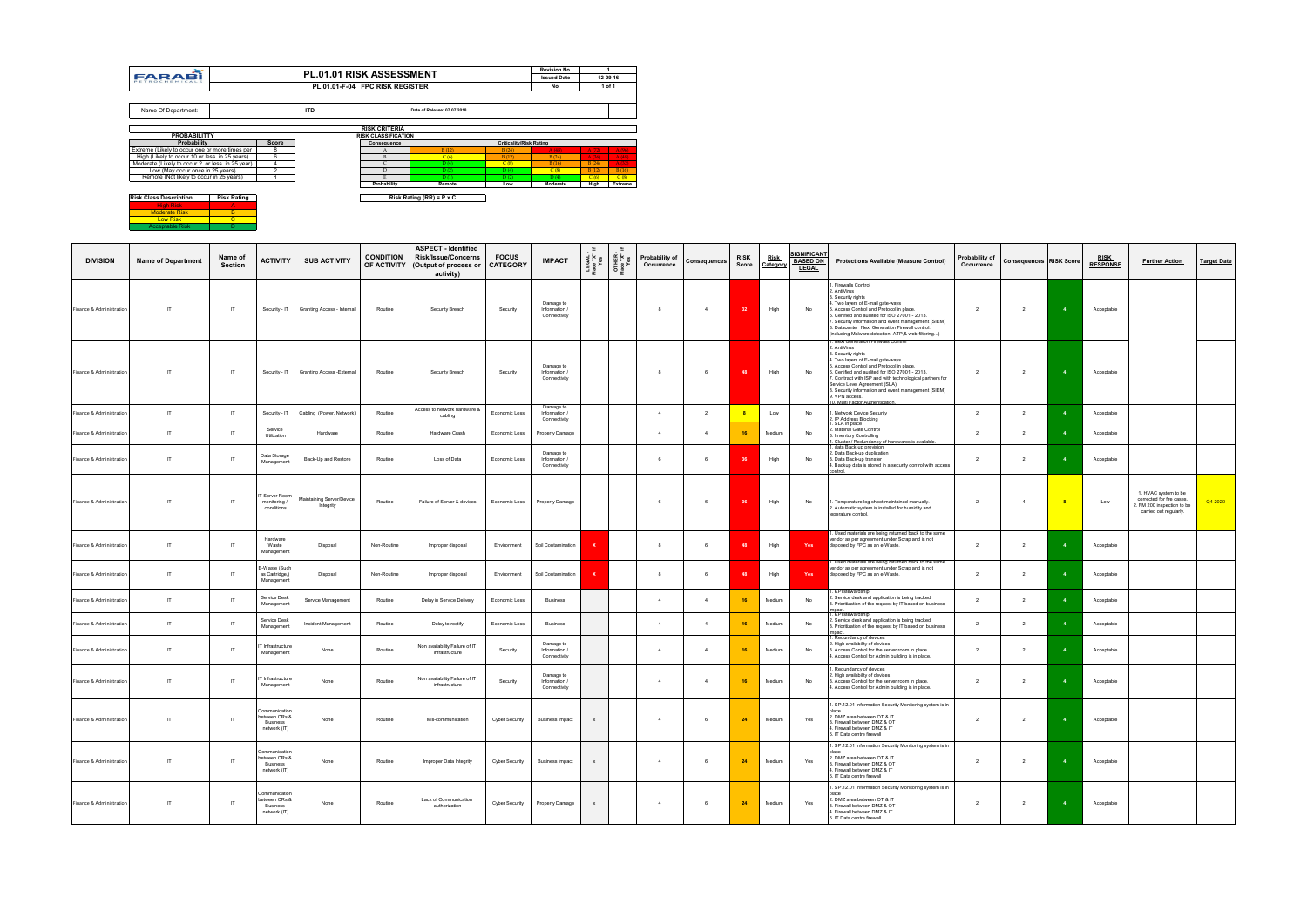| <b>DIVISION</b> | <b>Name of Department</b>            | Name of<br>Section | <b>ACTIVITY</b>               | <b>SUB ACTIVITY</b>                                | <b>CONDITION</b><br>OF ACTIVITY | <b>ASPECT - Identified</b><br><b>Risk/Issue/Concerns</b><br>(Output of process or<br>activity) | <b>FOCUS</b><br><b>CATEGORY</b> | <b>IMPACT</b>         | ᅐᅔ<br>' ⊭<br>$\frac{1}{2}$ | 뜨 노 | Probability of<br>Occurrence | Consequences   | <b>RISK</b><br>Score | <u>Risk</u><br>Category | SIGNIFICANT<br><b>BASED ON</b><br><b>LEGAL</b> | <b>Protections Available (Measure Control)</b>                                                                                                                                                                                                                                                                               | Probability of<br>Occurrence | <b>Consequences RISK Score</b> |                | <b>RISK</b><br><b>RESPONSE</b> | <b>Further Action</b>                                   | <b>Target Date</b> |
|-----------------|--------------------------------------|--------------------|-------------------------------|----------------------------------------------------|---------------------------------|------------------------------------------------------------------------------------------------|---------------------------------|-----------------------|----------------------------|-----|------------------------------|----------------|----------------------|-------------------------|------------------------------------------------|------------------------------------------------------------------------------------------------------------------------------------------------------------------------------------------------------------------------------------------------------------------------------------------------------------------------------|------------------------------|--------------------------------|----------------|--------------------------------|---------------------------------------------------------|--------------------|
| Marketing       | ogistics and Product Handling (JEP)  | None               | Drum Filling &<br>Warehousing | Handling of empty drums by<br>Forklift             | Routine                         | Falling Drums                                                                                  | Safety                          | Acute Injury/Illness  |                            |     |                              | $\overline{4}$ |                      | High                    | No                                             | . OP.12.03 Material Storage Handling process is in place<br>2. SMP-MECH-59 Forklift operation is in place<br>3. Certified forklift Operators<br>4. OP.12 function for Safe Work Practices<br>5. PL.06 ERP processes are in place                                                                                             | 2                            | $\overline{2}$                 | $\overline{4}$ | Acceptable                     |                                                         |                    |
| Marketing       | Logistics and Product Handling (JEP) | None               | Drum Filling &                | Warehousing Handling of empty drums by<br>Forklift | Routine                         | Hitting Object/People                                                                          | Safety                          | Acute Injury/Illness  |                            |     | 8                            | $\overline{4}$ |                      | High                    | No                                             | 1. OP.12.03 Material Storage Handling process is in place<br>2. SMP-MECH-59 Forklift operation is in place<br>3. Certified forklift Operators<br>4. OP.12 function for Safe Work Practices<br>5. PL.06 ERP processes are in place                                                                                            | 2                            | 2                              |                | Acceptable                     |                                                         |                    |
| Marketing       | Logistics and Product Handling (JEP) | None               | Drum Filling &<br>Warehousing | Inspection & Handling of<br>empty drums            | Routine                         | Pallet damage                                                                                  | Safety                          | Acute Injury/Illness  |                            |     | 8                            | $\overline{4}$ | 32                   | High                    | No                                             | . OP.12.03 Material Storage Handling process is in place<br>2. Pallet integrity is being checked and also being<br>monitored in planned interval.<br>3. SMP-MECH-59 Forklift operation is in place<br>. Certified forklift Operators<br>5. OP.12 function for Safe Work Practices<br>3. PL.06 ERP processes are in place     | $\overline{2}$               | $\overline{2}$                 |                | Acceptable                     |                                                         |                    |
| Marketing       | Logistics and Product Handling (JEP) | None               | rum Filling &<br>Varehousing  | Drum filling machine                               | Routine                         | Spillage / Leakage                                                                             | Environment                     | Soil Pollution        |                            |     | 8                            | $\overline{4}$ | 32                   | High                    | Yes                                            | OP.10.07 Process is in process for Waste Management<br>OP.12 function for safe wark practices in place<br>3. PL.06 ERP function in place<br>1.OP.10.06 Ground water Monitoring process in in place<br>5. Area is paved for Secondary containment requirements                                                                |                              | $\overline{2}$                 |                | Low                            | SOP need to be developped<br>for Drum Filling Machine   | Q4 2020            |
| Marketing       | Logistics and Product Handling (JEP) | None               | Irum Filling &<br>Warehousing | Drum filling machine                               | Routine                         | Spillage / Leakage                                                                             | Safety                          | Fire/Explosion        |                            |     | -8                           | 12             | 96                   | High                    |                                                | 1. OP.10.07 Process is in process for Waste Management<br>2. OP.12 function for safe wark practices in place<br>3. PL.06 ERP function in place<br>4.OP.10.06 Ground water Monitoring process in in place<br>5. Fire fighting equipments and deluge systems are in<br>6. Area is paved for Secondary containment requirements | $\overline{4}$               | $\overline{2}$                 |                | Low                            | SOP need to be developped<br>for Drum Filling Machine   | Q4 2020            |
| Marketing       | Logistics and Product Handling (JEP) | None               | Irum Filling &<br>Warehousing | Drum Strapping machine                             | Routine                         | Improper strapping leading<br>Spillag/Leakage                                                  | Environment                     | Soil Pollution        |                            |     | 8                            | $\overline{4}$ | 32                   | High                    | <b>Yes</b>                                     | . OP.10.07 Process is in process for Waste Management<br>2. OP.12 function for safe wark practices in place<br>3. PL.06 ERP function in place<br>.OP.10.06 Ground water Monitoring process in in place<br>5. Area is paved for Secondary containment requirements                                                            | $\overline{4}$               | 2                              |                | Low                            | SOP need to be developped<br>for Drum Strapping Machine | Q4 2020            |
| Marketing       | Logistics and Product Handling (JEP) | None               | )rum Filling &<br>Narehousing | Drum Strapping machine                             | Routine                         | Improper strapping leading<br>Spillag/Leakage                                                  | Environment                     | Soil Pollution        |                            |     | - 8                          | $\overline{4}$ | 32                   | High                    | <b>Yes</b>                                     | OP.10.07 Process is in process for Waste Management<br>2. OP.12 function for safe wark practices in place<br>3. PL.06 ERP function in place<br>1.OP.10.06 Ground water Monitoring process in in place<br>5. Area is paved for Secondary containment requirements                                                             | $\overline{4}$               | $\overline{2}$                 |                | Low                            | SOP need to be developped<br>for Drum Strapping Machine | Q4 2020            |
| Marketing       | Logistics and Product Handling (JEP) | None               | Irum Filling &<br>Narehousing | Drum Strapping machine                             | Routine                         | Improper strapping leading<br>Spillag/Leakage                                                  | Safety                          | Fire/Explosion        |                            |     | 8                            | 12             | 96                   | High                    |                                                | . OP.10.07 Process is in process for Waste Management<br>2. OP.12 function for safe wark practices in place<br>3. PL.06 ERP function in place<br>4.OP.10.06 Ground water Monitoring process in in place<br>5. Fire fighting equipments and deluge systems are in<br>6. Area is paved for Secondary containment requirements  | $\overline{4}$               | $\overline{2}$                 |                | Low                            | SOP need to be developped<br>for Drum Strapping Machine | Q4 2020            |
| Marketing       | Logistics and Product Handling (JEP) | None               | )rum Filling &<br>Warehousing | Loading of Drums into<br>Container                 | Routine                         | Spillage / leakage                                                                             | Environment                     | Soil Pollution        |                            |     | 8                            | $\overline{4}$ | 32 <sup>2</sup>      | High                    | <b>Yes</b>                                     | . OP.10.07 Process is in process for Waste Management<br>2. OP.12 function for safe wark practices in place<br>3. PL.06 ERP function in place<br>.OP.10.06 Ground water Monitoring process in in place<br>5. Area is paved for Secondary containment requirements                                                            | $\overline{4}$               | $\overline{2}$                 |                | Low                            | SOP need to be developped                               | Q4 2020            |
| Marketing       | Logistics and Product Handling (JEP) | None               | Drum Filling &<br>Warehousing | Loading of Drums into<br>Container                 | Routine                         | Spillage / leakage                                                                             | Safety                          | Fire/Explosion        |                            |     | 8                            | 12             | 96                   | High                    |                                                | 1. OP.10.07 Process is in process for Waste Management<br>OP.12 function for safe wark practices in plac<br>3. PL.06 ERP function in place<br>4.OP.10.06 Ground water Monitoring process in in place<br>5. Fire fighting equipments and deluge systems are in<br>6. Area is paved for Secondary containment requirements     | $\overline{4}$               | $\overline{2}$                 | $^{\circ}$ 8   | Low                            | SOP need to be developped                               | Q4 2020            |
| Marketing       | Logistics and Product Handling (JEP) | None               | Product Filling<br>Activity   | Handling of Empty Tanker                           | Routine                         | Impurities in the Containers                                                                   | Economic Loss                   | <b>Business</b>       |                            |     | 4                            | $\overline{2}$ |                      | Medium                  |                                                | 1. SOP is in draft and being used<br>2. OP.12 Function for safe work practices are in place<br>3. Cleaning certificate is obtained while placing the<br>containers                                                                                                                                                           | $\overline{4}$               | $\overline{2}$                 |                | Low                            | SOP need to be approved                                 | Q4 2020            |
| Marketing       | Logistics and Product Handling (JEP) | None               | Product Filling<br>Activity   | Handling of Loading Arm                            | Routine                         | Materials overflow while loading                                                               | Environment                     | <b>Land Pollution</b> |                            |     | 8                            | 6              | 48                   | High                    | yes.                                           | . OP.12.03 Materials Handling and Storage process is in<br>place<br>2. Over fill protection (Interlock) is available<br>3. OP.10.07 process is in place<br>. OP.12 Function for safe work pratices<br>PI.06 ERP function is in place<br>. Area is paved as per std. requirements                                             | $\overline{4}$               | $\overline{2}$                 |                | Low                            | SOP need to be approved                                 | Q4 2020            |

|                                                 |                    |                         |                      | <b>PL.01.01 RISK ASSESSMENT</b> |                                 |                                | <b>Revision No.</b> |       |                |
|-------------------------------------------------|--------------------|-------------------------|----------------------|---------------------------------|---------------------------------|--------------------------------|---------------------|-------|----------------|
| <b>FARABI</b><br>PETROCHEMICALS                 |                    |                         |                      |                                 |                                 |                                | <b>Issued Date</b>  |       | 12-09-16       |
|                                                 |                    |                         |                      | PL.01.01-F-04 FPC RISK REGISTER |                                 |                                | No.                 |       | 1 of 1         |
|                                                 |                    |                         |                      |                                 |                                 |                                |                     |       |                |
| Name Of Department:                             |                    |                         | <b>JEP Logistics</b> |                                 |                                 | Date of Release: 07.07.2018    |                     |       |                |
|                                                 |                    |                         |                      | <b>RISK CRITERIA</b>            |                                 |                                |                     |       |                |
| <b>PROBABILITTY</b>                             |                    |                         |                      | <b>RISK CLASSIFICATION</b>      |                                 |                                |                     |       |                |
| <b>Probability</b>                              |                    | <b>Score</b>            |                      | Consequence                     |                                 | <b>Criticality/Risk Rating</b> |                     |       |                |
| Extreme (Likely to occur one or more times per  |                    | 8                       |                      | A                               | B(12)                           | B(24)                          | A(48)               | A(72) | A(96)          |
| High (Likely to occur 10 or less in 25 years)   |                    | 6                       |                      | B                               | C(6)                            | B(12)                          | B(24)               | A(36) | A(48)          |
| Moderate (Likely to occur 2 or less in 25 year) |                    | 4                       |                      | $\mathsf{C}$                    | D(4)                            | C(8)                           | B(16)               | B(24) | A(32)          |
| Low (May occur once in 25 years)                |                    | $\overline{\mathbf{c}}$ |                      | D                               | D(2)                            | D(4)                           | C(8)                | B(12) | B(16)          |
| Remote (Not likely to occur in 25 years)        |                    |                         |                      | E.                              | D(1)                            | D(2)                           | D(4)                | C(6)  | C(8)           |
|                                                 |                    |                         |                      | Probability                     | Remote                          | Low                            | Moderate            | High  | <b>Extreme</b> |
|                                                 |                    |                         |                      |                                 |                                 |                                |                     |       |                |
| <b>Risk Class Description</b>                   | <b>Risk Rating</b> |                         |                      |                                 | Risk Rating (RR) = $P \times C$ |                                |                     |       |                |
| <b>High Risk</b>                                | A                  |                         |                      |                                 |                                 |                                |                     |       |                |
| <b>Moderate Risk</b>                            | B                  |                         |                      |                                 |                                 |                                |                     |       |                |
| <b>Low Risk</b>                                 | C                  |                         |                      |                                 |                                 |                                |                     |       |                |
| <b>Acceptable Risk</b>                          |                    |                         |                      |                                 |                                 |                                |                     |       |                |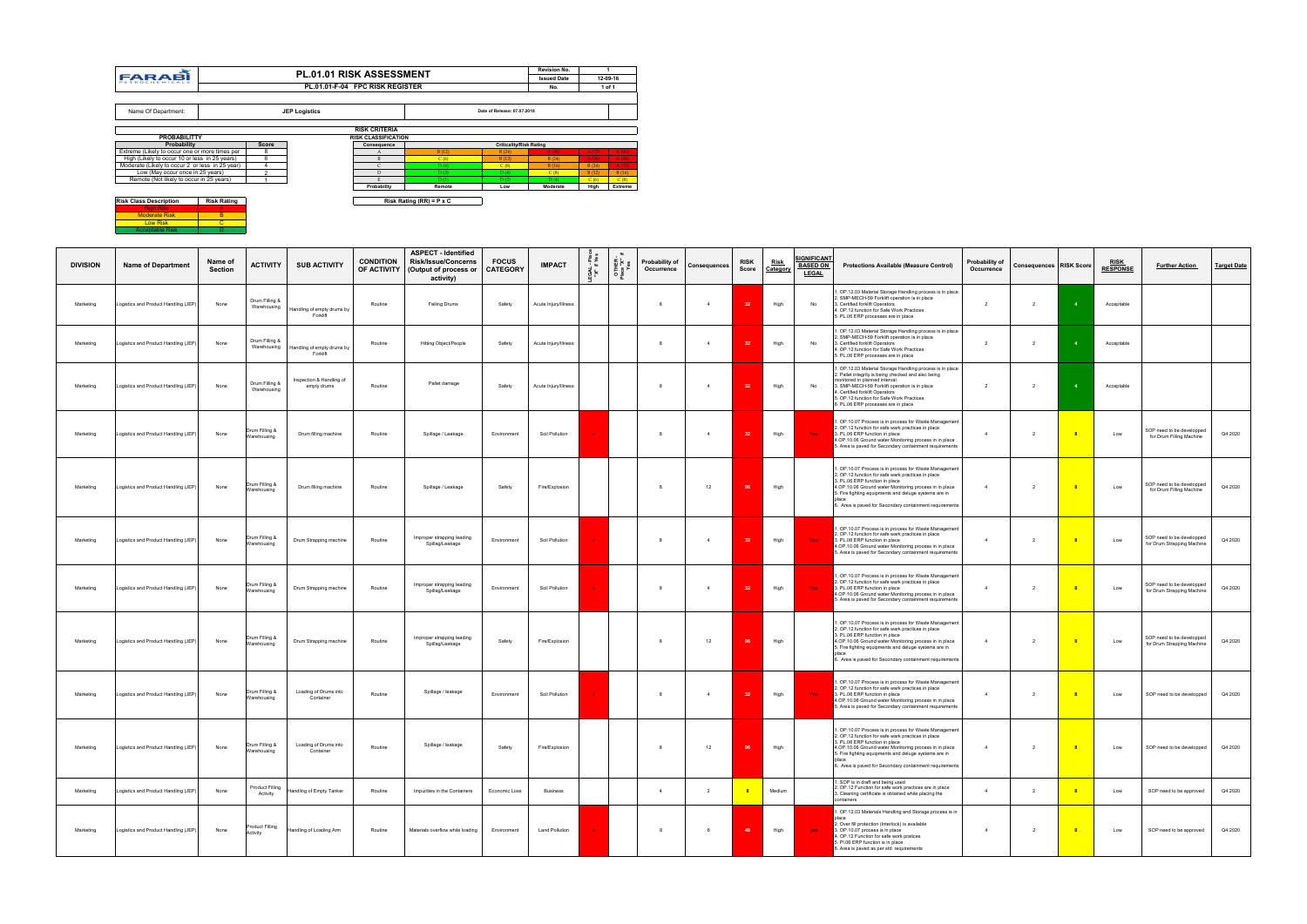| Marketing | Logistics and Product Handling (JEP  | None | <b>Product Filling</b><br>ctivity | Weigh bridge operation | Routine | Hiting objects by trailer            | Economic Loss | <b>Business</b> |  |    | 22    | High   |      | . SMP-INST-34 is in place<br>2. OP.12 function for safe work practices are in place<br>3. PL.06 ERP in place                                                                                                                                                                                                                                                                 |  | Low        | SOP need to be approved<br>capturing this aspect as one of<br>the note point                                                | Q4 2020 |
|-----------|--------------------------------------|------|-----------------------------------|------------------------|---------|--------------------------------------|---------------|-----------------|--|----|-------|--------|------|------------------------------------------------------------------------------------------------------------------------------------------------------------------------------------------------------------------------------------------------------------------------------------------------------------------------------------------------------------------------------|--|------------|-----------------------------------------------------------------------------------------------------------------------------|---------|
| Marketing | Logistics and Product Handling (JEP  | None | Materials<br>loading/Unloading    | Loading/<br>Unloading  | Routine | Truck movement/Spillage &<br>Leakage | Environment   | Ground Water    |  |    | 16    | Medium | ves. | . OP.10.06 (GW) Process is in place<br>2. Prior schedule for GW Sampling<br>3. Spillage/Leakage Control<br>4. Materials/Chemicals Area is designed as per<br>requirement (Paved)<br>5. Annual GW Reports (OP.10.06-F-01) as lagging<br>indicator<br>6. PL.06 process is in place<br>7. OP.12 function for safe work practices are in place<br>SOP is in draft and being used |  | Acceptable | SOP need to be approved par<br>of Q-Pulse                                                                                   | Q4 2020 |
| Marketing | Logistics and Product Handling (JEP  | None | Materials<br>oading/Unloading     | Loading/<br>Unloading  | Routine | Truck movement                       | Safety        | Serious Injury  |  |    | 24    | Medium |      | I. OP.12 safe work practice are in place<br>2. PL.06 function for ERP is in place<br>3. SOP is in draft and being used                                                                                                                                                                                                                                                       |  | Acceptable | SOP need to be approved par<br>of Q-Pulse                                                                                   | Q4 2020 |
| Marketing | Logistics and Product Handling (JEP  | None | Materials<br>loading/Unloading    | Hose Connection        | Routine | Spillage/Leakage                     | Environment   | Ground Water    |  |    | $-16$ | Medium | ves. | . OP.12 safe work practice are in place<br>2. PL.06 function for ERP is in place<br>. SOP is in draft and being used                                                                                                                                                                                                                                                         |  | Acceptable | 1. SOP need to be approved<br>part of Q-Pulse<br>2. Electrical continuity of<br>metallic hoses to be checked<br>part of SOP | Q4 2020 |
| Marketing | Logistics and Product Handling (JEP) | None | Materials<br>oading/Unloading     | <b>Hose Connection</b> | Routine | Inappropriate hose & coupling        | Safety        | Serious Injury  |  |    | 24    | Medium |      | I. OP.12 safe work practice are in place<br>2. PL.06 function for ERP is in place<br>3. SOP is in draft and being used                                                                                                                                                                                                                                                       |  | Acceptable | 1. SOP need to be approved<br>part of Q-Pulse<br>2. Electrical continuity of<br>metallic hoses to be checked<br>part of SOP | Q4 2020 |
| Marketing | Logistics and Product Handling (JEP  | None | Materials<br>loading/Unloadin     | None                   | Routine | <b>Electrical Shock</b>              | Safety        | Serious Injury  |  |    | 24    | Medium |      | I. OP.12 safe work practice are in place<br>2. PL.06 function for ERP is in place<br>3. SOP is in draft and being used<br>4. Interlock option is there                                                                                                                                                                                                                       |  | Acceptable | SOP need to be approved part<br>of Q-Pulse                                                                                  | Q4 2020 |
| Marketing | Logistics and Product Handling (JEP  | None | Materials<br>loading/Unloading    | None                   | Routine | Grounding of Vehicles                | Safety        | Fire/Explosion  |  | 12 |       | High   |      | I. OP.12 safe work practice are in place<br>2. PL.06 function for ERP is in place<br>3. SOP is in draft and being used<br>4. Interlock option is there                                                                                                                                                                                                                       |  | Acceptable | SOP need to be approved part<br>of Q-Pulse                                                                                  | Q4 2020 |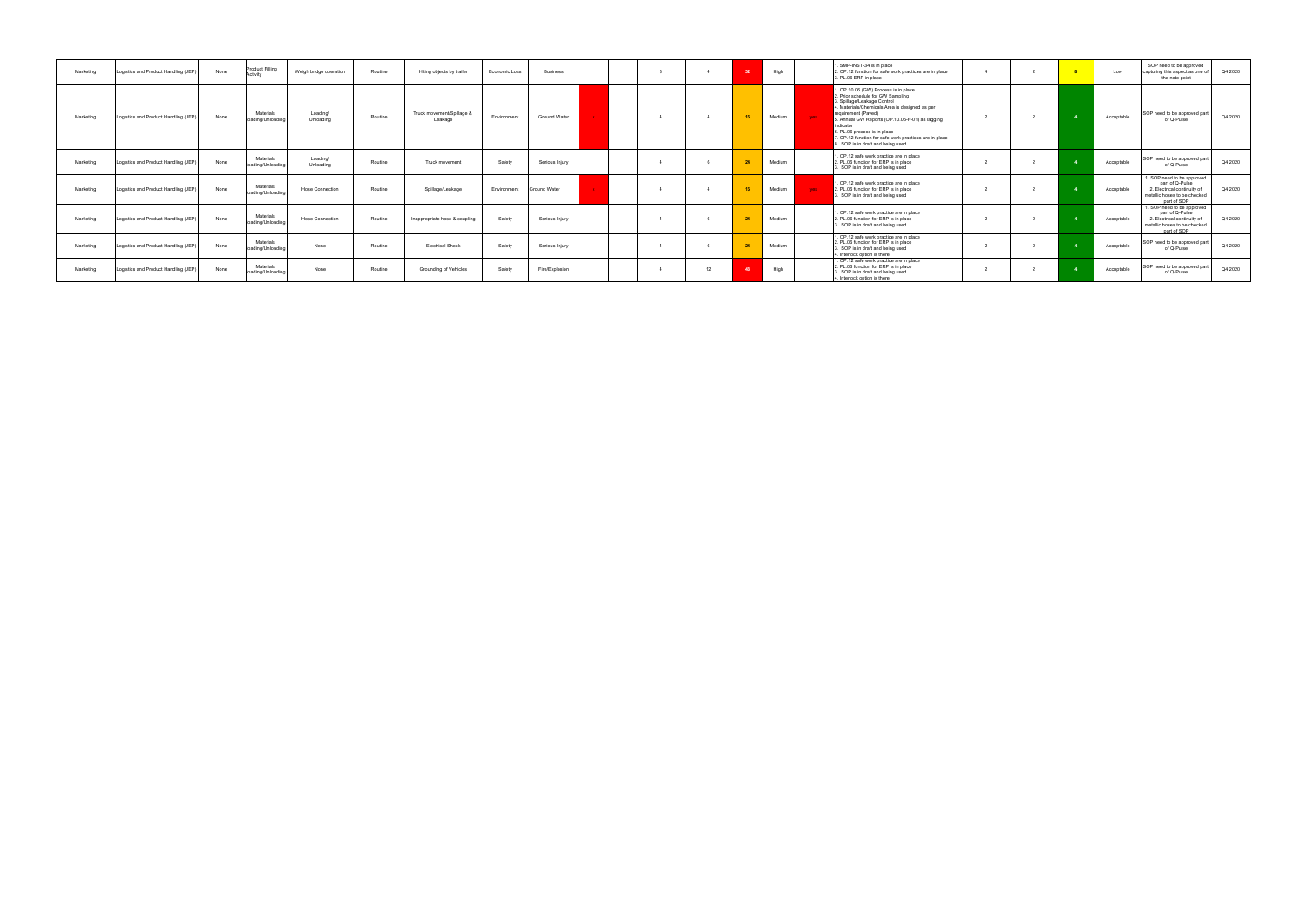**Risk Class Description Risk Rating** High Risk A Moderate Risk B Low Risk C Acceptable Risk D

| <b>DIVISION</b>                | <b>Name of Department</b>  | Name of<br><b>Section</b> | <b>ACTIVITY</b>                | <b>SUB ACTIVITY</b>        | <b>CONDITION</b><br>OF ACTIVITY | <b>ASPECT - Identified</b><br><b>Risk/Issue/Concerns</b><br>(Output of process or<br>activity) | <b>FOCUS</b><br><b>CATEGORY</b> | <b>IMPACT</b>                   | OTHER<br>Place "X"<br>Yos | Probability of<br>Occurrence | <b>Consequences</b>              | <b>RISK</b><br>Score | Risk<br>Category | <u>IGNIFICANT</u><br><b>BASED ON</b><br><b>LEGAL</b> | <b>Protections Available (Measure Control)</b>                                                                                                                                                                                                                                                                                        | Probability of<br>Occurrence | <b>Consequences RISK Score</b>   |              | <b>RISK</b><br><b>RESPONSE</b> | <b>Further Action</b>                                                                                   | <b>Target Date</b> |
|--------------------------------|----------------------------|---------------------------|--------------------------------|----------------------------|---------------------------------|------------------------------------------------------------------------------------------------|---------------------------------|---------------------------------|---------------------------|------------------------------|----------------------------------|----------------------|------------------|------------------------------------------------------|---------------------------------------------------------------------------------------------------------------------------------------------------------------------------------------------------------------------------------------------------------------------------------------------------------------------------------------|------------------------------|----------------------------------|--------------|--------------------------------|---------------------------------------------------------------------------------------------------------|--------------------|
| Manufacturing                  | Maintenance                | Mechanical                | Lifting / rigging<br>operation | None                       | Routine                         | Use of an inappropriate<br>equipment's/Unskilled workmen                                       | Safety                          | Fatality                        |                           | 8                            | 12                               | 96                   | High             | No                                                   | . Lifting Procedure (OP.12.05) is in place.<br>2. OP.12.5-WI-02 Safety Considerations of Lifting<br>Equipment part of process<br>3. Work Permit System (OP.12.09)<br>4. PL.06.01 Emergency preparedness and Response<br>and crisis management<br>5. PL.06 in place                                                                    | $\overline{2}$               | $\overline{4}$                   |              | Low                            | Special Tool Box talk will be<br>conducted prior to start of any<br>critical lifting involving all work | On going           |
| Manufacturing                  | Maintenance                | Mechanical                | Lifting / rigging<br>operation | None                       | Routine                         | Use of an inappropriate<br>equipment's/Unskilled workmen                                       | Economic Loss                   | Property Damaged                |                           | 8                            | $\overline{4}$                   |                      | High             | No                                                   | 1. Lifting Procedure (OP.12.05) is in place.<br>2. OP.12.5-WI-02 Safety Considerations of Lifting<br>Equipment part of process<br>3. Work Permit System (OP.12.09)<br>4. PL.06.01 Emergency preparedness and Response<br>and crisis management<br>5. PL.06 in place                                                                   | $\overline{2}$               | $\overline{4}$                   |              | Low                            | Special Tool Box talk will be<br>conducted prior to start of any<br>critical lifting involving all work | On going           |
| Manufacturing                  | Maintenance                | Mechanical                | Lifting / rigging<br>operation | None                       | Routine                         | Use of an inappropriate<br>equipment's/Unskilled workmen                                       | Environment                     | Emission                        |                           | 8                            | $\overline{4}$                   |                      | High             | Yes                                                  | . Lifting Procedure (OP.12.05) is in place.<br>2. OP.12.5-WI-02 Safety Considerations of Lifting<br>Equipment part of process<br>3. Work Permit System (OP.12.09)                                                                                                                                                                     | $\overline{2}$               | $\overline{1}$                   |              | Acceptable                     |                                                                                                         |                    |
| Manufacturing                  | Maintenance                | Mechanical                | Hot work jobs                  | None                       | Routine/Non-Routine             | Fire/Explosion                                                                                 | Safety                          | Fatality                        |                           | 8                            | 12                               |                      | High             | No                                                   | . OP.12 function "Safe Work Practices" in place<br>2. PL.06 ERP in place                                                                                                                                                                                                                                                              | $\overline{2}$               | $\overline{4}$                   |              | Low                            | Special Tool Box talk will be<br>conducted prior to start of any<br>critical lifting involving all work | On going           |
| Manufacturing                  | Maintenance                | Mechanical                | Hot work jobs                  | None                       | Routine/Non-Routine             | Hydrocarbon release                                                                            | Environment                     | Emission                        |                           | 8                            | $\overline{4}$                   | 32                   | High             | Yes                                                  | . OP.12 function "Safe Work Practices" in place<br>2. PL.06 ERP in place                                                                                                                                                                                                                                                              | $\overline{2}$               | $\overline{4}$                   |              | Low                            | Special Tool Box talk will be<br>conducted prior to start of any<br>critical lifting involving all work | On going           |
| Manufacturing                  | Maintenance                | Mechanical                | Hot work jobs                  | None                       | Routine/Non-Routine             | Fire/Explosion                                                                                 | Economic Loss                   | Property Damage                 |                           | 8                            | $\overline{4}$                   | -32                  | High             | No                                                   | OP.12 function "Safe Work Practices" in place                                                                                                                                                                                                                                                                                         | $\overline{2}$               | $\overline{2}$                   |              | Acceptable                     |                                                                                                         |                    |
| Manufacturing                  | Maintenance                | Mechanical                | Excavation<br>works            | None                       | Non-Routine                     | Rupture of underground<br>pipelines / cables (Utilities)                                       | Safety                          | Serious Injury                  |                           | 4                            | 6                                | 24                   | Medium           | No                                                   | 2. PL.06 ERP in place<br>1. OP.12 function "Safe Work Practices" in place<br>2. PL.06 ERP in place                                                                                                                                                                                                                                    | 2                            | $\overline{2}$                   |              | Acceptable                     |                                                                                                         |                    |
| Manufacturing                  | Maintenance                | Mechanical                | Excavation<br>works            | None                       | Non-Routine                     | Collapse of trench in deep<br>excavations                                                      | Safety                          | Fatality                        |                           | $\overline{4}$               | 12                               | 48                   | High             | No                                                   | Excavation work permit with all precautions such as<br>shoring / hard sheet re-enforcement etc. will be in place.<br>ERP in place. Follows CSE requirements also.                                                                                                                                                                     | $\overline{2}$               | $\overline{2}$                   |              | Acceptable                     |                                                                                                         |                    |
| Manufacturing                  | Maintenance                | General<br>Maintenance    | Working in high<br>Noise Area  | None                       | Routine                         | Exposure to high noise                                                                         | Health                          | Chronic disease /<br>Illness    |                           | 8                            | 6                                |                      | High             | <b>Yes</b>                                           | 1.OP.12 Safe Work practices function in place.<br>2. OP.11.09 Health Monitoring Program (Annual Medical<br>Checkup, Hearing Check-up Program,) in place.<br>3. OP.11.03 Hazard Communication in place.<br>4. OP.10.08 Noise monitoring in place<br>5. Ear Plug/Muff to be used as mandatory part of OP.12<br>funtion in Process areas | $\overline{2}$               | $\overline{2}$                   |              | Acceptable                     |                                                                                                         |                    |
| Manufacturing                  | Maintenance                | General<br>Maintenance    | None                           | None                       | Routine                         | Unskilled Workmen for<br><b>Maintenance Activities</b>                                         | Safety                          | Acute Injury / Illness          |                           | 6                            | $\overline{4}$                   | 24                   | Medium           | No                                                   | . OP.09.01 (Contractor Control) in place<br>2. OP.12 function in place<br>3. SP.10.01 addresses emergency requirements and<br>read along with Recruitment Process SP.01.01 and form<br>SP.01.01-F-01 MRR<br>1. . OP.12 Safe Work practices function in place.                                                                         | $\overline{2}$               | $\overline{2}$                   |              | Acceptable                     |                                                                                                         |                    |
| Manufacturing                  | Maintenance                | General<br>Maintenance    | Cladding &<br>Insulation       | None                       | Routine                         | Exposure to Insulation Materials                                                               | Health                          | Chronic disease /<br>Illness    |                           | 8                            | 6.                               |                      | High             | No                                                   | 2. OP.11.03 Hazard Communication in place.<br>3. Contractor's supervisor is monitoring the work                                                                                                                                                                                                                                       | $\overline{2}$               | $\overline{2}$                   |              | Acceptable                     |                                                                                                         |                    |
| Manufacturing                  | Maintenance                | General<br>Maintenance    | Cladding &<br>Insulation       | None                       | Routine                         | Cut/Abrasions/Falling object/ Burn                                                             | Safety                          | Injury                          |                           | 8                            | $\overline{4}$                   | 32                   | High             | No                                                   | 1OP.12 Safe Work practices function in place.<br>. OP.11.03 Hazard Communication in place.<br>3. Contractor's supervisor is monitoring the work<br>ontinuously                                                                                                                                                                        | $\overline{2}$               | $\overline{2}$                   |              | Acceptable                     |                                                                                                         |                    |
| Manufacturing                  | Maintenance                | General<br>Maintenance    | Cladding &<br>Insulation       | None                       | Routine                         | Waste generation                                                                               | Environment                     | soil pollution                  |                           | 8                            | $\overline{4}$                   | -32                  | High             | Yes                                                  | . OP.12 Safe Work practices function in place.<br>2. OP.10.07 Waste management and control in place<br>3. OP.11.03 Hazard Communication in place.<br>4. Contractor's supervisor is monitoring the work<br>continuously                                                                                                                | $\overline{2}$               | $\overline{2}$                   |              | Acceptable                     |                                                                                                         |                    |
| Manufacturing                  | Maintenance                | General<br>Maintenance    | cylinders<br>Handling          | None                       | Routine                         | Improper Storage                                                                               | Safety                          | Serious Injury                  |                           | $\overline{4}$               | 6                                | 24                   | Medium           | No                                                   | . OP.12 Safe Work practices function in place.<br>. OP.11.03 Hazard Communication in place.<br>3. OP.12.03 Material Storage and Handling in place<br>covering cylinder handling.                                                                                                                                                      | $\overline{2}$               | $\overline{2}$                   |              | Acceptable                     |                                                                                                         |                    |
| Manufacturing                  | Maintenance                | General<br>Maintenance    | ecution of PM<br>Plans         | None                       | Routine                         | Failure to execute the plan                                                                    | Environment                     | Air Emission                    |                           | $\overline{4}$               | $\overline{4}$                   | 16                   | Medium           | Yes                                                  | <u>4.Supervisor is monitoring the work continuously</u><br>1. OP.07.01 Preventive maintenance process in place<br>covering PM Schedule, KPI's Performances, RC report<br>submittal.<br>2. OP.10.02 CEM & Control in place.                                                                                                            | $\overline{2}$               | $\overline{2}$                   |              | Acceptable                     |                                                                                                         |                    |
| Manufacturing                  | Maintenance                | General<br>Maintenance    | xecution of PM<br>Plans        | None                       | Routine                         | Failure to execute the plan                                                                    | Economic Loss                   | Production Loss                 |                           | $\overline{4}$               | $\overline{4}$                   | 16                   | Medium           | No                                                   | 1. OP.07.01 Preventive maintenance process in place<br>covering PM Schedule, KPI's Performances, RC report<br>submittal.<br>2. OP.10.02 CEM & Control in place.<br>1.OP.12 Safe Work practices function in place.                                                                                                                     | $\overline{2}$               | $\overline{2}$                   |              | Acceptable                     |                                                                                                         |                    |
| Manufacturing                  | Maintenance                | Mechanical                | Workshop                       | Machine Handling           | Routine                         | Exposure to flying object                                                                      | Safety                          | Serious Injury                  |                           | $\overline{4}$               | 6                                | 24                   | Medium           | No                                                   | 2. PQP, SMPs, in place to train the operator<br>3. Lathe machine provided with guard as per HAZAMs<br>recommendation.                                                                                                                                                                                                                 | $\overline{2}$               | $\overline{2}$                   |              | Acceptable                     |                                                                                                         |                    |
| Manufacturing                  | Maintenance                | Mechanical                | Workshop                       | Machine Handling           | Routine                         | Stuck in moving parts                                                                          | Safety                          | Serious Injury                  |                           | $\overline{4}$               | 6                                | 24                   | Medium           | No                                                   | 1.OP.12 Safe Work practices function in place.<br>2. PQP, SMPs, in place to train the operator<br>3. Machine guard in place.                                                                                                                                                                                                          | $\overline{2}$               | $\overline{2}$                   |              | Acceptable                     |                                                                                                         |                    |
| Manufacturing                  | Maintenance                | Mechanical                | Workshop                       | Machine Handling           | Routine                         | All Oil contaminated waste                                                                     | Environment                     | soil pollution                  |                           | $\overline{4}$               | $\Delta$                         | 16                   | Medium           | Yes                                                  | OP.10.07 (Waste Management Process is in place)                                                                                                                                                                                                                                                                                       | $\mathcal{P}$                |                                  |              | Acceptable                     |                                                                                                         |                    |
| Manufacturing<br>Manufacturing | Maintenance<br>Maintenance | Mechanical<br>Mechanical  | Workshop<br>Workshop           | Fabrication<br>Fabrication | Routine<br>Routine              | Waste generation<br>Hot works                                                                  | Environment<br>Safety           | <b>Land Pollution</b><br>Injury |                           | 4<br>$\overline{4}$          | $\overline{2}$<br>$\overline{4}$ | 8 <sup>2</sup><br>16 | Low<br>Medium    | No<br>No                                             | OP.10.07 (Waste Management Process is in place)<br>.OP.12 Safe Work practices function in place.<br>2. PQP, SMPs, in place to train the operator<br>3. Inspection program and supervision in place<br>4. Fabrication area is segregated with hard metal sheet<br>barrication.<br>5. HAZAMS study conducted and recommendation         | 2<br>$\overline{2}$          | $\overline{2}$<br>$\overline{2}$ | $\mathbf{A}$ | Acceptable<br>Acceptable       |                                                                                                         |                    |
|                                |                            |                           |                                |                            |                                 |                                                                                                |                                 |                                 |                           |                              |                                  |                      |                  |                                                      | implemented                                                                                                                                                                                                                                                                                                                           |                              |                                  |              |                                |                                                                                                         |                    |

|                                                 |                    |              | <b>PL.01.01 RISK ASSESSMENT</b> |                                 |                                 |                                | Revision No.       |       |          |
|-------------------------------------------------|--------------------|--------------|---------------------------------|---------------------------------|---------------------------------|--------------------------------|--------------------|-------|----------|
| <b>FARABI</b>                                   |                    |              |                                 |                                 |                                 |                                | <b>Issued Date</b> |       | 12-09-16 |
| PETROCHEMICALS                                  |                    |              |                                 | PL.01.01-F-04 FPC RISK REGISTER |                                 |                                | No.                |       | 1 of 1   |
|                                                 |                    |              |                                 |                                 |                                 |                                |                    |       |          |
| Name Of Department:                             |                    |              | Maintenance                     |                                 | Date of Release: 07.07.2018     |                                |                    |       |          |
|                                                 |                    |              |                                 |                                 |                                 |                                |                    |       |          |
|                                                 |                    |              |                                 | <b>RISK CRITERIA</b>            |                                 |                                |                    |       |          |
| <b>PROBABILITTY</b>                             |                    |              |                                 | <b>RISK CLASSIFICATION</b>      |                                 |                                |                    |       |          |
| <b>Probability</b>                              |                    | <b>Score</b> |                                 | Consequence                     |                                 | <b>Criticality/Risk Rating</b> |                    |       |          |
| Extreme (Likely to occur one or more times per  |                    | 8            |                                 | A                               | B(12)                           | B(24)                          | A(48)              | A(72) | A(96)    |
| High (Likely to occur 10 or less in 25 years)   |                    | 6            |                                 | B                               | C(6)                            | B(12)                          | B(24)              | A(36) | A(48)    |
| Moderate (Likely to occur 2 or less in 25 year) |                    |              |                                 | C                               | D(4)                            | C(8)                           | B(16)              | B(24) | A(32)    |
| Low (May occur once in 25 years)                |                    | 2            |                                 | D                               | D(2)                            | D(4)                           | C(8)               | B(12) | B(16)    |
| Remote (Not likely to occur in 25 years)        |                    |              |                                 | E                               | D(1)                            | D(2)                           | D(4)               | C(6)  | C(8)     |
|                                                 |                    |              |                                 | Probability                     | Remote                          | Low                            | Moderate           | High  | Extreme  |
| <b>Risk Class Description</b>                   | <b>Risk Rating</b> |              |                                 |                                 | Risk Rating (RR) = $P \times C$ |                                |                    |       |          |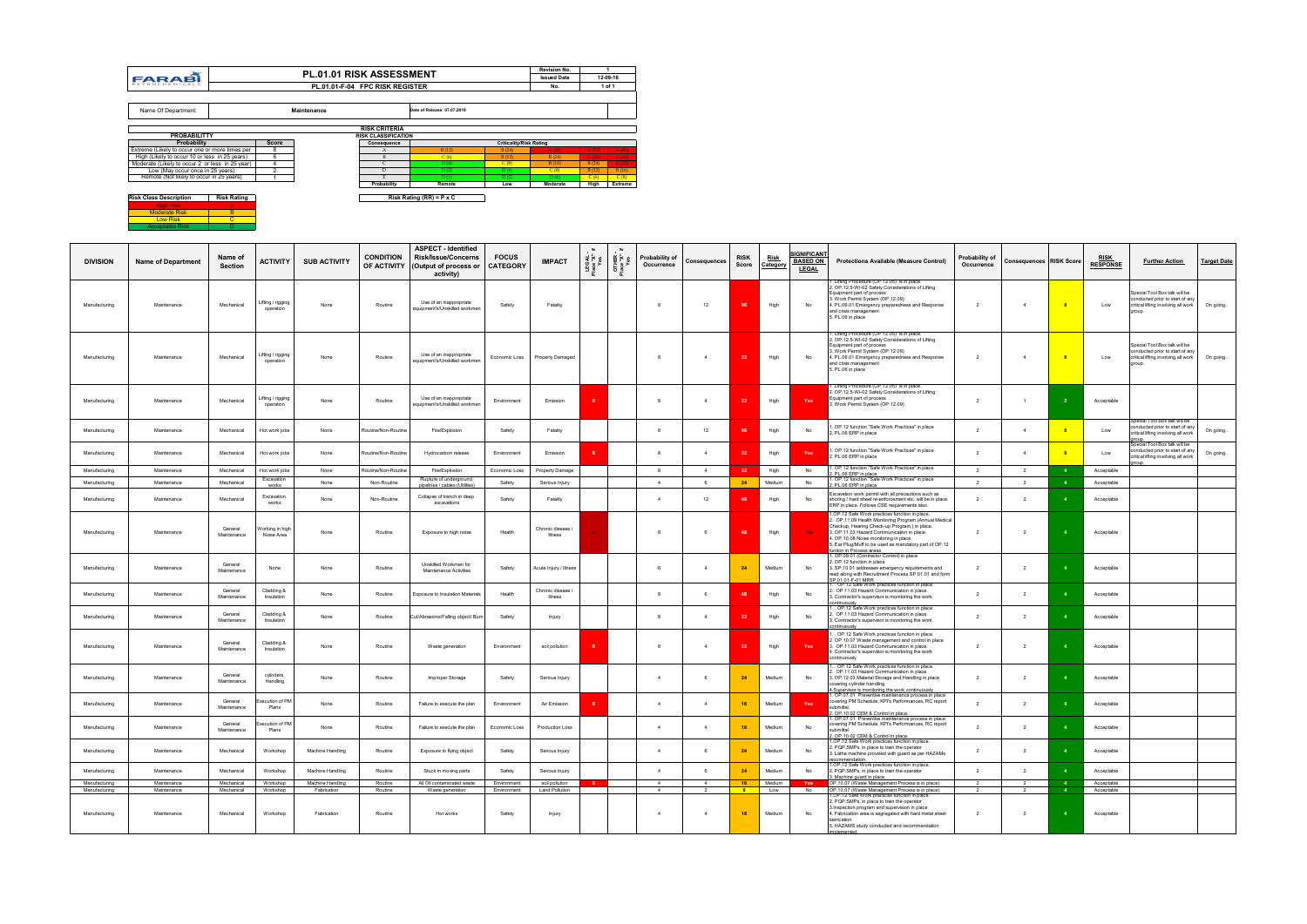| Manufacturing | Maintenance | Mechanical             | Workshop                              | Hydro testing                                                 | Routine     | Exposure to high pressure                    | Safety        | Injury                             | $\overline{4}$ | 6              | 24        | Medium     | No  | .OP.12 Safe Work practices function in place.<br>2. PQP, SMPs, in place to train the operator<br>3. Inspection program and supervision in place<br>4. Fabrication area is segregated with hard metal sheet<br>barrication.<br>5. HAZAMS study conducted and recommendation<br>nplemented                                                                                                                                                                                                                                                                                                                                   | $\overline{2}$ | $\overline{2}$ |                | Acceptable |                                                                                                                                                                    |          |
|---------------|-------------|------------------------|---------------------------------------|---------------------------------------------------------------|-------------|----------------------------------------------|---------------|------------------------------------|----------------|----------------|-----------|------------|-----|----------------------------------------------------------------------------------------------------------------------------------------------------------------------------------------------------------------------------------------------------------------------------------------------------------------------------------------------------------------------------------------------------------------------------------------------------------------------------------------------------------------------------------------------------------------------------------------------------------------------------|----------------|----------------|----------------|------------|--------------------------------------------------------------------------------------------------------------------------------------------------------------------|----------|
| Manufacturing | Maintenance | Electrical             | Workshop                              | <b>Testing of Electrical</b><br>Equipment's                   | Routine     | <b>Electrical Shock</b>                      | Safety        | Fatality                           | -8             | 12             | 96        | High       | No  | . OP.12.04 Electrical Safety process in place including<br>arc flash protection<br>2. OP.12.07 for use of appropriate PPE and inspection in<br>place<br>3. SMP-Elect for relevant aspects are in place<br>4. PL.06 function is in place                                                                                                                                                                                                                                                                                                                                                                                    | $\overline{2}$ | $\overline{4}$ |                | Low        | OP.12.04 to address about<br>EJP & working in live parts.                                                                                                          | Q4-2020  |
| Manufacturing | Maintenance | Instrument             | Workshop                              | Testing of Instrument<br>Equipment's                          | Routine     | Calibration of Equipment's                   | Safety        | Acute Injury / Illness             | $\overline{4}$ | $\overline{4}$ | 16        | Medium     | No  | Appropriate PPE are being used<br>. Working with low voltage (24 V DC)                                                                                                                                                                                                                                                                                                                                                                                                                                                                                                                                                     | $\overline{2}$ | $\overline{2}$ | $\overline{4}$ | Acceptable |                                                                                                                                                                    |          |
| Manufacturing | Maintenance | Instrument             | Workshop                              | Testing of Instrument<br>Equipment's                          | Routine     | Pneumatic/Hydrostatic testing                | Safety        | Acute Injury / Illness             | $\overline{4}$ | $\overline{4}$ | 16        | Medium     | No  | Appropriate PPE are being used<br>2. Area is barricaded                                                                                                                                                                                                                                                                                                                                                                                                                                                                                                                                                                    | $\overline{2}$ | $\overline{2}$ |                | Acceptable |                                                                                                                                                                    |          |
| Manufacturing | Maintenance | General<br>Maintenance | Working at<br>height                  | Erection/Dismantling of<br>Scaffolding                        | Routine     | Fall Hazard                                  | Safety        | Fatality                           | 8              | 12             | 96        | High       | No  | 3. Hoses are tested & Certified<br>1. OP.12 Safe Work practices function in place.<br>2.OP.12.08 Working at height in place.<br>3. Certified and qualified workmen are only allowed<br>4. Above 37 meter height Scaffolding need to be<br>designed by qualified Engineer<br>5. PL.06 function for ERP in place<br>6. For any critical activity risk assessment is carried out as<br>per PL.01.01<br>7. Special Tool Box talk is conducted prior to start of any<br>critical working and /or lifting involving all work group.<br>1. OP.12 Safe Work practices function in place.<br>2.OP.12.08 Working at height in place. | $\overline{2}$ | $\overline{2}$ |                | Acceptable |                                                                                                                                                                    |          |
| Manufacturing | Maintenance | General<br>Maintenance | Working at<br>height                  | Working on the platform                                       | Routine     | Trip / Slip                                  | Safety        | Serious Injury                     | $\overline{4}$ | 6              | 24        | Medium     | No  | 3. Certified and qualified workmen are only allowed<br>4. Above 37 meter height Scaffolding need to be<br>designed by qualified Engineer<br>5. PL.06 function for ERP in place<br>6. For any critical activity risk assessment is carried out as<br>er PL 01.01<br>. OP.11.07 (lonizing Radiation) process in place                                                                                                                                                                                                                                                                                                        | $\overline{2}$ | $\overline{2}$ |                | Acceptable |                                                                                                                                                                    |          |
| Manufacturing | Maintenance | Instrument             | Radiation Wipe<br>Test/Area<br>Survey | None                                                          | Routine     | Radiation Exposure beyond<br>allowable limit | Health        | Chronic disease /<br>Illness       | $\overline{4}$ | 6              | 24        | Medium     | yes | 2. Qualified and trained people (Outsource) engaged<br>3. Appropriate Personal Protective Equipment by<br>contractor<br>1. OP.11.07 (lonizing Radiation) process in place                                                                                                                                                                                                                                                                                                                                                                                                                                                  | 2              | $\overline{2}$ |                | Acceptable |                                                                                                                                                                    |          |
| Manufacturing | Maintenance | Instrument             | <b>Radiation Area</b><br>Survey       | None                                                          | Routine     | Radiation Exposure beyond<br>allowable limit | Health        | Chronic disease /<br>Illness       | $\overline{4}$ | 6              | 24        | Medium     | yes | 2. OP.12 function in place<br>3. TLD Badges Monitoring in place (OP.11.07)                                                                                                                                                                                                                                                                                                                                                                                                                                                                                                                                                 | $\overline{2}$ | $\overline{2}$ |                | Acceptable |                                                                                                                                                                    |          |
| Manufacturing | Maintenance | General<br>Maintenance | Plant<br>Maintenance                  | None                                                          | Routine     | Benzene Exposure                             | Health        | Chronic disease /<br>Illness       | 8              | 6              | 48        | High       | No  | . OP.12 Safe Work practices function in place.<br>2. OP.11.09 Health Monitoring Program (Annual Medical<br>Checkup, Hearing Check-up Program,) in place.<br>3. OP.11.03 Hazard Communication in place.<br>4. OP.10.03 Fugitive Emission Monitoring (FEM) &<br>Control in place.<br>5. HC detectors are available in field at strategic location<br>6. OP.11.05 Carcinogen Monitoring & Control in place                                                                                                                                                                                                                    | $\overline{4}$ | $\overline{2}$ |                | Low        | <b>Controlled Risk</b>                                                                                                                                             | On going |
| Manufacturing | Maintenance | General<br>Maintenance | Plant<br>Maintenance                  | None                                                          | Routine     | $H_2S$ Exposure                              | Health        | Acute Injury / Illness             | -8             | $\overline{4}$ | 32        | High       | No  | . OP.12 Safe Work practices function in place.<br>. OP.11.03 Hazard Communication in place.<br>3. OP.10.03 Fugitive Emission Monitoring (FEM) &<br>Control in place.<br>4. H2S detectors are available in field at strategic location                                                                                                                                                                                                                                                                                                                                                                                      | $\overline{2}$ | $\overline{2}$ |                | Acceptable |                                                                                                                                                                    |          |
| Manufacturing | Maintenance | General<br>Maintenance | Plant<br>Maintenance                  | None                                                          | Routine     | Exposure to Hot Fluid                        | Safety        | Serious Injury                     | -8             | - 6            | 48        | High       | No  | . OP.12 Safe Work practices function in place.<br>. OP.11.03 Hazard Communication in place.<br>3. Isolation and handover by Operations to MTCE under<br>OP.12.09 in place<br>4. Special Tool Box talk ise conducted prior to start of any<br>critical work                                                                                                                                                                                                                                                                                                                                                                 | $\overline{2}$ | $\overline{2}$ |                | Acceptable |                                                                                                                                                                    |          |
| Manufacturing | Maintenance | Mechanical             | <b>HVAC</b>                           | None                                                          | Routine     | ODS release                                  | Environment   | O3 layer Depletion<br>$\mathbf{x}$ |                |                | $\bullet$ | Acceptable | yes | Covered under Operation Aspects                                                                                                                                                                                                                                                                                                                                                                                                                                                                                                                                                                                            |                |                | - 0            | Acceptable |                                                                                                                                                                    |          |
| Manufacturing | Maintenance | Mechanical             | Working under<br>Inert atmosphere     | None                                                          | Non-Routine | Asphyxiation                                 | Safety        | fatality                           | $\overline{4}$ | 12             | 48        | High       | No  | 1. Certified contractors and manpower<br>2. PI.06 ERP in place<br>3. Special CCTV monitoring<br>4. Special PPE such as double line breathing apparatus<br>5. OP.12 safe work practices in places<br>6. Risk Assessment/JSA is being carried out and<br>recommendations implemented prior to work. Special<br>tool box prior to start the job.                                                                                                                                                                                                                                                                              | $\overline{2}$ | $\overline{2}$ |                | Acceptable |                                                                                                                                                                    |          |
| Manufacturing | Maintenance | Mechanical             | Crane/Forklift                        | None                                                          | Routine     | <b>Hitting Objects</b>                       | Safety        | Fatality                           | -8             | 12             | 96        | High       | No  | 1. Flag man leads the vehicle as per requirements (SMP-<br>Mech-59)<br>2. Certified and qualified operator<br>3. Work permit for process area and remaining area is<br>under supervision.<br>4. Equipment certified by third party<br>5. OP.12 function is in place<br>. PL.06 processes are in place                                                                                                                                                                                                                                                                                                                      | $\overline{2}$ | $\overline{4}$ |                | Low        | Refresher course for Forklift<br>operators by Maintenance<br>and in parallel SHEAC will<br>conduct the campaign across<br>the organization for the same<br>subject | Q4 2020  |
| Manufacturing | Maintenance | Mechanical             | Crane/Forklift                        | None                                                          | Routine     | <b>Hitting Objects</b>                       | Economic Loss | Property Damage                    | -8             | $\overline{4}$ | 32        | High       | No  | Flag man leads the vehicle as per requirements (SMP-<br>2. Certified and qualified operator<br>3. Work permit for process area and remaining area is<br>under supervision.                                                                                                                                                                                                                                                                                                                                                                                                                                                 | $\overline{2}$ | $\overline{2}$ |                | Acceptable |                                                                                                                                                                    |          |
| Manufacturing | Maintenance | Mechanical             | Cooling Tower<br>Maintenance          | None                                                          | Non-Routine | Health Hazard (Legionnaires'<br>disease)     | Health        | Acute Injury / Illness             | 8              | $\overline{4}$ | 32        | High       | No  | 4. Equipment certified by third party<br>. Chemical/biocides treatment is in place<br>. Continues monitoring through third party<br>1. OP.12.04 Electrical Safety process in place including                                                                                                                                                                                                                                                                                                                                                                                                                               | $\overline{2}$ | $\overline{2}$ | $\overline{4}$ | Acceptable |                                                                                                                                                                    |          |
| Manufacturing | Maintenance | Electrical             | Working with<br>High Voltage          | Breaker Maintenance                                           | Routine     | <b>Electric Shock</b>                        | Safety        | Fatality                           | - 8            | 12             | 96        | High       | No  | arc flash protection<br>2. OP.12.07 for use of appropriate PPE and inspection in                                                                                                                                                                                                                                                                                                                                                                                                                                                                                                                                           | $\overline{4}$ | $\overline{2}$ |                | Low        | OP.12.04 to address about<br>EJP & working in live parts.                                                                                                          | Q4-2020  |
| Manufacturing | Maintenance | Electrical             | Working with<br>High Voltage          | Transformer Maintenance                                       | Routine     | <b>Electric Shock</b>                        | Safety        | Fatality                           | 8              | 12             | 96        | High       | No  | 1. OP.12.04 Electrical Safety process in place including<br>arc flash protection<br>2. OP.12.07 for use of appropriate PPE and inspection in                                                                                                                                                                                                                                                                                                                                                                                                                                                                               | $\overline{2}$ | $\overline{2}$ |                | Acceptable |                                                                                                                                                                    |          |
| Manufacturing | Maintenance | Electrical             | Working with<br>High Voltage          | Transformer Oil Sampling                                      | Routine     | Spillage / Leakage of oil                    | Environment   | soil pollution<br>$\mathbf{x}$     | 8              | $\overline{2}$ | 16        | Medium     | Yes | . Specialized and trained Vendor engaged for sampling.<br>. OP.12.09 Work Permit in place.<br>3.OP.12.07 for use of appropriate PPE in place<br>4. Under Supervision of FPC technician<br>5. Connected to OWS                                                                                                                                                                                                                                                                                                                                                                                                              | $\overline{2}$ | $\overline{2}$ |                | Acceptable |                                                                                                                                                                    |          |
| Manufacturing | Maintenance | Electrical             | Working with<br>High Voltage          | Motor Maintenance<br>(including breaker Rack-<br>in/Rack-out) | Routine     | <b>Electric Shock</b>                        | Safety        | Fatality                           | 8              | 12             | 96        | High       | No  | 1. OP.12.04 Electrical Safety process in place including<br>arc flash protection<br>2. OP.12.07 for use of appropriate PPE and inspection in<br>3.OP.12.09 Work permit system in place for Isolation<br>and LOTO<br>1. OP.12.04 Electrical Safety process in place including                                                                                                                                                                                                                                                                                                                                               | $\overline{4}$ | $\overline{2}$ | - 8            | Low        | OP.12.04 to address about<br>EJP & working in live parts.                                                                                                          | Q4-2020  |
| Manufacturing | Maintenance | Electrical             | Working with<br>High Voltage          | <b>Bus Changeover</b>                                         | Routine     | <b>Equipment Malfunction</b>                 | Safety        | Acute Injury / Illness             | 8              | 2              | 16        | Medium     | No  | arc flash protection<br>2. OP.12.07 for use of appropriate PPE and inspection in<br>3.OP.12.09 Work permit system in place for Isolation<br>and LOTO<br>1. OP.12.04 Electrical Safety process in place including                                                                                                                                                                                                                                                                                                                                                                                                           | $\overline{2}$ | $\overline{2}$ |                | Acceptable |                                                                                                                                                                    |          |
| Manufacturing | Maintenance | Electrical             | Working with<br>High Voltage          | Cable Repair/Replacement                                      | Non-routine | Electric Shock (Meggering)                   | Safety        | Acute Injury / Illness             | $\overline{4}$ | - 6            | 24        | Medium     | No  | arc flash protection<br>2. OP.12.07 for use of appropriate PPE and inspection in<br>3.OP.12.09 Work permit system in place for Isolation<br><u>and LOTO</u>                                                                                                                                                                                                                                                                                                                                                                                                                                                                | $\overline{2}$ | $\overline{2}$ |                | Acceptable |                                                                                                                                                                    |          |
| Manufacturing | Maintenance | Electrical             | Working with<br>High Voltage          | Cable Repair/Replacement                                      | Non-routine | Cable pulling                                | Safety        | Acute Injury / Illness             | $\overline{4}$ | $\overline{4}$ | 16        | Medium     | No  | Specialized and trained Vendor engaged for sampling.<br>2. OP.12.09 Work Permit in place.<br>3.OP.12.07 for use of appropriate PPE in place<br>4. Under Supervision of contractors supervisor /<br>technician / FPC Engineer                                                                                                                                                                                                                                                                                                                                                                                               | $\overline{2}$ | $\overline{2}$ |                | Acceptable |                                                                                                                                                                    |          |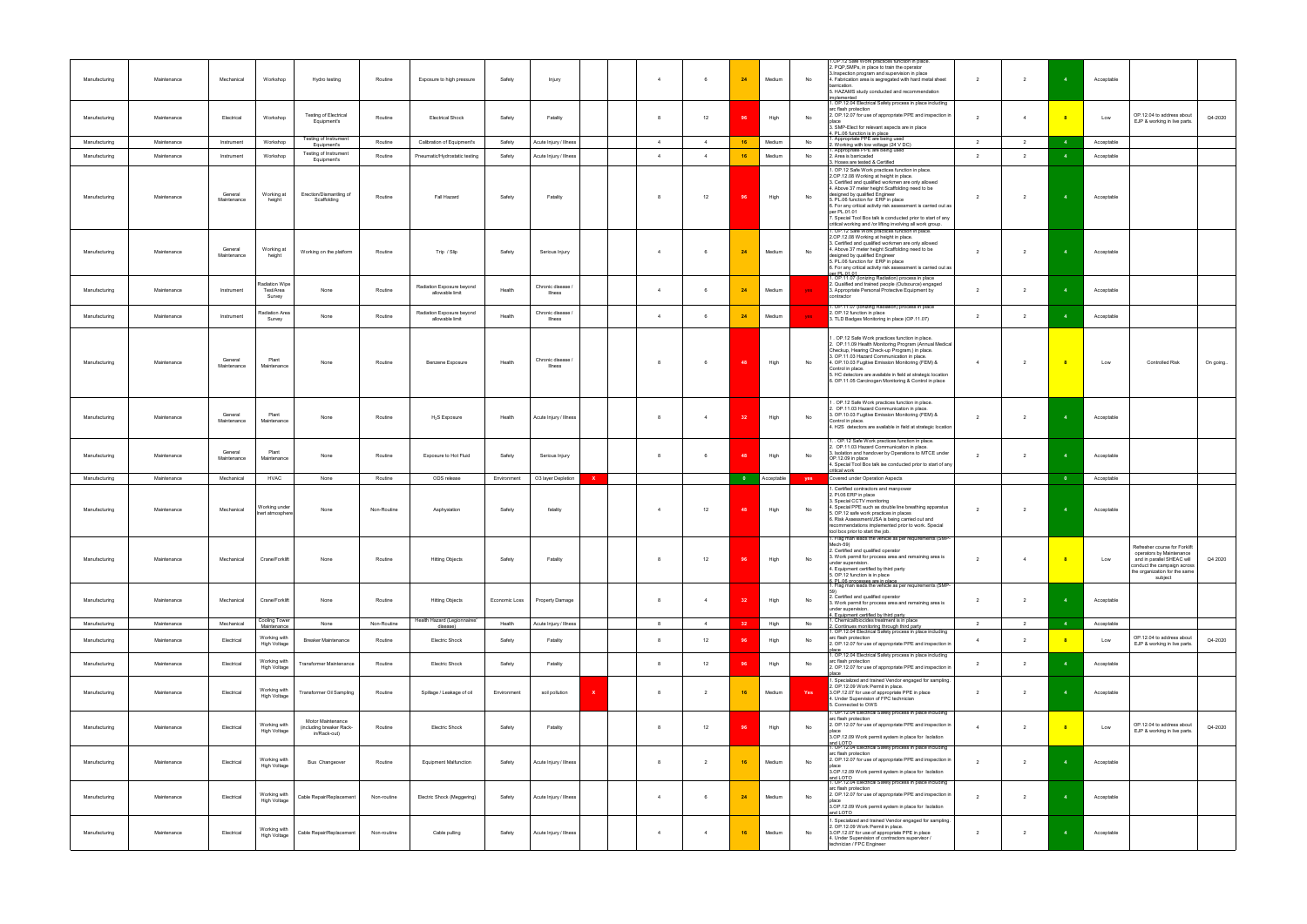| Manufacturing | Maintenance | Electrical             | Miscellaneous<br>Maintenance                                   | Changing light bulbs/repair         | Routine     | Working at height                                              | Safety                       | Fatality                |              | $\mathbf{R}$   | 12             | 96              | High   | No         | 1. OP.12.04 Electrical Safety process in place including<br>arc flash protection<br>2. OP.12.07 for use of appropriate PPE and inspection in<br>3. OP.12.06 Working at height process in place.<br>4. OP. 12.09 Work Permit in place.<br>5. PL.06 ERP function is in place | $\overline{2}$ | $\overline{\phantom{a}}$ |              | Acceptable |                                                                                                                                                                                                                                                                             |
|---------------|-------------|------------------------|----------------------------------------------------------------|-------------------------------------|-------------|----------------------------------------------------------------|------------------------------|-------------------------|--------------|----------------|----------------|-----------------|--------|------------|----------------------------------------------------------------------------------------------------------------------------------------------------------------------------------------------------------------------------------------------------------------------------|----------------|--------------------------|--------------|------------|-----------------------------------------------------------------------------------------------------------------------------------------------------------------------------------------------------------------------------------------------------------------------------|
| Manufacturing | Maintenance | Electrical             | Miscellaneous<br>Maintenance                                   | Changing light bulbs/repair         | Routine     | <b>Electrical Shock</b>                                        | Safety                       | Acute Injury / Illness  |              | $\overline{4}$ | $\overline{4}$ | 16              | Medium | No         | . Specialized and trained Vendor engaged for sampling.<br>2. OP.12.09 Work Permit in place.<br>3.OP.12.07 for use of appropriate PPE in place<br>4. Under Supervision of contractors supervisor /<br>technician / FPC Engineer                                             | $\overline{2}$ | $\overline{2}$           |              | Acceptable |                                                                                                                                                                                                                                                                             |
| Manufacturing | Maintenance | Instrument             | Handling<br>flammable<br>Cylinders                             | Online analyzers                    | Routine     | Storage near ignition sources<br>(OSHA & HCIS requirement)     | Safety                       | Fire & Serious Injury   | $\mathbf{x}$ | 8              | 6              | 48.00           | High   | Yes        | . OP.12 Safe Work practices function in place.<br>2. OP.11.03 Hazard Communication in place.<br>3. OP.12.03 Material Storage and Handling in place<br>covering cylinder handling.<br>4. Leak test (LEL) being carried out regularly<br>5. PL.06 function is in place       | $\overline{4}$ | $\overline{4}$           |              | Medium     | FCR-1694 has been<br>cancelled without<br>opropriate justification to<br>meet the Analyzers<br>Calibration Cylinders shall<br>4Q-2020<br>e re-located 25 feet or 7.5<br>meter away from the<br>Analyzer Cabin AC unit.<br>Need an attention to<br>activate the requirements |
| Manufacturing | Maintenance | General<br>Maintenance | Miscellaneous<br>Maintenance                                   | Working at height                   | Routine     | Working at height with manlift                                 | Safety                       | Serious Injury          |              |                | 12             | A.              | High   | No         | Trained / certified operator only allowed to operate.<br>. Vehicle is certified by third party<br>3. OP.12.05 in place for safe operation of man lift.<br>I. SMP - MECH-62 is in place for safe operation<br>5. Flag man for movements                                     | $\overline{1}$ | $\Delta$                 |              | Acceptable |                                                                                                                                                                                                                                                                             |
| Manufacturing | Maintenance | General<br>Maintenance | Equipment<br>Maintenance                                       | PM/CM                               | Routine     | Sudden release of stored energy<br>(Pressure release)          | Safety                       | Fatality                |              | $\Delta$       | 12             | -48             | High   | No         | 1. OP.12 .09 Work Permit system in place<br>2. 23 RCA actions have been implemented part of RCA-<br>69 recommendation.<br>3. PL.06 in place                                                                                                                                | 2              | $\overline{4}$           |              | Low        | Keep on eyes to implement<br>Q4 2020<br>on RCA-69 recommendations.                                                                                                                                                                                                          |
| Manufacturing | Maintenance | Electrical             | Working with<br>High Voltage                                   | Cable Repair/Replacement            | Non-routine | Cable pulling                                                  | Safety                       | Acute Injury / Illness  |              | $\overline{4}$ | $\overline{4}$ | 16              | Medium | No         | . Specialized and trained Vendor engaged for sampling.<br>2. OP.12.09 Work Permit in place.<br>3.OP.12.07 for use of appropriate PPE in place<br>4. Under Supervision of contractors supervisor /<br>technician / FPC Engineer                                             | $\overline{2}$ | $\overline{2}$           |              | Acceptable |                                                                                                                                                                                                                                                                             |
| Manufacturing | Maintenance | Electrical             | Electrical<br><b>Batteries</b><br>Maintenance                  | Acid Top -up/Disposal               | Routine     | Burn Injury/Suffocation                                        | Health-Safety                | Acute Injury / Illness  |              | $\mathbf{8}$   | $\overline{4}$ | 32              | High   | No         | . OP.12.01 General SHE Rule<br>2. OP.12.07 PPE<br>3. OP.12.09 Work permit<br>4. SMP-ELEC-29 Batteries<br>5. PL.06 function is in place                                                                                                                                     | 2              | 4                        | $-8$         | Low        | SMP-ELEC-29 to address<br>Q4-2020<br>special PPE requirements<br>while handling acids                                                                                                                                                                                       |
| Manufacturing | Maintenance | Electrical             | Electrical<br><b>Batteries</b><br>Maintenance                  | Disposal of waste batteries         | Routine     | Improper Disposal                                              | Environment                  | Soil Contamination      |              | 8              | $\overline{4}$ | 32              | High   | Yes:       | OP.10.07 Waste Management Process in place                                                                                                                                                                                                                                 | 2              | $\overline{2}$           | $\mathbf{A}$ |            |                                                                                                                                                                                                                                                                             |
| Manufacturing | Maintenance | Planning               | Turnaround<br>Managemen                                        | None                                | Non-Routine | Planned/Unplanned turnaround<br>activities                     | Safety                       | Serious Injury          |              | $\overline{4}$ | 6              | 24              | Medium | No         | 1) OP.07.03 (Turnaround Maintenance) in Place.                                                                                                                                                                                                                             | $\overline{2}$ | 2                        |              | Acceptable |                                                                                                                                                                                                                                                                             |
| Manufacturing | Maintenance | Planning               | Turnaround<br>Management                                       | None                                | Non-Routine | Planned/Unplanned turnaround<br>activities                     | Environment                  | Emission                | $\mathbf{x}$ | $\overline{4}$ | 6              | 24              | Medium | <b>Yes</b> | ) Proper approval from GM(M)/Area Risk Manager with<br>EHS risk assessment / scope of work change for the                                                                                                                                                                  | $\overline{2}$ | $\overline{2}$           |              | Acceptable |                                                                                                                                                                                                                                                                             |
| Manufacturing | Maintenance | Planning               | Turnaround<br>Management                                       | None                                | Non-Routine | Planned/Unplanned turnaround<br>activities                     | Economic Loss                | Property damage         |              | $\overline{2}$ | $\overline{4}$ | 8               | Low    | No         | unplanned activity is in place(OP.07.03)                                                                                                                                                                                                                                   | $\overline{2}$ | $\overline{2}$           |              | Acceptable |                                                                                                                                                                                                                                                                             |
| Manufacturing | Maintenance | Warehouse              | Storage                                                        | Storage of Chemicals                | Routine     | Spillage / Leakage of chemicals                                | Safety                       | Serious Injury          |              | $\overline{2}$ | - 6            | 12 <sub>2</sub> | Medium | No         | 1) OP.12 function is in place.<br>2) SOP is available., Containments, Handling & Disposal<br>lan, PPEs                                                                                                                                                                     | $\overline{2}$ | 2                        |              | Acceptable |                                                                                                                                                                                                                                                                             |
| Manufacturing | Maintenance | Warehouse              | Storage                                                        | Storage of Chemicals                | Routine     | Spillage / Leakage of chemicals                                | Environment                  | <b>Land Pollution</b>   | $\mathbf{x}$ | $\overline{2}$ | 6              | 12              | Medium | Yes        | ) PL.06.01 is in place.Emergency Response<br>2) OP.10 Function in place.                                                                                                                                                                                                   | $\overline{2}$ | $\overline{2}$           |              | Acceptable |                                                                                                                                                                                                                                                                             |
| Manufacturing | Maintenance | Warehouse              | General                                                        | Inspection of material<br>received  | Routine     | Inadequate / No inspection<br>conducted                        | N/A                          | Other                   |              | 6              | $\overline{4}$ | 24              | Medium | No         | 1) SP.08.02 is in place.                                                                                                                                                                                                                                                   | $\overline{2}$ | 2                        |              | Acceptable |                                                                                                                                                                                                                                                                             |
| Manufacturing | Maintenance | Warehouse              | General                                                        | None                                | Emergency   | Fire inside warehouse                                          | Safety                       | Serious Injury          |              | $\overline{2}$ | 6              | 12              | Medium | No         | 1) PL.06.01 is in place.Emergency Response<br>?) Fire detection system is available.                                                                                                                                                                                       | $\overline{2}$ | $\overline{2}$           |              | Acceptable |                                                                                                                                                                                                                                                                             |
| Manufacturing | Maintenance | Warehouse              | Storage                                                        | Storage of material                 | Routine     | Improperly stacked material /<br>falling hazard                | Safety & Health              | Serious Injury          |              | 8              | $\overline{4}$ | 32              | High   | No         | 1. OP.12. function in place<br>2. OP.12.03 Material handling procedure available.<br>3. Material is properly stacked in dedicated area.                                                                                                                                    | 2              | 2                        |              | Acceptable |                                                                                                                                                                                                                                                                             |
| Manufacturing | Maintenance | Warehouse              | Handling                                                       | Handling of material                | Routine     | Wrong Issuance of material                                     | Safety & Health              | Serious Injury          |              | $\mathbf{R}$   |                | $\overline{AB}$ | High   | No         | . SP.08.02 in place<br>2. Prior stock request from AX<br>3. Ensure with end user to check the material prior to                                                                                                                                                            | $\overline{2}$ | $\overline{2}$           |              | Acceptable |                                                                                                                                                                                                                                                                             |
| Manufacturing | Maintenance | Warehouse              | Storage/Handlin<br>g                                           | Storage/Handling of<br>Chemicals    | Non-Routine | Spillage / Leakage of chemicals                                | Environment<br>Release Spill | Pollution               | ×            | 6              | $\overline{4}$ | 24              | Medium | Yes        | MSDS available for chemicals<br>2. Materials handling in paved areas<br>3. Waste Management Process (OP.10.07) is in place for<br>afe disposal                                                                                                                             | 2              | $\overline{2}$           |              | Acceptable |                                                                                                                                                                                                                                                                             |
| Manufacturing | Maintenance | Warehouse              | Material<br>Receiving                                          | Inspection of received<br>materials | Routine     | Shortage of Quantity/Damaged<br>Material/Not meeting the Spec. | Economic Loss                | Wastage of<br>Resources |              | -6             | $\overline{4}$ | 24              | Medium | No         | Spot Checking of materials prior to receive as per PO<br>. Physical condition of material checked by Warehouse<br>3. Material handling process is available (OP.12.03)<br>4. Concerned engineer shall accept the material.                                                 | $\overline{2}$ | $\overline{2}$           |              | Acceptable |                                                                                                                                                                                                                                                                             |
| Manufacturing | Maintenance | Warehouse              | Expired<br>materials<br>handling<br>available in<br>Ware House | None                                | Non-Routine | Disposal of Expired Materials                                  | Economic Loss                | Wastage of<br>Resources |              | $\mathbf{8}$   | 2              | 16              | Medium | No         | Material handling procedure available.<br>2. Lableing and coding is in placed.<br>3. Disposal process (FIN-PRO-3) for surplus<br>asset/expired material is available.<br>4. Notification alert available for expiry of materials.                                          | 2              | $\overline{2}$           |              | Acceptable |                                                                                                                                                                                                                                                                             |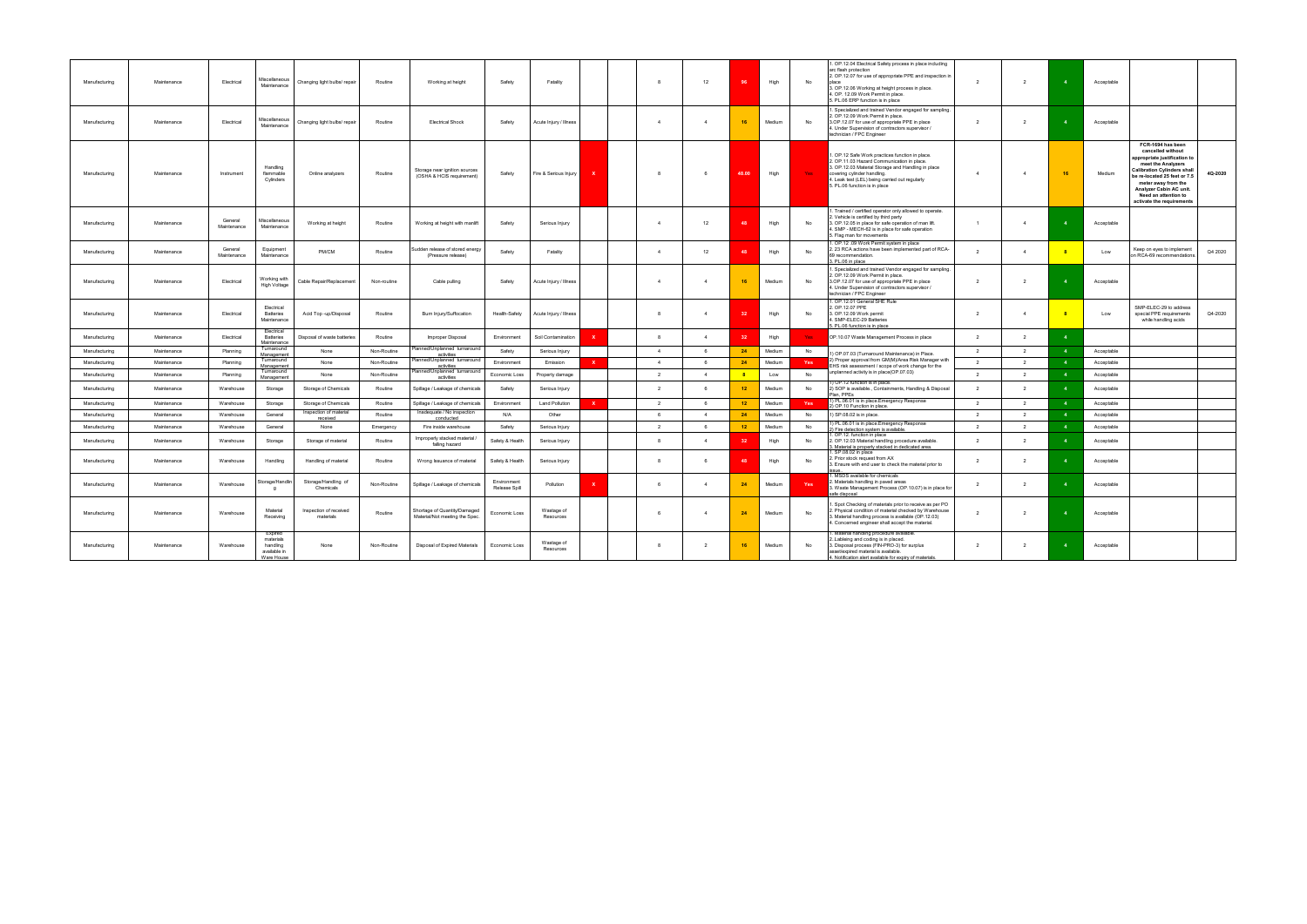|                          |                           |                           |                        |                                         |                                 | <b>ASPECT - Identified</b>                                       |                                 |                            |           |                    |                              |                |                      |                         |                                                |                                                                                                                                                                                                                                                                                                                                                                                                                                                                                                                             |                              |                                |                |                                |                       |                    |
|--------------------------|---------------------------|---------------------------|------------------------|-----------------------------------------|---------------------------------|------------------------------------------------------------------|---------------------------------|----------------------------|-----------|--------------------|------------------------------|----------------|----------------------|-------------------------|------------------------------------------------|-----------------------------------------------------------------------------------------------------------------------------------------------------------------------------------------------------------------------------------------------------------------------------------------------------------------------------------------------------------------------------------------------------------------------------------------------------------------------------------------------------------------------------|------------------------------|--------------------------------|----------------|--------------------------------|-----------------------|--------------------|
| <b>DIVISION</b>          | <b>Name of Department</b> | Name of<br><b>Section</b> | <b>ACTIVITY</b>        | <b>SUB ACTIVITY</b>                     | <b>CONDITION</b><br>OF ACTIVITY | <b>Risk/Issue/Concerns</b><br>(Output of process or<br>activity) | <b>FOCUS</b><br><b>CATEGORY</b> | <b>IMPACT</b>              | isal<br>X | OTHER<br>Place "X" | Probability of<br>Occurrence | Consequences   | <b>RISK</b><br>Score | <u>Risk</u><br>Category | SIGNIFICANT<br><b>BASED ON</b><br><b>LEGAL</b> | <b>Protections Available (Measure Control)</b>                                                                                                                                                                                                                                                                                                                                                                                                                                                                              | Probability of<br>Occurrence | <b>Consequences RISK Score</b> |                | <b>RISK</b><br><b>RESPONSE</b> | <b>Further Action</b> | <b>Target Date</b> |
| Finance & Administration | Procurement               | None                      | Vendor<br>Registration | Vendor Assessment                       | routine                         | Inappropriate vendor assessment                                  | Safety                          | Serious Injury             |           |                    |                              | 6              | 48                   | High                    | No                                             | SP.10.02 (Vendor Management) process is in place<br>. Pre-qualification Checklist is available in Farabi website<br>for Contractor to make a self assessment prior to apply<br>3. Department Review Meetings for contractor evaluation<br>and corrective action in place.<br>1. Vendor registration is rejected if inadequate information<br>s provided.<br>5. Annual Vendor Updates and performance evaluation is<br>eing done manually.<br>6. Minimum qualification criteria in the checklist is covered<br>n process.    | 2                            | $\overline{2}$                 |                | Acceptable                     |                       |                    |
| Finance & Administration | Procurement               | None                      | Vendor<br>Registration | Vendor Assessment                       | routine                         | Inappropriate vendor assessmen                                   | Health                          | Chronic disease<br>Illness |           |                    |                              | 6              |                      | High                    | No                                             | SP.10.02 (Vendor Management) process is in place<br>2. Pre-qualification Checklist is available in Farabi website<br>for Contractor to make a self assessment prior to apply<br>3. Department Review Meetings for contractor evaluation<br>and corrective action in place.<br>4. Vendor registration is rejected if inadequate information<br>s provided.<br>5. Annual Vendor Updates and performance evaluation is<br>being done manually.<br>3. Minimum qualification criteria in the checklist is covered<br>in process. | $\overline{2}$               | $\overline{2}$                 |                | Acceptable                     |                       |                    |
| Finance & Administration | Procurement               | None                      | Vendor<br>Registration | Vendor Assessment                       | routine                         | Inappropriate vendor assessmen                                   | Fnvironment                     | <b>Land Pollution</b>      |           |                    | $\mathbf{R}$                 | $\overline{4}$ | 32                   | High                    | Yes                                            | SP.10.02 (Vendor Management) process is in place<br>2. Pre-qualification Checklist is available in Farabi website<br>for Contractor to make a self assessment prior to apply<br>. Department Review Meetings for contractor evaluation<br>and corrective action in place.<br>4. Vendor registration is rejected if inadequate information<br>s provided.<br>6. Annual Vendor Updates and performance evaluation is<br>being done manually.<br>6. Minimum qualification criteria in the checklist is covered<br>in process   | $\overline{2}$               | $\overline{2}$                 | $\mathbf{A}$   | Acceptable                     |                       |                    |
| Finance & Administration | Procurement               | None                      | Vendor<br>Management   | Vendor Review & Approval                | routine                         | mproper review / non-availability<br>of adequate data            | Safety                          | Serious Injury             |           |                    |                              | 6              |                      | High                    | No                                             | SP.10.02 (Vendor Management) process is in place and<br>it includes internal FPC end user feedback on their<br>performance.<br>2. Annual Vendor Updates and calling for meeting and<br>discussion in place.<br>3. Termination of vendor based on the review is in place.<br>. Annual Vendor Updates and performance evaluation is<br>being done manually.<br>. Minimum qualification criteria in the checklist is covered<br>n process.                                                                                     | $\overline{2}$               | 2                              |                | Low                            |                       |                    |
| Finance & Administration | Procurement               | None                      | Vendor<br>Management   | Vendor Review & Approval                | routine                         | mproper review / non-availability<br>of adequate data            | Health                          | Chronic disease<br>Illness |           |                    | $\mathbf{g}$                 | 6              |                      | High                    | No                                             | 1. SP.10.02 (Vendor Management) process is in place<br>. Pre-qualification Checklist is available in Farabi website<br>for Contractor to make a self assessment prior to apply<br>3. Internal Performance evaluation<br>Annual Vendor Updates                                                                                                                                                                                                                                                                               | 2                            | 2                              |                | Acceptable                     |                       |                    |
| Finance & Administration | Procurement               | None                      | Vendor<br>Management   | Vendor Review & Approval                | routine                         | mproper review / non-availability<br>of adequate data            | Environment                     | <b>Land Pollution</b>      |           |                    |                              | $\overline{4}$ | -32                  | High                    | Yes                                            | SP.10.02 (Vendor Management) process is in place<br>Pre-qualification Checklist is available in Farabi website<br>for Contractor to make a self assessment prior to apply<br>. Internal Performance evaluation<br>. Annual Vendor Updates                                                                                                                                                                                                                                                                                   | $\overline{2}$               | $\overline{2}$                 |                | Acceptable                     |                       |                    |
| Finance & Administration | Procurement               | None                      | Vendor<br>Management   | Contract Development &<br>Communication | routine                         | Non compliance to the FPC HSE<br>requirements                    | Safety                          | Serious Injury             |           |                    |                              | $\mathbf{f}$   |                      | High                    | No                                             | . SP.10.02 (Vendor Management) process is in place<br>Internal Performance evaluation<br>Annual Vendor Updates and calling for meeting and<br>discussion in place.<br>4. Termination of vendor based on the review is in place.                                                                                                                                                                                                                                                                                             | $\overline{2}$               | $\overline{2}$                 |                | Acceptable                     |                       |                    |
| Finance & Administration | Procurement               | None                      | Vendor<br>Management   | Contract Development &<br>Communication | routine                         | Non compliance to the FPC HSE<br>requirements                    | Health                          | Chronic disease<br>Illness |           |                    |                              | 6              |                      | High                    | No                                             | . SP.10.02 (Vendor Management) process is in place<br>Internal Performance evaluation<br>3. Annual Vendor Updates and calling for meeting and<br>discussion in place.<br>4. Termination of vendor based on the review is in place.<br>5. OP.12 function covers the activities for safe work<br>practices.                                                                                                                                                                                                                   | 2                            | $\overline{2}$                 |                | Acceptable                     |                       |                    |
| Finance & Administration | Procurement               | None                      | Vendor<br>Management   | Contract Development &<br>Communication | routine                         | Non compliance to the FPC HSE<br>requirements                    | Environment                     | <b>Land Pollution</b>      |           |                    |                              | $\overline{4}$ |                      | High                    | Yes                                            | SP.10.02 (Vendor Management) process is in place<br>Internal Performance evaluation<br>3. Annual Vendor Updates and calling for meeting and<br>discussion in place.<br>4. Termination of vendor based on the review is in place.                                                                                                                                                                                                                                                                                            | $\overline{2}$               | $\overline{2}$                 |                | Acceptable                     |                       |                    |
| Finance & Administratio  | Procurement               | None                      | Purchasing             | PR to PO Release                        | routine                         | Procurement of low standard<br>materials/Services                | Safety                          | Serious Injury             |           |                    | $_{\rm 8}$                   | 6              |                      | High                    | No                                             | SP 10.01 process in place.                                                                                                                                                                                                                                                                                                                                                                                                                                                                                                  | 2                            | 2                              | $\overline{4}$ | Acceptable                     |                       |                    |
| Finance & Administratio  | Procurement               | None                      | Purchasing             | PR to PO Release                        | routine                         | Procurement of low standard<br>materials/Services                | Health                          | injury/illness             |           |                    | $\mathbf{R}$                 | 6              | 48                   | High                    | No                                             | . SP 10.01 process in place.                                                                                                                                                                                                                                                                                                                                                                                                                                                                                                | $\overline{2}$               | $\overline{2}$                 | $\overline{4}$ | Acceptable                     |                       |                    |
| Finance & Administration | Procurement               | None                      | Purchasing             | PR to PO Release                        | routine                         | Procurement of low standard<br>materials/Services                | Environment                     | pollution                  |           |                    | $\mathbf{8}$                 | 6              | 48                   | High                    | No                                             | . SP 10.01 process in place.                                                                                                                                                                                                                                                                                                                                                                                                                                                                                                | $\overline{2}$               | $\overline{2}$                 |                | Acceptable                     |                       |                    |

|                                                 |                    |                         | <b>PL.01.01 RISK ASSESSMENT</b> |                            |                                 |                                | <b>Revision No.</b> |       |          |
|-------------------------------------------------|--------------------|-------------------------|---------------------------------|----------------------------|---------------------------------|--------------------------------|---------------------|-------|----------|
| <b>FARABI</b><br><b>PETROCHEMICALS</b>          |                    |                         |                                 |                            |                                 |                                | <b>Issued Date</b>  |       | 12-09-16 |
|                                                 |                    |                         | PL.01.01-F-04 FPC RISK REGISTER |                            |                                 |                                | No.                 |       | 1 of 1   |
|                                                 |                    |                         |                                 |                            |                                 |                                |                     |       |          |
| Name Of Department:                             |                    |                         | Procurement                     |                            | Date of Release: 07.07.2018     |                                |                     |       |          |
|                                                 |                    |                         |                                 | <b>RISK CRITERIA</b>       |                                 |                                |                     |       |          |
| <b>PROBABILITTY</b>                             |                    |                         |                                 | <b>RISK CLASSIFICATION</b> |                                 |                                |                     |       |          |
| Probability                                     |                    | <b>Score</b>            |                                 | Consequence                |                                 | <b>Criticality/Risk Rating</b> |                     |       |          |
| Extreme (Likely to occur one or more times per  |                    | 8                       |                                 | A                          | B(12)                           | B(24)                          | A(48)               | A(72) | A(96)    |
| High (Likely to occur 10 or less in 25 years)   |                    | 6                       |                                 | B                          | C(6)                            | B(12)                          | B(24)               | A(36) | A(48)    |
| Moderate (Likely to occur 2 or less in 25 year) |                    | $\overline{\mathbf{4}}$ |                                 | $\mathsf{C}$               | D(4)                            | C(8)                           | B(16)               | B(24) | A(32)    |
| Low (May occur once in 25 years)                |                    | $\overline{2}$          |                                 | D                          | D(2)                            | D(4)                           | C(8)                | B(12) | B(16)    |
| Remote (Not likely to occur in 25 years)        |                    |                         |                                 | E.                         | D(1)                            | D(2)                           | D(4)                | C(6)  | C(8)     |
|                                                 |                    |                         |                                 | Probability                | Remote                          | Low                            | Moderate            | High  | Extreme  |
|                                                 |                    |                         |                                 |                            |                                 |                                |                     |       |          |
| <b>Risk Class Description</b>                   | <b>Risk Rating</b> |                         |                                 |                            | Risk Rating (RR) = $P \times C$ |                                |                     |       |          |
| <b>High Risk</b>                                | А                  |                         |                                 |                            |                                 |                                |                     |       |          |
| <b>Moderate Risk</b>                            | B                  |                         |                                 |                            |                                 |                                |                     |       |          |
| Low Risk                                        | $\mathbf{C}$       |                         |                                 |                            |                                 |                                |                     |       |          |
| <b>Acceptable Risk</b>                          | D                  |                         |                                 |                            |                                 |                                |                     |       |          |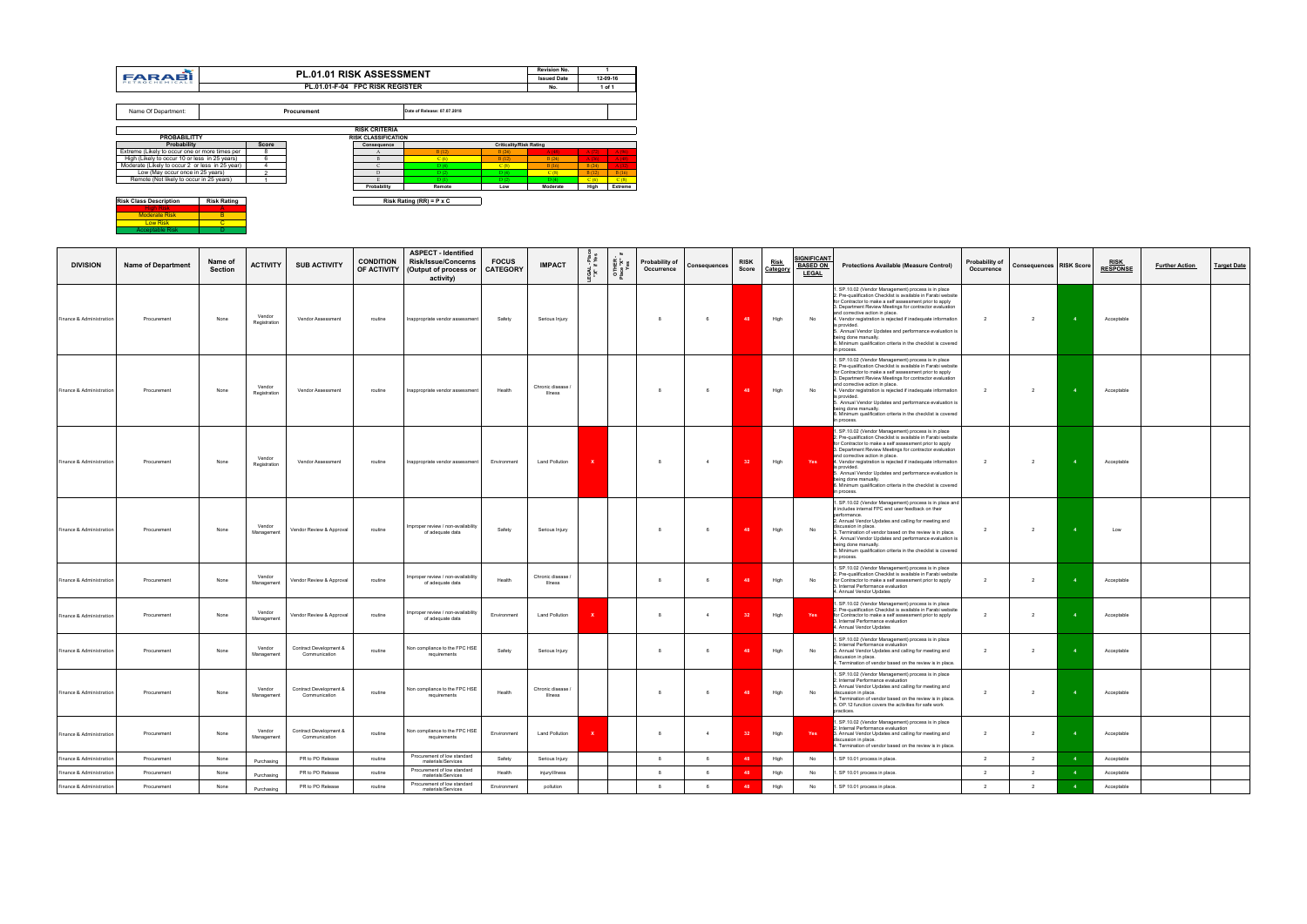| Finance & Administration | Procurement | None | Purchasing | PR to PO Release                             | Non-Routine | Emergency Procurement of<br>materials/Services | Safety | Serious Iniury |  |  | High | No | 1. SP 10.01 process in place.<br>2. Special Approval from Management is obtained.<br>3. Sole source justification form is utilized if the duration<br>(time) is very short.<br>4. SP.10.01 Process clearly explain how to handle the<br>emergency cases (Refer point #4.1.13<br>/4.1.16/4.1.17/4.1.18/4.2.2 f - Note -2)<br>5. Management approval matrices are available in SAP for<br>release the end user requirement<br>6. Proper technical evaluation doing before order material<br>or mobilize service to the site<br>7. End user inspection Engineer is making the validation<br>(Accept/Reiect) in SAP system after GRN<br>8. New measurement in Company Business plan 2020 for<br>reducing the emergency requirement |  | Acceptable |  |
|--------------------------|-------------|------|------------|----------------------------------------------|-------------|------------------------------------------------|--------|----------------|--|--|------|----|--------------------------------------------------------------------------------------------------------------------------------------------------------------------------------------------------------------------------------------------------------------------------------------------------------------------------------------------------------------------------------------------------------------------------------------------------------------------------------------------------------------------------------------------------------------------------------------------------------------------------------------------------------------------------------------------------------------------------------|--|------------|--|
| Finance & Administration | Procurement | None | Purchasing | Inspection of Material /<br>Product received | routine     | Inadequate inspection of goods<br>received     | Safety | Serious Injury |  |  | High |    | 1. SP 10.01 process in place (Acceptance after inspection<br>and material rejection form from end user)                                                                                                                                                                                                                                                                                                                                                                                                                                                                                                                                                                                                                        |  | Acceptable |  |
| Finance & Administration | Procurement | None | Purchasing | Inspection of Material /<br>Product received | routine     | Inadequate inspection of goods<br>received     | Safety | Serious Injury |  |  | High |    | 1. SP 10.01 process in place (Acceptance after inspection<br>and material rejection form from end user)                                                                                                                                                                                                                                                                                                                                                                                                                                                                                                                                                                                                                        |  | Acceptable |  |
| Finance & Administration | Procurement | None | Purchasing | Inspection of Material /<br>Product received | routine     | Inadequate inspection of goods<br>received     | Safety | Serious Injury |  |  | High |    | 1. SP 10.01 process in place (Acceptance after inspection<br>and material rejection form from end user)                                                                                                                                                                                                                                                                                                                                                                                                                                                                                                                                                                                                                        |  | Acceptable |  |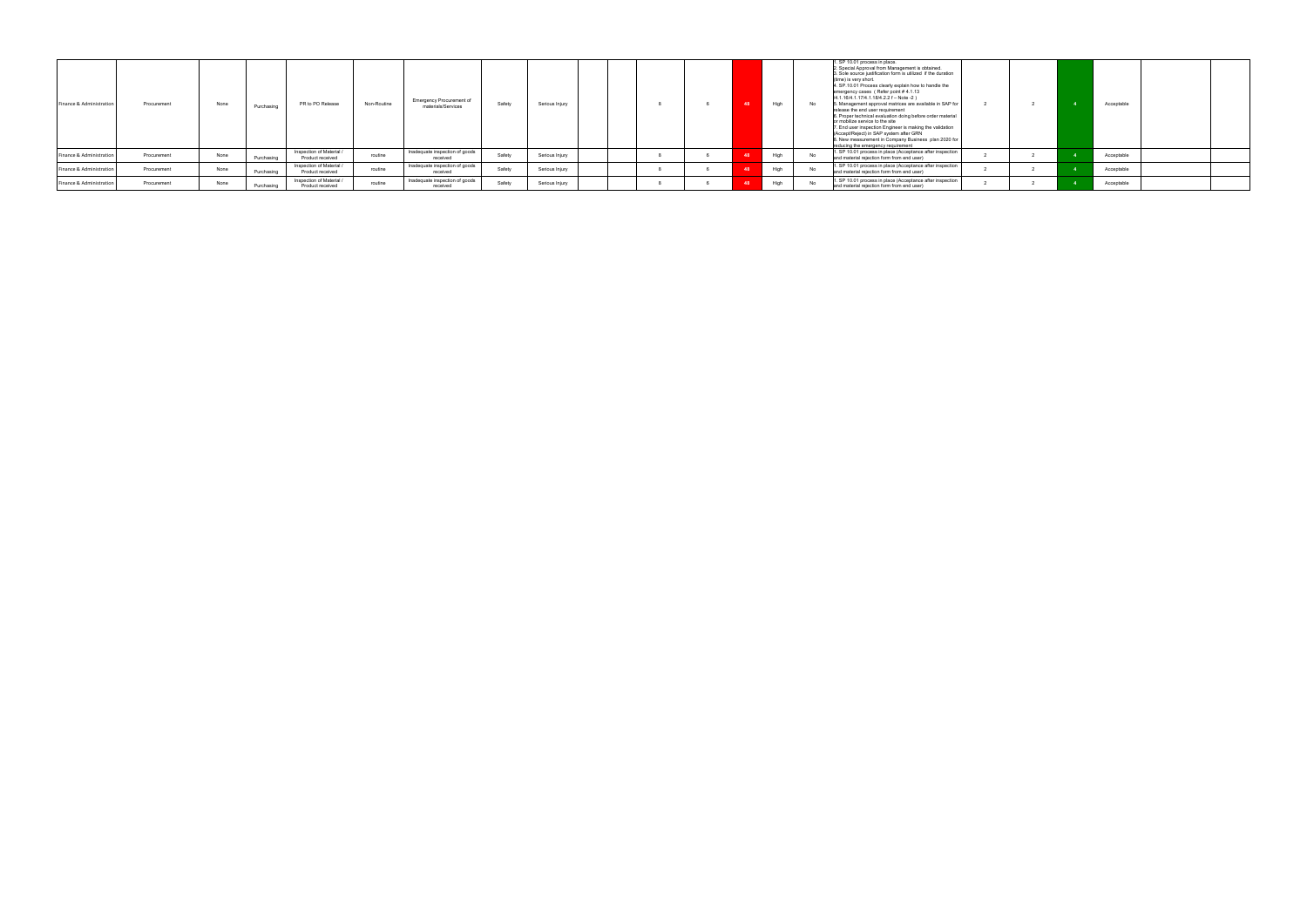|                                                 |                    |                |     |                                 |                                 |                                | <b>Revision No.</b> |       |          |
|-------------------------------------------------|--------------------|----------------|-----|---------------------------------|---------------------------------|--------------------------------|---------------------|-------|----------|
| <b>FARABI</b>                                   |                    |                |     | <b>PL.01.01 RISK ASSESSMENT</b> |                                 |                                | <b>Issued Date</b>  |       | 12-09-16 |
| PETROCHEMICALS                                  |                    |                |     | PL.01.01 F-04 FPC RISK REGISTER |                                 |                                | No.                 |       | 1 of 1   |
|                                                 |                    |                |     |                                 |                                 |                                |                     |       |          |
| Name Of Department:                             |                    |                | R&P |                                 | Date of Release: 07.07.2018     |                                |                     |       |          |
|                                                 |                    |                |     | <b>RISK CRITERIA</b>            |                                 |                                |                     |       |          |
| <b>PROBABILITTY</b>                             |                    |                |     | <b>RISK CLASSIFICATION</b>      |                                 |                                |                     |       |          |
| <b>Probability</b>                              |                    | <b>Score</b>   |     | Consequence                     |                                 | <b>Criticality/Risk Rating</b> |                     |       |          |
| Extreme (Likely to occur one or more times per  |                    | 8              |     | A                               | B(12)                           | B(24)                          | A(48)               | A(72) | A(96)    |
| High (Likely to occur 10 or less in 25 years)   |                    | 6              |     | B                               | C(6)                            | B(12)                          | B(24)               | A(36) | A(48)    |
| Moderate (Likely to occur 2 or less in 25 year) |                    | 4              |     | C                               | D(4)                            | C(8)                           | B(16)               | B(24) | A(32)    |
| Low (May occur once in 25 years)                |                    | $\overline{2}$ |     | D                               | D(2)                            | D(4)                           | C(8)                | B(12) | B(16)    |
| Remote (Not likely to occur in 25 years)        |                    |                |     | E                               | D(1)                            | D(2)                           | D(4)                | C(6)  | C(8)     |
|                                                 |                    |                |     | Probability                     | Remote                          | Low                            | Moderate            | High  | Extreme  |
| <b>Risk Class Description</b>                   | <b>Risk Rating</b> |                |     |                                 | Risk Rating (RR) = $P \times C$ |                                |                     |       |          |
| <b>High Risk</b>                                | A                  |                |     |                                 |                                 |                                |                     |       |          |
| <b>Moderate Risk</b>                            | B                  |                |     |                                 |                                 |                                |                     |       |          |
| <b>Low Risk</b>                                 | $\overline{c}$     |                |     |                                 |                                 |                                |                     |       |          |
| <b>Acceptable Risk</b>                          | Ð                  |                |     |                                 |                                 |                                |                     |       |          |

|                                 |                           |                    |                                                                                               |                        |                  | <b>ASPECT</b> - Identified                                                                                          |                                 |                              |                           |                           |                              |                     |                      |                         | <b>IGNIFICANT</b>               |                                                                                                                                                                                                                                                                                                                                                                          |                              |                                |                |                                |                                                                                                                                                                |                    |
|---------------------------------|---------------------------|--------------------|-----------------------------------------------------------------------------------------------|------------------------|------------------|---------------------------------------------------------------------------------------------------------------------|---------------------------------|------------------------------|---------------------------|---------------------------|------------------------------|---------------------|----------------------|-------------------------|---------------------------------|--------------------------------------------------------------------------------------------------------------------------------------------------------------------------------------------------------------------------------------------------------------------------------------------------------------------------------------------------------------------------|------------------------------|--------------------------------|----------------|--------------------------------|----------------------------------------------------------------------------------------------------------------------------------------------------------------|--------------------|
| <b>DIVISION</b>                 | <b>Name of Department</b> | Name of<br>Section | <b>ACTIVITY</b>                                                                               | <b>SUB ACTIVITY</b>    | <b>CONDITION</b> | <b>Risk/Issue/Concerns</b><br>OF ACTIVITY (Output of process or<br>activity)                                        | <b>FOCUS</b><br><b>CATEGORY</b> | <b>IMPACT</b>                | EGAL<br>Yes               | OTHER<br>Place "X"<br>Yes | Probability of<br>Occurrence | <b>Consequences</b> | <b>RISK</b><br>Score | <b>Risk</b><br>Category | <b>BASED ON</b><br><b>LEGAL</b> | <b>Protections Available (Measure Control)</b>                                                                                                                                                                                                                                                                                                                           | Probability of<br>Occurrence | <b>Consequences RISK Score</b> |                | <u>risk</u><br><b>RESPONSE</b> | <b>Further Action</b>                                                                                                                                          | <b>Target Date</b> |
| <b>Technical &amp; Projects</b> | Reliability & Projects    | <b>INSP</b>        | Non Destructive<br>testing by using<br>Oye Penetrant &<br>Magnetic<br>particles<br>Consumable | None                   | Routine          | Exposure to Chemicals<br>Penetrant, Cleaners, Developers<br>& Magnetic particle ink)                                | Safety & Health                 | Acute Injury / Illness       |                           |                           |                              | $\overline{4}$      |                      | High                    |                                 | . MSDS is being referred prior to use the chemicals<br>. Trained & Qualified personnel's<br>3. Appropriate PPE's is being used<br>4. SMP's INSP-02 & 03 available<br>5. The chemicals are non-corrosive and user friendly.<br>6. OP.12 function is in place<br>7. PL.06 ERP function is in place                                                                         | $\overline{2}$               |                                |                | Acceptable                     |                                                                                                                                                                |                    |
| Technical & Projects            | Reliability & Projects    | <b>INSP</b>        | nspection in RC<br>corridor                                                                   | Inspection             | Routine          | Improper Inspection                                                                                                 | Environment<br>Release Spill    | Non-Compliance               | $\mathbf{x}$              |                           | 8                            | 6                   | 48                   | High                    | Yes                             | . Inspection plan available as per RC requirements<br>2. SMP INSP-10 is available                                                                                                                                                                                                                                                                                        | $\overline{2}$               | $\overline{2}$                 |                | Acceptable                     |                                                                                                                                                                |                    |
| <b>Technical &amp; Projects</b> | Reliability & Projects    | <b>INSP</b>        | ispection in RC<br>corridor                                                                   | Inspection             | Routine          | Exposure to HCs & Chemicals                                                                                         | Safety & Health                 | Serious Injury               |                           |                           | 8                            | $\overline{4}$      |                      | High                    | No                              | 3. KPI's developed for Inspection (Monthly reports)<br>Trained and Qualified Personnel's<br>. Appropriate PPE's and safe practice as per OP.12<br>unction                                                                                                                                                                                                                | 2                            | $\overline{2}$                 |                | Acceptable                     |                                                                                                                                                                |                    |
|                                 |                           |                    |                                                                                               |                        |                  |                                                                                                                     |                                 |                              |                           |                           |                              |                     |                      |                         |                                 | 3.OP.11.05 is in place<br>1. PSV is available to avoid over pressurizing.                                                                                                                                                                                                                                                                                                |                              |                                |                |                                |                                                                                                                                                                |                    |
| <b>Technical &amp; Projects</b> | Reliability & Projects    | <b>INSP</b>        | Witnessing<br>Hydro test                                                                      | None                   | Routine          | Over pressurized equipment                                                                                          | Safety & Health                 | Serious Injury               |                           |                           |                              |                     |                      | High                    | No                              | . All tools of hydro test are calibrated and certified.<br>3. Administrative controls i.e. alerts and barrication is in<br>placed during hydro test.<br>4. Appropriate PPE's and safe practice as per OP.12<br>tunction                                                                                                                                                  | 2                            | $\overline{2}$                 |                | Acceptable                     |                                                                                                                                                                |                    |
| <b>Technical &amp; Projects</b> | Reliability & Projects    | INSP, MECH(S)      | Working in<br>Confined Space                                                                  | Inspection and testing | Non-Routine      | Asphyxiation                                                                                                        | Safety & Health                 | Fatality                     |                           |                           | 8                            | 12                  | 96                   | High                    | No                              | 1. OP.12.09 Work Permit in place.<br>2. OP.12 function for Safe Work Practices is in place<br>3. PL.06.01 ERP is in place.<br>4. Risk Assessment carried out for critical works.<br>5. Medical filtness certificate prior to start the Confined<br>space entry for the work group.<br>6. LEL is being checked prior entry to confined space<br>1. OP.06.04 is available. | $\overline{2}$               | $\overline{2}$                 |                | Acceptable                     |                                                                                                                                                                |                    |
| <b>Technical &amp; Projects</b> | Reliability & Projects    | INSP, MECH(S)      | PM<br>Development of<br>Fixed Equipment                                                       | None                   | Routine          | Inadequate PM plan / PM<br>inspection not carried out                                                               | Economic Loss                   | Equipment failure            |                           |                           | 8                            | 6                   |                      | High                    | No                              | . Inspection plan is available for fixed equipment.<br>OP.06.05 process is available.<br>1. OP.06.03 in place.                                                                                                                                                                                                                                                           | $\overline{2}$               | $\overline{2}$                 |                | Acceptable                     |                                                                                                                                                                |                    |
| <b>Technical &amp; Projects</b> | Reliability & Projects    | INSP, MECH(S)      | Technical<br>support for<br>corrective/TA<br>naintenance oʻ<br>fixed equipment                | None                   | Non-Routine      | In-adequate trouble shooting                                                                                        | Economic Loss                   | Equipment failure            |                           |                           | $\overline{4}$               | 12                  |                      | High                    | No                              | . OP.06.04 is available.<br>. Inspection plan is available for fixed equipment.<br>1. OP.06.05 process is available.                                                                                                                                                                                                                                                     | 2                            | $\overline{2}$                 |                | Acceptable                     |                                                                                                                                                                |                    |
| <b>Technical &amp; Projects</b> | Reliability & Projects    | PRJ, Civil         | Engineering &<br>Design                                                                       | None                   | Routine          | Design failure<br>(foundation/structure)                                                                            | Safety & Health                 | Fatality                     |                           |                           | $\overline{4}$               | 12                  |                      | High                    | No                              | . OP.08.01 Facility Change process in place<br>. HAZOP in place (if required)<br>3. All applicable standards / project specifications are                                                                                                                                                                                                                                | $\overline{1}$               | $\overline{4}$                 |                | Acceptable                     |                                                                                                                                                                |                    |
| <b>Technical &amp; Projects</b> | Reliability & Projects    | PRJ                | Engineering &<br>Design                                                                       | None                   | Routine          | Construction failure                                                                                                | Safety & Health                 | Fatality                     |                           |                           |                              | 12                  |                      | High                    | No                              | wailable in EDMS.<br>I OP 08:01 Facility Change process in place<br>2. HAZOP in place (if required)<br>3. All applicable standards / project specifications are<br>available in EDMS.<br>4. OP.12 Function Safe Work Practices in place.<br>5. Release plan is in placed.<br>6. Risk assessment and implementation of                                                    | $\overline{2}$               | $\overline{2}$                 |                | Acceptable                     |                                                                                                                                                                |                    |
| <b>Technical &amp; Projects</b> | Reliability & Projects    | PRJ                | Engineering &<br>Design                                                                       | None                   | Routine          | Miss / overlook of standards or<br>specs leading to legal non-<br>mpliance (requirements such as<br>HCIS / RC etc.) | Safety & Health                 | Fire / Explosion             |                           |                           | $\overline{4}$               | 12                  |                      | High                    | Yes                             | ecommendations for critical construction activities.<br>. OP.08.01 Facility Change process in place<br>2. HAZOP in place (if required)<br>3. All applicable standards / project specifications are<br>available in EDMS.<br>4. EV.04.02 Identification and Evaluation of Legal & Other<br>Requirements in place (compliance evaluation)                                  | $\overline{1}$               | $\overline{4}$                 |                | Acceptable                     |                                                                                                                                                                |                    |
| <b>Technical &amp; Projects</b> | Reliability & Projects    | PRJ                | Engineering &<br>Design                                                                       | None                   | Routine          | Referring the superseded drawing.                                                                                   | Safety & Health                 | Serious Injury               |                           |                           | 6                            | 6                   |                      | High                    | No                              | . Drawing controlled mechanism is in placed via EDMS.<br>2. OP.08.02 process in place<br>3. OP.08.01 Facility Change process in place (Check point<br>in PSSR checklist and MOFC close out form.)                                                                                                                                                                        | $\overline{1}$               | $\overline{4}$                 |                | Acceptable                     |                                                                                                                                                                |                    |
| <b>Technical &amp; Projects</b> | Reliability & Projects    | PRJ                | Engineering &<br>Design                                                                       | None                   | Routine          | Consideration of HSE aspects in<br>design                                                                           | Environment                     | Air Emission                 |                           |                           | $\overline{4}$               | $\overline{4}$      | 16                   | Medium                  | No                              | . OP.08.01 Facility Change process in place<br>. HAZOP / Aspect & Impact in place (if required)<br>3. All applicable standards / project specifications are<br>available in EDMS.<br>4. EV.04.02 Identification and Evaluation of Legal & Other<br>Requirements in place (compliance evaluation)<br>1. OP.08.01 Facility Change process in place                         | $\overline{1}$               | $\overline{4}$                 |                | Acceptable                     |                                                                                                                                                                |                    |
| <b>Technical &amp; Projects</b> | Reliability & Projects    | PRJ                | Engineering &<br>Design                                                                       | None                   | Routine          | Consideration of HSE aspects in<br>design                                                                           | Safety & Health                 | Fire / Explosion             |                           |                           |                              | 12                  |                      | Medium                  | No                              | 2. HAZOP / Aspect & Impact in place (if required)<br>3. All applicable standards / project specifications are<br>available in EDMS.<br>4. EV.04.02 Identification and Evaluation of Legal & Other<br>Requirements in place (compliance evaluation)<br>1. OP.08.01 Facility Change process in place                                                                       | $\overline{2}$               | $\overline{2}$                 |                | Acceptable                     |                                                                                                                                                                |                    |
| <b>Technical &amp; Projects</b> | Reliability & Projects    | PRJ                | Engineering &<br>Design                                                                       | None                   | Routine          | Consideration of HSE aspects in<br>design                                                                           | Safety & Health                 | Chronic disease /<br>Illness |                           |                           | $\Delta$                     | $\overline{4}$      | 16                   | Medium                  | No                              | 2. HAZOP / Aspect & Impact in place (if required)<br>3. All applicable standards / project specifications are<br>available in EDMS.<br>4. EV.04.02 Identification and Evaluation of Legal & Other<br>Requirements in place (compliance evaluation)<br>1. OP.08.01 Facility Change process in place                                                                       | $\overline{2}$               | $\overline{2}$                 | $\overline{4}$ | Acceptable                     |                                                                                                                                                                |                    |
| <b>Technical &amp; Projects</b> | Reliability & Projects    | PRJ                | Engineering &<br>Design                                                                       | None                   | Routine          | Inadequate MoFC review process                                                                                      | Environment                     | Air Emission                 |                           |                           | 6                            | $\overline{4}$      | 24                   | Medium                  | Yes                             | . HAZOP / Aspect & Impact in place (if require<br>3. All applicable standards / project specifications are<br>available in EDMS.<br>4. EV.04.02 Identification and Evaluation of Legal & Other<br>Requirements in place (compliance evaluation)<br>1. OP.08.01 Facility Change process in place                                                                          | 2                            | $\overline{2}$                 |                | Acceptable                     |                                                                                                                                                                |                    |
| <b>Technical &amp; Projects</b> | Reliability & Projects    | PRJ                | Engineering &<br>Design                                                                       | None                   | Routine          | Inadequate MoFC review process                                                                                      | Safety & Health                 | Fire / Explosion             |                           |                           | 6                            | 12                  | 72                   | High                    | No                              | 2. HAZOP / Aspect & Impact in place (if required)<br>3. All applicable standards / project specifications are<br>available in EDMS.<br>4. EV.04.02 Identification and Evaluation of Legal & Other<br>Requirements in place (compliance evaluation)<br>1. OP.08.01 Facility Change process in place                                                                       | 2                            | $\overline{2}$                 |                | Acceptable                     |                                                                                                                                                                |                    |
| <b>Technical &amp; Projects</b> | Reliability & Projects    | PRJ                | Engineering &<br>Design                                                                       | None                   | Routine          | Inadequate MoFC review process                                                                                      | Safety & Health                 | Chronic disease /<br>Illness |                           |                           | 6                            | 6                   | 36                   | High                    | No                              | 2. HAZOP / Aspect & Impact in place (if required)<br>3. All applicable standards / project specifications are<br>available in EDMS.<br>4. EV.04.02 Identification and Evaluation of Legal & Other<br>equirements in place (compliance evaluation)                                                                                                                        | $\overline{2}$               | $\overline{2}$                 |                | Acceptable                     |                                                                                                                                                                |                    |
| <b>Technical &amp; Projects</b> | Reliability & Projects    | PRJ                | Engineering &<br>Design                                                                       | None                   | Routine          | Inadequate closure of MoFC<br>recommendations                                                                       | Environment                     | Air Emission                 | $\boldsymbol{\mathsf{x}}$ |                           | 6                            | $\overline{4}$      | 24                   | Medium                  | Yes                             | 1. OP.08.01 Facility Change process in place<br>2. HAZOP / Aspect & Impact in place (if required)<br>3. All applicable standards / project specifications are<br>available in EDMS.<br>4. EV.04.02 Identification and Evaluation of Legal & Other<br>Requirements in place (compliance evaluation)                                                                       | 2                            | $\overline{2}$                 |                | Acceptable                     | In new FIMS, under FCR<br>process, It will be mentioned<br>that FCR will not be closed<br>until or unless all HAZOP<br>recommendations will not be<br>closed., |                    |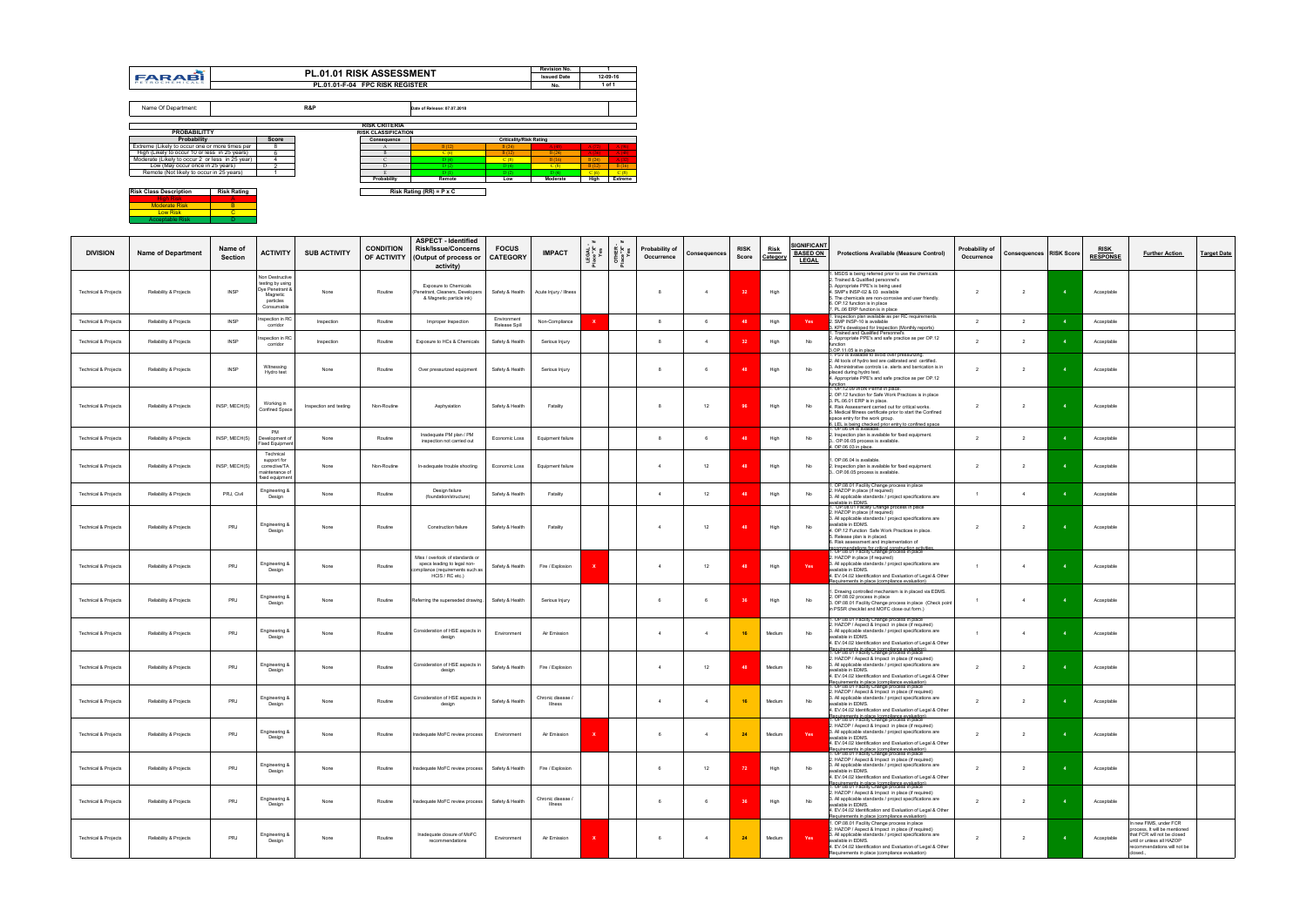| Technical & Projects            | Reliability & Projects | PRJ                                                     | Engineering &<br>Design                                                                | None                                            | Routine     | Inadequate closure of MoFC<br>recommendations                     | Safety & Health          | Fire / Explosion             |          | 6              | $\overline{4}$ | 24 | Medium | No  | I. OP.08.01 Facility Change process in place<br>: HAZOP / Aspect & Impact in place (if required)<br>3. All applicable standards / project specifications are<br>available in EDMS.<br>4. EV.04.02 Identification and Evaluation of Legal & Other<br>Requirements in place (compliance evaluation) | $\overline{2}$ | $\overline{2}$           |                | Acceptable | n new FIMS, under FCR<br>process, It will be mentioned<br>that FCR will not be closed<br>until or unless all HAZOP<br>recommendations will not be<br>closed. |                     |
|---------------------------------|------------------------|---------------------------------------------------------|----------------------------------------------------------------------------------------|-------------------------------------------------|-------------|-------------------------------------------------------------------|--------------------------|------------------------------|----------|----------------|----------------|----|--------|-----|---------------------------------------------------------------------------------------------------------------------------------------------------------------------------------------------------------------------------------------------------------------------------------------------------|----------------|--------------------------|----------------|------------|--------------------------------------------------------------------------------------------------------------------------------------------------------------|---------------------|
| Technical & Projects            | Reliability & Projects | PRJ                                                     | Engineering &<br>Design                                                                | None                                            | Routine     | Inadequate closure of MoFC<br>recommendations                     | Safety & Health          | Chronic disease /<br>Illness |          | - 6            |                |    | Medium | No  | I. OP.08.01 Facility Change process in place<br>. HAZOP / Aspect & Impact in place (if required)<br>3. All applicable standards / project specifications are<br>available in EDMS.<br>4. EV.04.02 Identification and Evaluation of Legal & Other<br>Requirements in place (compliance evaluation) | $\overline{2}$ | $\overline{2}$           |                | Acceptable | n new FIMS, under FCR<br>process, It will be mentioned<br>that FCR will not be closed<br>until or unless all HAZOP<br>ecommendations will not be<br>closed   |                     |
| Technical & Projects            | Reliability & Projects | ELEC, MECH(S),<br>MECH (R), INSP,<br>PRJ, INST          | Execution                                                                              | Contract Management                             | Routine     | In-adequate technical Evaluation<br>of contractor                 | Safety & Health          | Serious Injury               |          | 6              | - 6            |    | High   | No  | OP.09.01 CONTRACTOR CONTROL process in place<br>2 SP.10.02 VENDOR MANAGEMENT process in place.                                                                                                                                                                                                    | $\overline{2}$ | $\overline{2}$           |                | Acceptable |                                                                                                                                                              |                     |
| Technical & Projects            | Reliability & Projects | PRJ, INSP                                               | Execution                                                                              | Quality Assurance of<br>construction activities | Routine     | Non Compliance of IFC package                                     | Safety & Health          | Serious Injury               |          | 6              | - 6            | 36 | High   | No  | Inspection test plan is in placed to check the quality<br>assurance during construction stage using OP.08.01-F-12                                                                                                                                                                                 | $\overline{2}$ | $\overline{2}$           | $\overline{4}$ | Acceptable |                                                                                                                                                              |                     |
| Technical & Projects            | Reliability & Projects | PRJ                                                     | Execution                                                                              | Waste Disposal                                  | Routine     | Improper disposal of waste                                        | Environment              | Soil Contamination           |          | $\overline{4}$ | $\overline{4}$ | 16 | Medium | Yes | Waste disposal management is in placed as per<br>OP.10.07.                                                                                                                                                                                                                                        | $\overline{2}$ | $\overline{2}$           |                | Acceptable | ocess awareness of<br>OP.10.07 to be conducted.<br>(Resp: Process Administrator)                                                                             |                     |
| <b>Technical &amp; Projects</b> | Reliability & Projects | <b>PRJ</b>                                              | Control of<br>Engineering<br>documents and<br>Records                                  | None                                            | Routine     | In-correct engineering<br>documentation                           | Safety & Health          | Fire / Explosion             |          |                |                |    | High   | No  | EDUR is in place as per OP.08.03.<br>Superseded documents are managed via computerized<br>data base I.e. EDMS as per OP.08.03.<br>3. Update hard copy documentation for EFDs in place and<br>available in CCB & CCC                                                                               | $\overline{2}$ |                          |                | Acceptable |                                                                                                                                                              |                     |
| <b>Technical &amp; Projects</b> | Reliability & Projects | PRJ                                                     | Control of<br>Engineering<br>documents and<br>Records                                  | None                                            | Routine     | In-correct engineering<br>documentation                           | Environment              | Environment Pollution        | <b>x</b> | 6              | 2              | 12 | Medium | Yes | . EDUR is in place as per OP.08.03.<br>Superseded documents are managed via computerized<br>data base I.e. EDMS as per OP.08.03.<br>3. Update hard copy documentation for EFDs in place and<br>vailable in CCB & CCC<br>4. Compliance evaluation for the legal requirement is in<br>place.        | $\overline{2}$ | $\overline{2}$           |                | Acceptable |                                                                                                                                                              |                     |
| <b>Technical &amp; Projects</b> | Reliability & Projects | ELEC, INST,<br>MECH(S), MECH (<br>R ), INSP, PRJ, Civil | Supporting Field<br>Works                                                              | None                                            | Routine     | Exposed to hot surfaces                                           | Safety & Health          | Serious Injury               |          | $\overline{4}$ | $\overline{4}$ |    | Medium | No  | OP.12 Function in place                                                                                                                                                                                                                                                                           | $\overline{2}$ | $\overline{2}$           |                | Acceptable |                                                                                                                                                              |                     |
| Technical & Projects            | Reliability & Projects | ELEC, INST.<br>MECH(S), MECH (<br>R ), INSP, PRJ, Civil | Supporting Field<br>Works                                                              | None                                            | Non-Routine | Exposure to benzene                                               | Safety & Health          | Chronic disease /<br>Illness |          | $\overline{2}$ | 6              | 12 | Medium | No  | OP.11.05 CARCINOGEN MONITORING & CONTROL<br>process in place.                                                                                                                                                                                                                                     | 2              | $\overline{2}$           |                | Acceptable |                                                                                                                                                              |                     |
| Technical & Projects            | Reliability & Projects | ELEC, INST.<br>MECH(S), MECH (<br>R ), INSP, PRJ, Civil | Supporting Field<br>Works                                                              | None                                            | Non-Routine | Exposure to toxic materials (H2S,<br>DMDS)                        | Safety & Health          | Chronic disease /<br>Illness |          | 2              | $\overline{4}$ |    | Medium | No  | OP.12 Function in place                                                                                                                                                                                                                                                                           | $\overline{2}$ | $\overline{2}$           |                | Acceptable |                                                                                                                                                              |                     |
| Technical & Projects            | Reliability & Projects | ELEC, INST.<br>MECH(S), MECH (<br>R ), INSP, PRJ, Civil | Supporting Field<br>Works                                                              | None                                            | Non-Routine | Contact with high temperature<br>spills (HC, hot oil etc.)        | Safety & Health          | Serious Injury               |          | 2              |                | 12 | Medium | No  | OP.12 Function in place                                                                                                                                                                                                                                                                           | $\overline{2}$ | $\overline{2}$           |                | Acceptable |                                                                                                                                                              |                     |
| Technical & Projects            | Reliability & Projects | ELEC, INST.<br>MECH(S), MECH (<br>R ), INSP, PRJ, Civil | <b>Supporting Field</b><br>Works                                                       | None                                            | Non-Routine | Falling from height                                               | Safety & Health          | Fatality                     |          | $\overline{2}$ | 12             | 24 | Medium | No  | OP.12 Function is in place<br>2. PL.06 ERP function is in place                                                                                                                                                                                                                                   | $\overline{2}$ |                          | $_{\rm 8}$     | Low        | Special Tool Box talk will be<br>conducted prior to start of any<br>critical work involving all work<br>2. Carry out risk assessment                         | As & When<br>Needed |
| Technical & Projects            | Reliability & Projects | ELEC, MECH(S),<br>MECH (R), INSP.<br>PRJ, WH            | Use of tools<br>while supporting<br>field works                                        | None                                            | Non-Routine | Improper use of tools                                             | Safety & Health          | Serious Injury               |          | $\overline{2}$ |                | 12 | Medium | No  | OP.12 Function in place                                                                                                                                                                                                                                                                           | $\overline{2}$ |                          |                | Acceptable |                                                                                                                                                              |                     |
| Technical & Projects            | Reliability & Projects | ELEC, INST.<br>MECH(S), MECH (<br>R), INSP, PRJ, Civil  | Supporting Field<br>Works                                                              | None                                            | Non-Routine | Trapped in the area                                               | Safety & Health          | Serious Injury               |          | $\overline{2}$ | $\overline{a}$ |    | Low    | No  | OP.12 Function in place                                                                                                                                                                                                                                                                           | $\overline{2}$ | $\overline{2}$           |                | Acceptable |                                                                                                                                                              |                     |
| <b>Technical &amp; Projects</b> | Reliability & Projects | <b>INST</b>                                             | PM/PDM plan<br>development of<br>Instruments /<br>systems                              | None                                            | Routine     | Inadequate PM/PDM plan                                            | Economic Loss            | Equipment failure            |          | $\overline{4}$ | 6              | 24 | Medium | No  | 1. OP.06.03 PM and Spare Parts process is in place.<br>SMP for PM and PDM is available for Instruments<br>. Instrument checks list are available.<br>4. OP.06.05 Bad Actors Analysis process in place.                                                                                            | $\overline{2}$ | $\overline{2}$           |                | Acceptable |                                                                                                                                                              |                     |
| Technical & Projects            | Reliability & Projects | ELEC, INST.<br>MECH(S), MECH (<br>R ), INSP, Civil      | Analysis of<br>PM/PdM Data                                                             | None                                            | Routine     | In-Adequate analysis                                              | Safety & Health          | Fire / Explosion             |          | $\overline{2}$ |                |    | Low    | No  | 1. OP.06.03 PM and Spare Parts process is in place.<br>SMP for PM and PDM is available<br>3. Instrument checks list are available.<br>4. OP.06.05 Bad Actors Analysis process in place.                                                                                                           | $\overline{2}$ | $\overline{\phantom{a}}$ |                | Acceptable |                                                                                                                                                              |                     |
| <b>Technical &amp; Projects</b> | Reliability & Projects | MECH (R), INSP, Supporting Field<br>PRJ                 | Works                                                                                  | None                                            | Routine     | Non-calibrated / faulty instruments Safety & Health               |                          | Fire / Explosion             |          | -8             |                |    | High   | No  | OP.06.03 is available.<br>SMP for PM and PdM is available<br>OP.06.05 process is available.<br>Experienced and qualified personnel are available.<br>. PL.06 ERP in place<br>6. AX software for calibration due and reminders                                                                     | $\overline{1}$ |                          |                | Acceptable |                                                                                                                                                              |                     |
| Technical & Projects            | Reliability & Projects | <b>ELEC</b>                                             | PM/Pdm<br>development of<br>electrical<br>equipment                                    | None                                            | Routine     | Inadequate PM/Pdm plan                                            | Economic Loss            | Property Damage              |          | 6              | 6              | 36 | High   | No  | 1. OP.06.04 is available.<br>2. SMP for PM and PDM is available for electrical<br>equipment<br>3. Checklist is part of SMP.<br>4. OP.12.04 is available for electrical safety guidelines.                                                                                                         | $\overline{2}$ | $\overline{2}$           |                | Acceptable |                                                                                                                                                              |                     |
| Technical & Projects            | Reliability & Projects | ELEC                                                    | Technical<br>support for<br>corrective/TA<br>maintenance of<br>electrical<br>equipment | None                                            | Non-Routine | In-adequate trouble shooting                                      | Safety & Health          | Fatality                     |          | 6              | 12             | 72 | High   | No  | . SMP for corrective maintenance is available for electrical<br>equipment's.<br>2. Checklist is a part of SMP.<br>3. OP.12.04 is available for electrical safety guidelines.<br>1 OP.12.07 appropriate PPEs for electrical equipment's.<br>4. OP.12.09 work permit process is available.          | $\overline{1}$ |                          |                | Acceptable |                                                                                                                                                              |                     |
| Technical & Projects            | Reliability & Projects | ELEC                                                    | General<br>(electrical)                                                                | None                                            | Routine     | Accumulation of H2 in battery room                                | Safety & Health          | Fire / Explosion             |          | $\overline{4}$ | 6              | 24 | Medium | No  | Fire detection system,<br>2. Continuous Ventilation<br>OP.12 function in place                                                                                                                                                                                                                    | $\overline{2}$ | $\overline{2}$           |                | Acceptable |                                                                                                                                                              |                     |
| <b>Technical &amp; Projects</b> | Reliability & Projects | <b>INST</b>                                             | Filed work<br>support for radio<br>active<br>Instruments                               | None                                            | Non-Routine | Exposure to radiation                                             | Occupational<br>Exposure | Chronic disease /<br>Illness |          | $\overline{2}$ | $\overline{4}$ |    | Low    | Yes | Very low dose / activity source are being used.<br>2. As per KACARE guidelines yearly radiation survey (wipe<br>test) is being done under supervision of RSO.                                                                                                                                     | 1              | $\overline{4}$           |                | Acceptable |                                                                                                                                                              |                     |
| Technical & Projects            | Reliability & Projects | ELEC, INST,<br>MECH(S), MECH (<br>R ), INSP, Civil      | PM/PDM plan<br>levelopment of<br>Instruments /<br>systems                              | None                                            | Routine     | Inadequate PM/PDM plan                                            | Economic Loss            | Equipment failure            |          | $\overline{4}$ | 6              | 24 | Medium | No  | . OP.06.03 PM and Spare Parts process is in place.<br>. SMP for PM and PDM is available<br>. Instrument checks list are available.<br>4. OP.06.05 Bad Actors Analysis process in place.                                                                                                           | $\overline{2}$ | $\overline{2}$           |                | Acceptable |                                                                                                                                                              |                     |
| <b>Technical &amp; Projects</b> | Reliability & Projects | MECH(R)                                                 | Condition<br>Monitoring of<br>rotating<br>equipment                                    | None                                            | Routine     | In-adequate gathering and<br>misinterpretation of vibration data. | Economic Loss            | Equipment failure            |          | 6              | 6              |    | High   | No  | Only qualified/certified personnel is gathering data.<br>. Calibrated equipment are used.<br>. AMS Machinery health analyzer software is available.<br>4.RBI (Meridium) in place                                                                                                                  | $\overline{2}$ | $\overline{2}$           |                | Acceptable |                                                                                                                                                              |                     |
| Technical & Projects            | Reliability & Projects | MECH (R)                                                | PM/Pdm<br>levelopment of<br>rotating<br>equipment                                      | None                                            | Routine     | Inadequate PM/Pdm plan                                            | Economic Loss            | Equipment failure            |          | 8              | 6              | 48 | High   | No  | I. OP.06.03 is available.<br>SMP for PM and PdM is available for rotating equipment.<br>3. Effective condition monitoring program available.<br>4. OP.06.05 process is available.<br>5. RCA for repetitive failed equipment is in place.                                                          | $\overline{1}$ | $\overline{2}$           |                | Acceptable |                                                                                                                                                              |                     |
| <b>Technical &amp; Projects</b> | Reliability & Projects | MECH(R)                                                 | Supporting Field<br>Works                                                              | None                                            | Routine     | In-adequate trouble shooting                                      | Economic Loss            | Equipment failure            |          | $\overline{4}$ | 12             | 48 | High   | No  | Experienced and qualified personnel are available.<br>. OP.06.05 process is available.<br>3. RCA for repetitive failed equipment is in place.<br>4. SMPs are available for maintenance.                                                                                                           | $\overline{2}$ | $\overline{2}$           |                | Acceptable |                                                                                                                                                              |                     |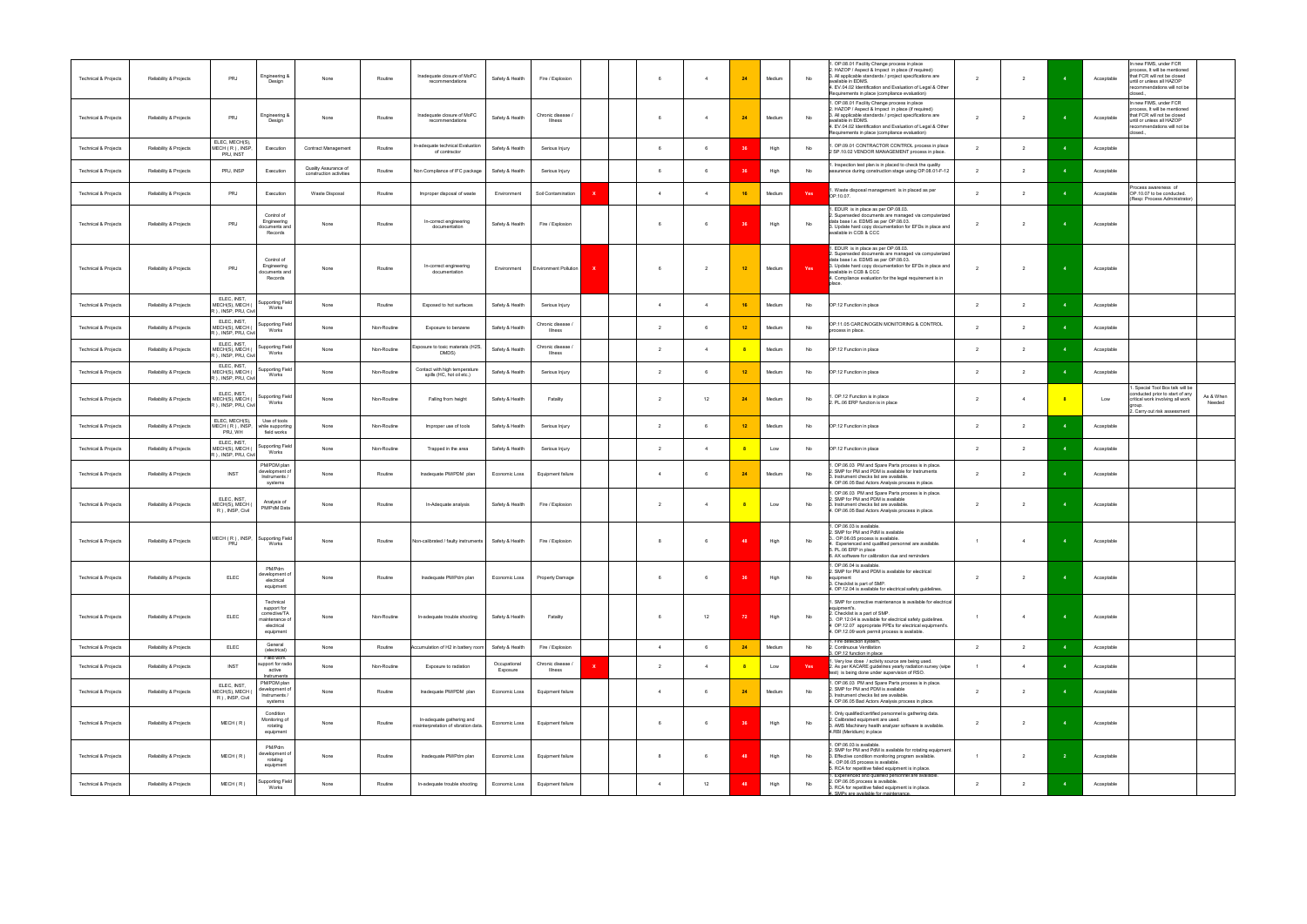**Risk Class Description Risk Rating** <u>High Risk Boots Boots A</u><br>Moderate Risk Boots Boots Boots<br>Boots Risk C Acceptable Risk D

| <b>DIVISION</b> | <b>Name of Department</b> | Name of<br>Section | ACTIVITY                                                            | <b>SUB ACTIVITY</b>                      | <b>CONDITION</b> | <b>ASPECT - Identified</b><br><b>Risk/Issue/Concerns</b><br>OF ACTIVITY   (Output of process or<br>activity) | <b>FOCUS</b><br><b>CATEGORY</b> | <b>IMPACT</b>          | LEGAL<br>Place "X"<br>Yes | OTHER<br>Place "X"<br>Yes | Probability of<br>Occurrence | Consequences   | <b>RISK</b><br>Score | <u>Risk</u><br>Category | <b>SIGNIFICANT</b><br><b>BASED ON</b><br><b>LEGAL</b> | <b>Protections Available (Measure Control)</b>                                                                                                                                                                                                                                                    | Probability of<br>Occurrence | <b>Consequences RISK Score</b> | <b>RISK</b><br><b>RESPONSE</b> | <b>Further Action</b>                                                                       | <b>Target Date</b> |
|-----------------|---------------------------|--------------------|---------------------------------------------------------------------|------------------------------------------|------------------|--------------------------------------------------------------------------------------------------------------|---------------------------------|------------------------|---------------------------|---------------------------|------------------------------|----------------|----------------------|-------------------------|-------------------------------------------------------|---------------------------------------------------------------------------------------------------------------------------------------------------------------------------------------------------------------------------------------------------------------------------------------------------|------------------------------|--------------------------------|--------------------------------|---------------------------------------------------------------------------------------------|--------------------|
| Marketing       | Sales and Logistics       | None               | Selling of<br>Products                                              | <b>Bulk Shipment</b>                     | Routine          | Delay in Berthing                                                                                            | Economic Loss                   | <b>Business</b>        |                           |                           |                              |                |                      | High                    | No                                                    | . We have access to 3 Jettys<br>2. Planning and Scheduling the shipment in advance<br>3. OP.05 function in place                                                                                                                                                                                  | $\overline{2}$               | $\overline{2}$                 | Acceptable                     |                                                                                             |                    |
| Marketing       | Sales and Logistics       | None               | Pipeline Transfer                                                   | Planning of Transfer                     | Routine          | Improper planning/Lack of<br>Communication                                                                   | Economic Loss                   | <b>Business</b>        |                           |                           |                              | $\overline{4}$ | 32                   | High                    | No                                                    | Meeting b/w Operation & Marketing<br>. Matching of Product movement<br>3. Planning and scheduling in advance                                                                                                                                                                                      | $\overline{2}$               | $\overline{2}$                 | Acceptable                     |                                                                                             |                    |
| Marketing       | Sales and Logistics       | None               | Selling of<br>Products                                              | <b>Bulk Shipment</b>                     | Routine          | Production Loss                                                                                              | Economic Loss                   | <b>Business</b>        |                           |                           |                              |                |                      | High                    | No                                                    | . Request SBTK to berth the vessels on urgency basis<br>as under special case<br>2. Schedule the vessels ahead of time<br>3. Proper planning for production movement<br>4. OP.05 function in place                                                                                                | $\overline{2}$               | $\overline{4}$                 | Low                            | . To increase the loading<br>containers and RTT<br>(Controlled Risk)                        | On Going           |
| Marketing       | Sales and Logistics       | None               | Selling of<br>Products                                              | RTT Loading                              | Routine          | Spillage / Leakage                                                                                           | Environment                     | Soil Pollution         |                           |                           |                              | $\overline{4}$ |                      | High                    | Yes                                                   | I. FIMS Process for loading is in Place<br>2. Systemized loading automated pre-program is in place<br>Secondary containment to OWS<br>1. Trained and qualified Operators                                                                                                                          | $\overline{2}$               | $\overline{2}$                 | Acceptable                     |                                                                                             |                    |
| Marketing       | Sales and Logistics       | None               | Selling of<br>Products                                              | <b>RTT Movement</b>                      | Routine          | Accident/ Spillage / Discharge<br>within Industrial City                                                     | Environment                     | Soil Pollution         |                           |                           |                              | $\overline{4}$ |                      | High                    | Yes                                                   | 1. Transporter informing Royal Commission ISSD<br>immediately<br>2. Farabi notify RC EPCD for Non-Compliance Report<br>. Restore the contaminated area followed by safe                                                                                                                           | $\overline{2}$               | $\overline{2}$                 | Acceptable                     |                                                                                             |                    |
| Marketing       | Sales and Logistics       | None               | Selling of<br>Products                                              | RTT Movement                             | Routine          | Spill During Transit                                                                                         | Environment                     | Soil Pollution         |                           |                           |                              | $\overline{4}$ | -32                  | High                    | Yes                                                   | <u>lisposal</u><br>1. Drivers of transit vehicles are notifying the local<br>Authority<br>2. Drivers are trained to notify Consigners<br>3. Drivers are trained to notify Consignee<br>4. Drivers will cooperate and support the local authority                                                  | $\overline{2}$               | $\overline{2}$                 | Acceptable                     |                                                                                             |                    |
| Marketing       | Sales and Logistics       | None               | Execution of<br>Logistic<br>Operation                               | Oocumentation (Pre & Post)<br>of Loading | Routine          | Improper documentation process Economic Loss                                                                 |                                 | <b>Business</b>        |                           |                           |                              |                |                      | High                    | No                                                    | 1. OP.05.07 (Customers & Port Interface) process is in<br>place which explain the documentation requirements<br>. Review process is in place for readiness of<br>documentation<br>3. Check list for documentation tracking is proper.                                                             | $\overline{2}$               | $\overline{\phantom{a}}$       | Acceptable                     |                                                                                             |                    |
| Marketing       | Sales and Logistics       | None               | Execution of<br>Logistic<br>Operation                               | <b>Bulk Shipment Stewardship</b>         | Routine          | Spillage / Leakage in Sea                                                                                    | Environment                     | Water Pollution        |                           |                           |                              |                |                      | High                    | Yes                                                   | Marine Insurance is in Place<br>2. Certified shipping lines who are accountable to<br>mitigate incase of spillage/leakage while transit<br>3. Ship owner declared the readiness of the ship for<br>loading through "NOR"<br>4 Check guard by local Port authorities to accept the                 | $\overline{2}$               | $\overline{2}$                 | Acceptable                     |                                                                                             |                    |
| Marketing       | Sales and Logistics       | None               | License for<br>Logistic<br>Operation<br>(Industrial &<br>Commercial | None                                     | Non-Routine      | Expiry of License                                                                                            | Economic Loss                   | <b>Business</b>        |                           |                           |                              |                | 16                   | Medium                  |                                                       | . Tracking for renewal of all required permits<br>2. Compliance Evaluation<br>3. Internal Audit                                                                                                                                                                                                   | $\overline{2}$               | $\overline{2}$                 | Acceptable                     |                                                                                             |                    |
| Marketing       | Sales and Logistics       | None               | Product<br>Shipment                                                 | Storage of product<br>(SABTANK)          | Routine          | Leakage / Spillage                                                                                           | Environment                     | <b>Land Pollution</b>  |                           |                           |                              | 6              |                      | High                    | Yes                                                   | 1. Emergency Preparedness & Handling Plan<br>(SABTANK), scope is outside FPC domain.<br>2. Secondary Containment is available<br>3. Sprinkler system is in place<br>4. Fire Fighting Equipment is in place<br>5. Gas Detectors for Benzene in Place<br>6. Interlock system in tanks               | $\overline{2}$               | $\overline{2}$                 | Acceptable                     |                                                                                             |                    |
| Marketing       | Sales and Logistics       | None               | Product<br>Shipment                                                 | Storage of product<br>(SABTANK)          | Emergency        | Loss of containment                                                                                          | Environment                     | Land Pollution         |                           |                           |                              |                | <b>AS</b>            | High                    | Yes                                                   | 7. Bore Holes available for Ground water Monitoring<br>1. Emergency Preparedness & Handling Plan<br>(SABTANK), scope is outside FPC domain.<br>3. Sprinkler system is in place<br>4. Fire Fighting Equipment is in place<br>5. Gas Detectors for Benzene in Place<br>3. Interlock system in tanks | $\overline{2}$               | $\overline{2}$                 | Acceptable                     |                                                                                             |                    |
| Marketing       | Sales and Logistics       | None               | Product<br>Shipment                                                 | Storage of product<br>(SABTANK)          | Emergency        | Loss of containment                                                                                          | Health                          | Serious Injury         |                           |                           |                              |                | <b>AS</b>            | High                    | No                                                    | Emergency Preparedness & Handling Plan<br>(SABTANK), scope is outside FPC domain.<br>3. Sprinkler system is in place<br>4. Fire Fighting Equipment is in place<br>5. Gas Detectors for Benzene in Place<br>6. Interlock system in tanks                                                           | $\overline{2}$               | $\overline{2}$                 | Acceptable                     |                                                                                             |                    |
| Marketing       | Sales and Logistics       | None               | Product<br>Shipment                                                 | Storage of product<br>(outbound)         | Routine          | Spillage / Leakage                                                                                           | Environment                     | Soil Pollution         |                           |                           |                              |                |                      | High                    | Yes                                                   | . Secondary containment is available<br>2. Fire fighting equipment's are in place as per standard<br>3. Safe disposal as per local authority regulation                                                                                                                                           | $\overline{2}$               | $\overline{2}$                 | Acceptable                     |                                                                                             |                    |
| Marketing       | Sales and Logistics       | None               | Product<br>Shipment                                                 | Storage of product<br>(outbound)         | Routine          | Spillage / Leakage                                                                                           | Safety                          | Fire / Explosion       |                           |                           |                              | 12             |                      | High                    | No                                                    | . Secondary containment is available<br>2. Fire fighting equipment's are in place as per standard<br>3. Emergency command by local authority and<br>rehabilitate the situation<br>4. OP.05 function in place                                                                                      | $\overline{2}$               | 4                              | Low                            | Double check with Stock<br>Point authority for Safety<br>measures and emergency<br>response | On Going           |
| Marketing       | Sales and Logistics       | None               | Product<br>Shipment                                                 | Storage of product<br>(outbound)         | Emergency        | Loss of containment                                                                                          | Environment                     | Air Emission           |                           |                           |                              | 6              | $\overline{A}$       | High                    | Yes                                                   | I. Emergency command by local authority and<br>rehabilitate the situation<br>2. Fire Equipment's are in place (Std.)<br>3.OP.05.06 process is in place                                                                                                                                            | $\overline{2}$               | 4                              | Low                            | Double check with Stock<br>Point authority for Safety<br>measures and emergency<br>response | On Going           |
| Marketing       | Sales and Logistics       | None               | Product<br>Shipment                                                 | Storage of product<br>(outbound)         | Emergency        | Loss of containment                                                                                          | Health                          | Acute Injury / Illness |                           |                           | -8                           | -6             |                      | High                    | No                                                    | Emergency command by local authority and<br>rehabilitate the situation<br>2. Fire Equipment's are in place (Std.)<br>3. OP.05.06 process is in place                                                                                                                                              | $\overline{2}$               | $\overline{4}$                 | Low                            | Double check with Stock<br>Point authority for Safety<br>measures and emergency<br>response | On Going           |
| Marketing       | Sales and Logistics       | None               | Loading of<br>Product (FPC<br>site)                                 | Operation of loading facility            | Routine          | Competency of loading Operators                                                                              | Environment                     | <b>Land Pollution</b>  |                           |                           |                              | 4              | 32                   | High                    | No                                                    | . Trained and qualified operators<br>. Refresher training for the operators<br>3. Basic fire fighting training given to the operators<br>4. Fire Equipment's training given<br>5. Operators are under Farabi Supervision                                                                          | $\overline{2}$               | $\overline{2}$                 | Acceptable                     |                                                                                             |                    |

|                                                     |              |                                 |                            |                                  |                                | <b>Revision No.</b> |       |          |
|-----------------------------------------------------|--------------|---------------------------------|----------------------------|----------------------------------|--------------------------------|---------------------|-------|----------|
| FARABI                                              |              | <b>PL.01.01 RISK ASSESSMENT</b> |                            |                                  |                                | <b>Issued Date</b>  |       | 12-09-16 |
| PETROCHEMICALS                                      |              | PL.01.01-F-04 FPC RISK REGISTER |                            |                                  |                                | No.                 |       | 1 of 1   |
|                                                     |              |                                 |                            |                                  |                                |                     |       |          |
| Name Of Department:                                 |              | Sales & Logistics               |                            | Date of Re-assessment: 13-Jul-20 |                                |                     |       |          |
|                                                     |              |                                 | <b>RISK CRITERIA</b>       |                                  |                                |                     |       |          |
| <b>PROBABILITTY</b>                                 |              |                                 | <b>RISK CLASSIFICATION</b> |                                  |                                |                     |       |          |
| Probability                                         | <b>Score</b> |                                 | Consequence                |                                  | <b>Criticality/Risk Rating</b> |                     |       |          |
| Extreme (Likely to occur one or more times per      | 8            |                                 | A                          | B(12)                            | B(24)                          | A(48)               | A(72) | A(96)    |
| High (Likely to occur 10 or less in 25 years)       | 6            |                                 | $\mathbf{B}$               | C(6)                             | B(12)                          | B(24)               | A(36) | A(48)    |
| Moderate (Likely to occur 2 or less in 25 year)     | 4            |                                 | $\subset$                  | D(4)                             | C(8)                           | B(16)               | B(24) | A(32)    |
| Low (May occur once in 25 years)                    | $\sqrt{2}$   |                                 | D                          | D(2)                             | D(4)                           | C(8)                | B(12) | B(16)    |
| Remote (Not likely to occur in 25 years)            |              |                                 |                            | D(1)                             | D(2)                           | D(4)                | C(6)  | C(8)     |
|                                                     |              |                                 | Probability                | Remote                           | Low                            | Moderate            | High  | Extreme  |
| <b>Risk Class Description</b><br><b>Risk Rating</b> |              |                                 |                            | Risk Rating $(RR) = P \times C$  |                                |                     |       |          |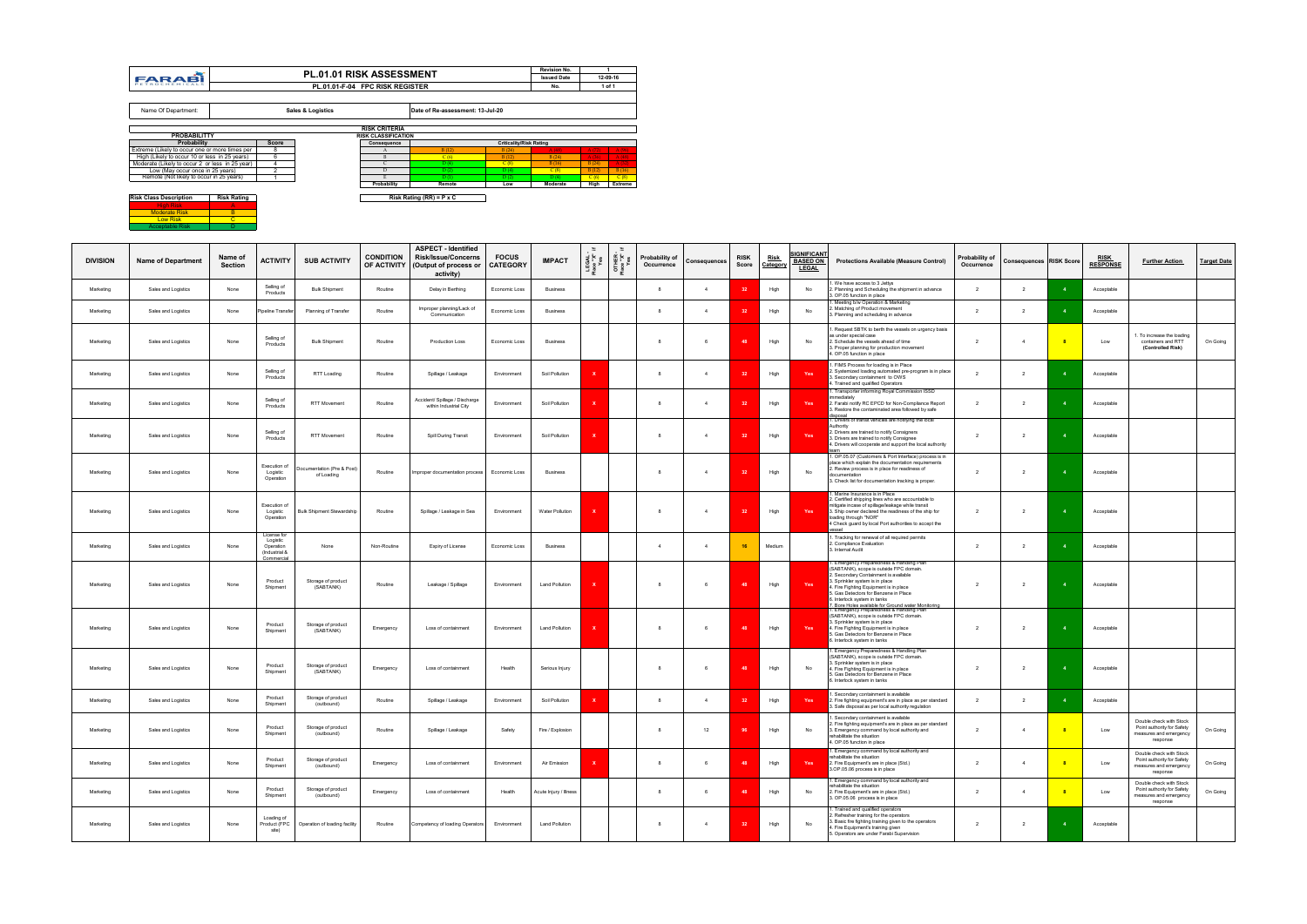| Marketing | Sales and Logistics | None | Loading of<br>Product (FPC<br>site) | Operation of loading facility                               | Routine     | Competency of loading Operators Safety & Health Acute Injury / Illness |               |                                     |  |    | $-32$          | High | No  | Trained and qualified operators<br>2. Refresher training for the operators<br>3. Basic fire fighting training given to the operators<br>4. Fire Equipment's training given<br>. Operators are under Farabi Supervision<br>. Health monitoring program is in place                                           |  | Acceptable |                                                                                                                                                                        |
|-----------|---------------------|------|-------------------------------------|-------------------------------------------------------------|-------------|------------------------------------------------------------------------|---------------|-------------------------------------|--|----|----------------|------|-----|-------------------------------------------------------------------------------------------------------------------------------------------------------------------------------------------------------------------------------------------------------------------------------------------------------------|--|------------|------------------------------------------------------------------------------------------------------------------------------------------------------------------------|
| Marketing | Sales and Logistics | None | Loading of<br>Product (FPC<br>site) | Sampling of product                                         | Routine     | Spillage / Leakage                                                     | Environment   | <b>Land Pollution</b>               |  |    | 32             | High | Yes | 1. OP 05 06-WI-03<br>2. Appropriate PPEs<br>1. Trained & Qualified Operator are taking sample<br>. Usage of appropriate equipment for sample collection<br>5. Sample is being collected from dedicated area which is<br>connected with OWS.                                                                 |  | Acceptable |                                                                                                                                                                        |
| Marketing | Sales and Logistics | None | Loading of<br>Product (FPC<br>site) | Sampling of product                                         | Routine     | Exposure of Chemicals/HC                                               | Health        | Chronic disease /<br><b>Illness</b> |  |    | $\overline{A}$ | High | No  | 1. OP.05.06-WI-03<br>2. Appropriate PPEs part of OP.12 function<br>3. Trained & Qualified Operator are taking sample<br>4. Usage of appropriate equipment for sample collection<br>5. Health Assessment plan is in place                                                                                    |  | Low        | . Training and awareness to<br>the operators for the aspects<br>on periodic basis by<br>31 Dec'20<br>Supervisor<br>2. To be captured under<br>SHEAC Awareness Campaign |
| Marketing | Sales and Logistics | None | Loading of<br>Product (FPC<br>site) | Fire Protection / Emergency<br>Response at Loading Facility | Routine     | Inadequacy of fire fighting<br>equipment                               | Safety        | Fatality                            |  | 12 |                | High | No  | 1. OP.05 function in place<br>2. PL.06 function in place<br>3. OP.12 function in place                                                                                                                                                                                                                      |  | Acceptable |                                                                                                                                                                        |
| Marketing | Sales and Logistics | None | Loading of<br>Product (FPC<br>site) | <b>Truck Movement</b>                                       | Routine     | Hitting Objects/personnel                                              | Safety        | Fatality                            |  | 12 | - Qi           | High | No  | I. OP.05 function in place<br>2. PL.06 ERP function in place<br>3. OP.12 Safe Work Practices function in place<br>4. IM.01.01 Process for Incident Management is in place<br>5. Drivers are trained from the carrier side<br>6. Farabi ID are being issued based on basic training and<br>Awaress on Safety |  | Low        | Ensure and double check<br>with loading area operator to<br>be there while movement and<br>On-Going<br>also drivers to be trained fo<br>this action as well.           |
| Marketing | Sales and Logistics | None | Customer<br>Complain<br>Handling    | None                                                        | Non-Routine | Ignoring/Not properly addressed<br>the complain                        | Economic Loss | <b>Business</b>                     |  | 12 |                | High | No  | . Customer complain handling (EV.01.03) process is in<br>place<br>2. Customer satisfaction survey is in place                                                                                                                                                                                               |  | Acceptable |                                                                                                                                                                        |
| Marketing | Sales and Logistics | None | Tanker Cleaning                     | Sludge Disposal                                             | Non-Routine | Improper Disposal                                                      | Environment   | <b>Land Pollution</b>               |  |    |                | Low  | Yes | . Dedicated RTT is assigned for each materials<br>2. RC certified Transporter who is taking care the<br>disposal requirements under their scope                                                                                                                                                             |  | Acceptable |                                                                                                                                                                        |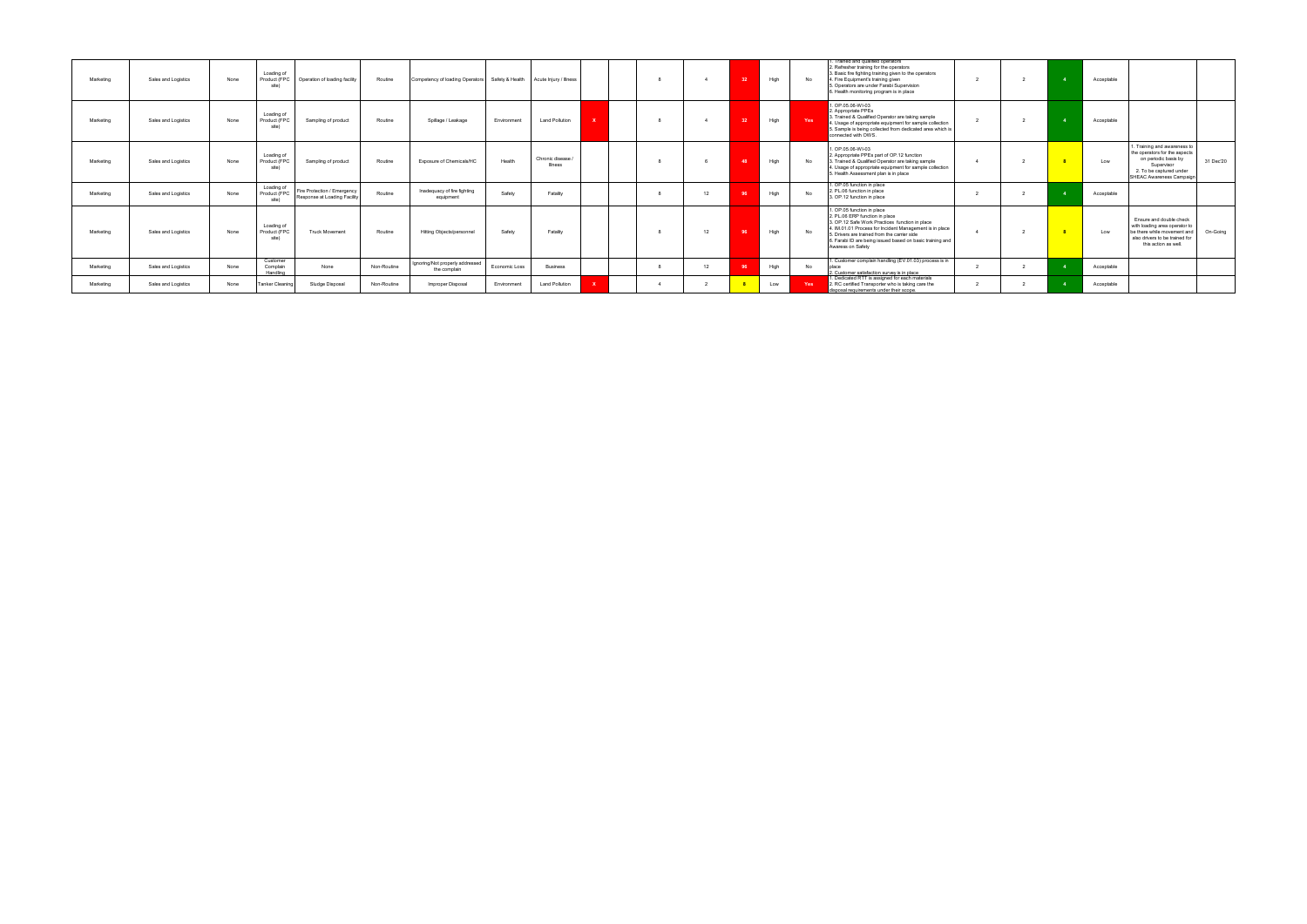|                 | <b>FARABI</b>                                                                                    |                                           |                                               | PL.01.01 RISK ASSESSMENT | PL.01.01-F-04 FPC RISK REGISTER                    |                                                                                                    |                                         | <b>Revision No.</b><br><b>Issued Date</b><br>No. | $\overline{1}$<br>12-09-16<br>1 of 1                      |                                         |                              |                |                         |                         |                                                      |                                                                                                                                                                                                                                  |                              |                         |                |                                |                                                                               |                    |
|-----------------|--------------------------------------------------------------------------------------------------|-------------------------------------------|-----------------------------------------------|--------------------------|----------------------------------------------------|----------------------------------------------------------------------------------------------------|-----------------------------------------|--------------------------------------------------|-----------------------------------------------------------|-----------------------------------------|------------------------------|----------------|-------------------------|-------------------------|------------------------------------------------------|----------------------------------------------------------------------------------------------------------------------------------------------------------------------------------------------------------------------------------|------------------------------|-------------------------|----------------|--------------------------------|-------------------------------------------------------------------------------|--------------------|
|                 | Name Of Department:                                                                              |                                           |                                               | <b>Site Wide</b>         |                                                    | Date of Release: 22-Jul-20                                                                         |                                         |                                                  |                                                           |                                         |                              |                |                         |                         |                                                      |                                                                                                                                                                                                                                  |                              |                         |                |                                |                                                                               |                    |
|                 | <b>PROBABILITTY</b>                                                                              |                                           |                                               |                          | <b>RISK CRITERIA</b><br><b>RISK CLASSIFICATION</b> |                                                                                                    |                                         |                                                  |                                                           |                                         |                              |                |                         |                         |                                                      |                                                                                                                                                                                                                                  |                              |                         |                |                                |                                                                               |                    |
|                 | Probability<br>Extreme (Likely to occur one or more times per                                    |                                           | Score<br>-8                                   |                          | Consequence<br>$\mathbf{A}$                        | B(12)                                                                                              | <b>Criticality/Risk Rating</b><br>B(24) |                                                  |                                                           |                                         |                              |                |                         |                         |                                                      |                                                                                                                                                                                                                                  |                              |                         |                |                                |                                                                               |                    |
|                 | High (Likely to occur 10 or less in 25 years)<br>Moderate (Likely to occur 2 or less in 25 year) |                                           | 6<br>$\overline{4}$                           |                          | $\mathbf{B}$<br>$\mathsf{C}$                       | C(6)<br>D(4)                                                                                       | B(12)<br>C(8)                           | B(24)<br>B(16)                                   | B(24)                                                     |                                         |                              |                |                         |                         |                                                      |                                                                                                                                                                                                                                  |                              |                         |                |                                |                                                                               |                    |
|                 | Low (May occur once in 25 years)<br>Remote (Not likely to occur in 25 years)                     |                                           | 1                                             |                          | D<br>Probability                                   | D(2)<br>D(1)<br>Remote                                                                             | D(4)<br>D(2)<br>Low                     | C(8)<br>D(4)                                     | $B(12)$ $B(16)$<br>$C(6)$ $C(8)$<br>Moderate High Extreme |                                         |                              |                |                         |                         |                                                      |                                                                                                                                                                                                                                  |                              |                         |                |                                |                                                                               |                    |
|                 | <b>Risk Class Description</b>                                                                    | <b>Risk Rating</b>                        |                                               |                          |                                                    | Risk Rating $(RR) = P \times C$                                                                    |                                         |                                                  |                                                           |                                         |                              |                |                         |                         |                                                      |                                                                                                                                                                                                                                  |                              |                         |                |                                |                                                                               |                    |
|                 | <b>Moderate Risk</b><br><b>Low Risk</b>                                                          | $\overline{B}$<br><b>C</b>                |                                               |                          |                                                    |                                                                                                    |                                         |                                                  |                                                           |                                         |                              |                |                         |                         |                                                      |                                                                                                                                                                                                                                  |                              |                         |                |                                |                                                                               |                    |
|                 |                                                                                                  |                                           |                                               |                          |                                                    |                                                                                                    |                                         |                                                  |                                                           |                                         |                              |                |                         |                         |                                                      |                                                                                                                                                                                                                                  |                              |                         |                |                                |                                                                               |                    |
| <b>DIVISION</b> | <b>Name of Department</b>                                                                        | Name of<br><b>Section</b>                 | <b>ACTIVITY</b>                               | <b>SUB ACTIVITY</b>      | <b>CONDITION</b><br>OF ACTIVITY                    | <b>ASPECT - Identified</b><br><b>Risk/Issue/Concerns</b><br>(Output of process or<br>activity)     | <b>FOCUS</b><br><b>CATEGORY</b>         | <b>IMPACT</b>                                    | "X" if Yes                                                | $\equiv$<br>OTHER -<br>Place "X"<br>Yes | Probability of<br>Occurrence | Consequences   | <b>RISK</b><br>Score    | <u>Risk</u><br>Category | <b>IGNIFICANT</b><br><b>BASED ON</b><br><b>LEGAL</b> | <b>Protections Available (Measure Control)</b>                                                                                                                                                                                   | Probability of<br>Occurrence | Consequences RISK Score |                | <b>RISK</b><br><b>RESPONSE</b> | <b>Further Action</b>                                                         | <b>Target Date</b> |
| Site Wide       | General                                                                                          | General Work Activity Facility Operations |                                               | None                     | Routine                                            | Consumption of fuel, power, water<br>etc.                                                          | Environment                             | Depletion of Natural<br>Resource                 |                                                           |                                         | 8                            | $\overline{2}$ | 16                      | Medium                  | No                                                   | Sustainability Program and initiatives in place as per<br>PL.03.01<br>2. SHEAC Awareness Program in place.                                                                                                                       | 8                            | $\overline{1}$          |                | Low                            | <b>Controlled Risk</b>                                                        |                    |
| Site Wide       | General                                                                                          | General Work Activity Human Factor        |                                               | Occupational Violence    | Non-Routine                                        | Conflict/bullying and harassment of<br>employees                                                   | Safety & Health                         | injury/illness                                   |                                                           |                                         | 2                            | $\overline{4}$ | 8                       | Low                     | No                                                   | Code of Conduct & Ethics in SharePoint.<br>2. Employee Grievance (SP.04.03)<br>3. Employee Misconduct & behavior (SP.04.04)                                                                                                      | $\overline{2}$               | $\overline{2}$          | $\overline{4}$ | Acceptable                     |                                                                               |                    |
| Site Wide       | General                                                                                          | General Work Activity Human Factor        |                                               | Occupational Violence    | Non-Routine                                        | Inappropriate behavior (e.g.<br>stalking, physical violence verbally<br>threatening behavior etc.) | Safety & Health                         | injury/illness                                   |                                                           |                                         | $\overline{2}$               | $\overline{a}$ | $\overline{\mathbf{8}}$ | Low                     | No                                                   | Code of Conduct & Ethics in SharePoint.<br>2. Employee Grievance (SP.04.03)<br>3. Employee Misconduct & behavior (SP.04.04)                                                                                                      | $\overline{2}$               | $\overline{2}$          | $\overline{4}$ | Acceptable                     |                                                                               |                    |
| Site Wide       | General                                                                                          | General Work Activity                     | lazards identified<br>outside FPC<br>premises | None                     | Emergency                                          | Gas Leak                                                                                           | Health                                  | Chronic disease<br>Illness                       |                                                           |                                         | 2                            | $\overline{4}$ |                         | Low                     | No                                                   | PL.06 ERP in place<br>JAMA'A control                                                                                                                                                                                             | $\overline{2}$               | $\overline{2}$          |                | Acceptable                     |                                                                               |                    |
| Site Wide       | General                                                                                          | General Work Activity                     | Facility Kitchen<br>Tea Room                  | None                     | Routine                                            | Hot Surfaces                                                                                       | Safety                                  | Injury                                           |                                                           |                                         | $\overline{4}$               | $\overline{a}$ | 16                      | Medium                  | No                                                   | OP.12 Function in place.<br>. OP.11 function in place                                                                                                                                                                            | $\overline{2}$               | $\overline{2}$          | $\overline{4}$ | Acceptable                     |                                                                               |                    |
| Site Wide       | General                                                                                          | General Work Activity                     | General Use of<br>Disposable<br>Product       | None                     | Routine                                            | General trash - Non-Hazardous<br>(Paper, Plastic, etc.)                                            | Environment                             | Land Pollution                                   |                                                           |                                         | 8                            | $\overline{2}$ | 16                      | Medium                  | Yes                                                  | 1. OP.10.07 in place                                                                                                                                                                                                             | 8                            | $\overline{1}$          |                | Low                            | <b>Controlled Risk</b>                                                        |                    |
| Site Wide       | General                                                                                          | General Work Activity                     | General Use of<br>Disposable<br>Product       | None                     | Routine                                            | General trash - Hazardous (Light<br>Bulbs, Toner Cartridges, etc.)                                 | Environment                             | Land Pollution                                   | $\mathbf x$                                               |                                         | 8                            | $\overline{4}$ | 32                      | High                    | Yes                                                  | 1. OP.10.07 in place(proper disposal of waste for incineration)                                                                                                                                                                  | 8                            | $\overline{1}$          | $^{\circ}$ 8   | Low                            | <b>Controlled Risk</b>                                                        |                    |
| Site Wide       | General                                                                                          | General Work Activity                     | General Use of<br>Disposable<br>Product       | None                     | Routine                                            | General trash - Hazardous (Light<br>Bulbs, Toner Cartridges, etc.)                                 | Health                                  | Chronic disease /<br><b>Illness</b>              |                                                           |                                         | 8                            | $\overline{2}$ | 16                      | Medium                  |                                                      | 1. OP.12 Function in place.<br>2. OP.11 function in place<br>3. OP.10.07 in place                                                                                                                                                | $\overline{4}$               | $\blacksquare$          | $\overline{4}$ | Acceptable                     |                                                                               |                    |
| Site Wide       | General                                                                                          | General Work Activity                     | Working<br>Environment                        | Office Related           | Routine                                            | Electric Shock (plug in)                                                                           | Safety                                  | Serious injury                                   |                                                           |                                         | 8                            | 6              | 48                      | High                    |                                                      | . OP.12 Function in place.<br>2. OP.11 function in place                                                                                                                                                                         | $\overline{4}$               | $\overline{2}$          |                | Low                            | Controlled Risk; However need<br>SHEAC Awareness program for<br>Office Safety |                    |
| Site Wide       | General                                                                                          | General Work Activity                     | Working<br>Environment                        | Office Related           | Routine                                            | <b>Emotional stress</b>                                                                            | Health                                  | Chronic disease /<br><b>Illness</b>              |                                                           |                                         | 8                            | 6              |                         | High                    |                                                      | . Code of Conduct & Ethics in SharePoint.<br>2. Employee Grievance (SP.04.03)<br>3. Employee Misconduct & behavior (SP.04.04)                                                                                                    | $\overline{4}$               | $\overline{2}$          | - 8            | Low                            | HR to conduct Employee Stress<br>Management Programs                          | Q4-2020            |
| Site Wide       | General                                                                                          | General Work Activity                     | Working<br>Environment                        | Office Related           | Routine                                            | Ergonomics                                                                                         | Health                                  | Chronic disease /<br>Illness                     |                                                           |                                         | 8                            | $\overline{4}$ |                         | High                    |                                                      | . Office automation with lumbar support and removing strain.<br>2. SHEAC awareness in place for ergonomics<br>3. OP.11.09 in place.                                                                                              | 8                            | $\overline{1}$          | $^{\circ}$ 8   | Low                            | <b>Controlled Risk</b>                                                        |                    |
| Site Wide       | General                                                                                          | General Work Activity                     | Working<br>Environment                        | Office Related           | Routine                                            | Eye Strain (due to prolonged use of<br>computer)                                                   | Health                                  | Chronic disease /<br>Illness                     |                                                           |                                         | 8                            | $\overline{2}$ | <b>16</b>               | Medium                  |                                                      | . Office automation with lumbar support and removing strain.<br>2. SHEAC awareness in place for ergonomics<br>3. OP.11.09 in place.                                                                                              | 8                            | $\overline{1}$          |                | Low                            | <b>Controlled Risk</b>                                                        |                    |
| Site Wide       | General                                                                                          | General Work Activity                     | Working<br>Environment                        | Office Related           | Routine                                            | Illumination                                                                                       | Health                                  | Chronic disease /<br>Illness                     |                                                           |                                         | 8                            | $\overline{a}$ |                         | High                    |                                                      | 1. OP.11.01 in place.<br>2. Regular maintenance program in place                                                                                                                                                                 | 8                            | $\overline{1}$          |                | Low                            | <b>Controlled Risk</b>                                                        |                    |
| Site Wide       | General                                                                                          | General Work Activity                     | Working<br>Environment                        | Non-office / Plant Areas | Routine                                            | atigue (consecutive work hours/<br>days)                                                           | Health                                  | Chronic disease /<br>Illness                     |                                                           |                                         | 8                            | 2              | <b>16</b>               | Medium                  |                                                      | Working Hours Policy (SP.02-POL-01)<br>2. Pre-approval of extended working hours                                                                                                                                                 | 4                            | $\overline{2}$          | - 8            | Low                            | <b>Controlled Risk</b>                                                        |                    |
| Site Wide       | General                                                                                          | General Work Activity                     | Working<br>Environment                        | Non-office / Plant Areas | Routine                                            | Heat stress                                                                                        | Safety                                  | Serious injury                                   |                                                           |                                         | 8                            | 6              |                         | High                    |                                                      | OP.11.06 - Heat stress process in place<br>OP.11.09 in place                                                                                                                                                                     | $\overline{4}$               | $\overline{2}$          |                | Low                            | <b>Controlled Risk</b>                                                        |                    |
| Site Wide       | General                                                                                          | General Work Activity                     | Working<br>Environment                        | Non-office / Plant Areas | Routine                                            | injures due to the sharp edges                                                                     | Safety                                  | Acute Injury / Illness                           |                                                           |                                         | 8                            | 4              |                         | High                    |                                                      | . OP.12 Function in place.<br>2. OP.11 function in place<br>3. Safe office automation is ensured.<br>4. Office safety audit in place                                                                                             | $\overline{4}$               | $\overline{1}$          | $\overline{4}$ | Acceptable                     |                                                                               |                    |
| Site Wide       | General                                                                                          | General Work Activity                     | Working<br>Environment                        | Non-office / Plant Areas | Routine                                            | Injury during opening and closing<br>doors                                                         | Safety                                  | Acute Injury / Illness                           |                                                           |                                         | 8                            | $\overline{a}$ |                         | High                    |                                                      | 2. OP.11 function in place<br>3. Safe office automation is ensured.<br>4. Office safety audit in place                                                                                                                           | $\overline{4}$               | $\blacksquare$          |                | Acceptable                     |                                                                               |                    |
| Site Wide       | General                                                                                          | General Work Activity                     | Working<br>Environment                        | Non-office / Plant Areas | Routine                                            | injuries due to slip / trip and fall                                                               | Safety                                  | Injury                                           |                                                           |                                         | 8                            | $\overline{4}$ | 32                      | High                    |                                                      | 1. OP.12 Function in place.<br>2. OP.11 function in place<br>3. MSA audit in place                                                                                                                                               | 8                            | $-1$                    | - 8            | Low                            | <b>Controlled Risk</b>                                                        |                    |
| Site Wide       | General                                                                                          | General Work Activity                     | Working<br>Environment                        | Human behaviour          | Routine                                            | Narcissistic habits of social media                                                                | Health                                  | Depression & Anxiety                             |                                                           |                                         | $\overline{a}$               | 6              | 24                      | Medium                  |                                                      | Social media access are blocked by IT.<br>2. IT controls on internet access for all office Computers.<br>. Health Monitoring Program for Security Personnels are<br>in place for Psychiatric analysis as per legal requirements. | $\overline{2}$               | $\overline{a}$          |                | Low                            | Behaviorial based safety to<br>include this aspect under<br>program           |                    |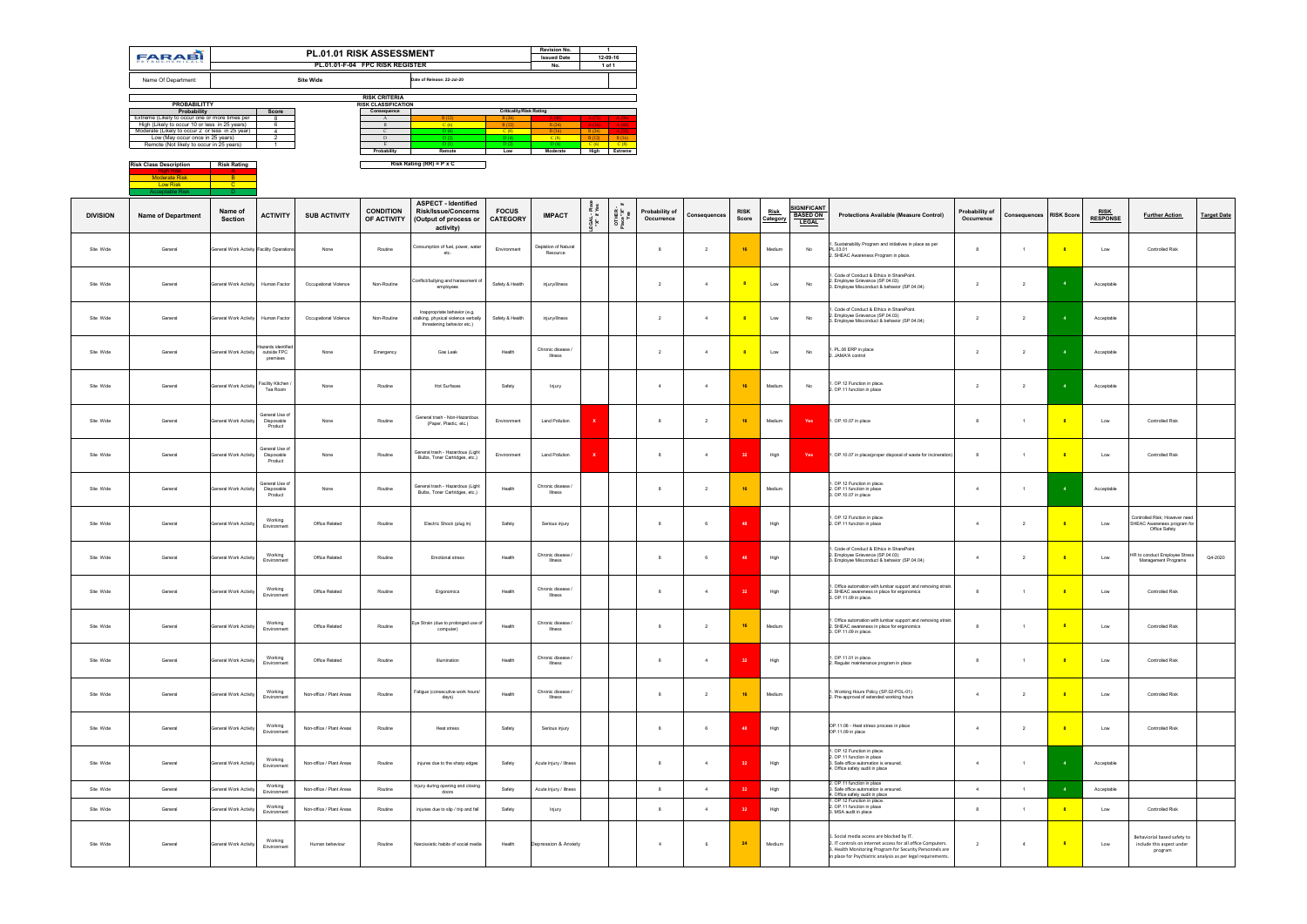| <b>NOW ORDS DUSCHIPHON</b> | . |
|----------------------------|---|
| <b>High Risk</b>           |   |
| <b>Moderate Risk</b>       |   |
| <b>Low Risk</b>            |   |
| <b>Acceptable Risk</b>     |   |

| <b>DIVISION</b>                 | <b>Name of Department</b> | Name of<br><b>Section</b>                 | <b>ACTIVITY</b>                                                                                        | <b>SUB ACTIVITY</b> | <b>CONDITION</b><br>OF ACTIVITY | <b>ASPECT - Identified</b><br><b>Risk/Issue/Concerns</b><br>(Output of process or<br>activity)                                             | <b>FOCUS</b><br><b>CATEGORY</b> | <b>IMPACT</b>                | sex<br>LAS:<br>Sex | OTHER<br>Jace "X"<br>Yes | Probability of<br>Occurrence | Consequences   | <b>RISK</b><br>Score | <u>Risk</u><br>Category | <b>IGNIFICANT</b><br><b>BASED ON</b><br><b>LEGAL</b> | <b>Protections Available (Measure Control)</b>                                                                                                                                                                                                                                                                                                                                                                                                                                        | Probability of<br>Occurrence | <b>Consequences RISK Score</b> |                         | <u>RISK</u><br><b>RESPONSE</b> | <b>Further Action</b>                                                                                                                                                                                             | <b>Target Date</b> |
|---------------------------------|---------------------------|-------------------------------------------|--------------------------------------------------------------------------------------------------------|---------------------|---------------------------------|--------------------------------------------------------------------------------------------------------------------------------------------|---------------------------------|------------------------------|--------------------|--------------------------|------------------------------|----------------|----------------------|-------------------------|------------------------------------------------------|---------------------------------------------------------------------------------------------------------------------------------------------------------------------------------------------------------------------------------------------------------------------------------------------------------------------------------------------------------------------------------------------------------------------------------------------------------------------------------------|------------------------------|--------------------------------|-------------------------|--------------------------------|-------------------------------------------------------------------------------------------------------------------------------------------------------------------------------------------------------------------|--------------------|
| <b>Technical &amp; Projects</b> | <b>Total Quality</b>      | General                                   | None                                                                                                   | None                | Routine                         | Lack of understanding of HSE<br>risk of chemicals and process<br>sample materials handled in lab                                           | Environment                     | Ground Water                 |                    |                          | 8                            | $\overline{2}$ | 16                   | Medium                  | No                                                   | 1. OP.12.02 Laboratory SHE rules in place,<br>2. MSDS for Chemicals available on site<br>3. OP.12. Function in place,<br>. Trained employees (JQP) in TTG.<br>. All wash water sources are directed to OWS                                                                                                                                                                                                                                                                            | 2                            | 2                              |                         | Acceptable                     |                                                                                                                                                                                                                   |                    |
| <b>Technical &amp; Projects</b> | <b>Total Quality</b>      | General                                   | None                                                                                                   | None                | Routine                         | Lack of understanding of HSE<br>risk of chemicals and process<br>sample materials handled in lab                                           | Safety                          | Fire / Explosion             |                    |                          | 8                            | $\overline{2}$ | 16                   | Medium                  | No                                                   | 1. OP.12.02 Laboratory SHE rules in place,<br>2. MSDS for Chemicals available on site<br>3. OP.12. Function in place,<br>1. Trained employees (JQP) in TTG.<br>. OP.12.02 Laboratory SHE rules in place,                                                                                                                                                                                                                                                                              | $\overline{2}$               | $\overline{2}$                 |                         | Acceptable                     |                                                                                                                                                                                                                   |                    |
| <b>Technical &amp; Projects</b> | <b>Total Quality</b>      | General                                   | None                                                                                                   | None                | Routine                         | Lack of understanding of HSE<br>risk of chemicals and process<br>sample materials handled in lab                                           | Health                          | Acute Injury / Illness       |                    |                          | 8                            | $\overline{2}$ | 16                   | Medium                  | No                                                   | . MSDS for Chemicals available on site<br>3. OP.12. Function in place,<br>4. Trained employees (JQP) in TTG.<br>5. OP.11.05 & 11.09 in place.<br>1. DOPAK system in place                                                                                                                                                                                                                                                                                                             | $\overline{2}$               | $\overline{2}$                 | $\overline{4}$          | Acceptable                     |                                                                                                                                                                                                                   |                    |
| <b>Technical &amp; Projects</b> | <b>Total Quality</b>      | General                                   | None                                                                                                   | None                | Routine                         | Exposure to Carcinogen<br>materials (e.g. benzene)                                                                                         | Health                          | Chronic disease /<br>Illness |                    |                          | 8                            | $\overline{4}$ | 32                   | High                    | No                                                   | 2. OP.12.02 Laboratory SHE rules in place,<br>3. MSDS for Chemicals available on site<br>4. OP.12. Function in place,<br>5. Trained employees (JQP) in TTG.<br>6 HVAC System, Fume hood in place.<br>7. OP.11.05 & 11.09 in place                                                                                                                                                                                                                                                     | $\overline{2}$               | $\overline{2}$                 |                         | Acceptable                     |                                                                                                                                                                                                                   |                    |
| <b>Technical &amp; Projects</b> | <b>Total Quality</b>      | Sample Receiving                          | Handling &<br>Storage of<br>Sample Bottles<br>& bombs in<br>Sample<br>Receiving room<br>(except DOPAK) | None                | Routine                         | Exposure of Hydrocarbons,<br>H2S/SO2, H2SO4, & Toxic<br>Materials (e.g benzene,<br>Chlorobenzene, DPO etc) in the<br>sample receiving room | Health                          | Chronic disease /<br>Illness |                    |                          | 8                            | $\overline{4}$ | 32                   | High                    | No                                                   | . OP.12.02 Laboratory SHE rules in place,<br>2. SDS for Chemicals available on site and Q-Pulse<br>3. OP.12. Function in place,<br>4. Trained employees (JQP) in TTG.<br>5. HVAC System, Fume hood in place.<br>6. OP.11.05 Carcinogen Control & OP.11.09 Health<br>Monitoring in place<br>7. Fume hood in place for sample collection<br>8. hydrocarbon, Acid<br>absorber matt in place for spill control.<br>9. provision of hood in sample Bottle & BOMB storage<br>bench in place | 2                            | 2                              |                         | Acceptable                     |                                                                                                                                                                                                                   |                    |
| <b>Technical &amp; Projects</b> | <b>Total Quality</b>      |                                           | Sample Analysis Sample Handling                                                                        | None                | Routine                         | Mishandling of samples - spillage<br>of sample material                                                                                    | Health                          | Chronic disease /<br>Illness |                    |                          | $\mathbf{a}$                 | $\overline{4}$ | 32                   | High                    | No                                                   | 1. DOPAK system in place<br>2. OP.12.02 Laboratory SHE rules in place,<br>3. MSDS for Chemicals available on site<br>4. OP.12. Function in place,<br>5. Trained employees (JQP) in TTG.<br>6 HVAC System, Fume hood in place.<br>7. OP.11.05 & 11.09 in place<br>8. Bench Hood Installed in wetlab area<br>9. Suction<br>arm Installed in Drylab<br>hydrocarbon, Acid absorber in place                                                                                               | 2                            | $\overline{2}$                 | $\overline{4}$          | Acceptable                     |                                                                                                                                                                                                                   |                    |
| <b>Technical &amp; Projects</b> | <b>Total Quality</b>      | Sample Analysis                           | Analysis                                                                                               | None                | Routine                         | Venting discharging gas samples<br>inside QC building                                                                                      | Safety                          | Chronic disease /<br>Illness |                    |                          | 8                            | 6              | 48                   | High                    | No                                                   | I. DOPAK system in place<br>2. OP.12.02 Laboratory SHE rules in place,<br>3. SDS for Chemicals available on site<br>4. OP.12. Function in place,<br>5. Trained employees (JQP) in TTG.<br>6 HVAC System, Fume hood in place.<br>7. OP.11.05 & 11.09 in place<br>8. Bench Hood Installed in wetlab<br>9. Suction arm Installed in Drylab                                                                                                                                               | $\overline{2}$               | $\overline{2}$                 |                         | Acceptable                     |                                                                                                                                                                                                                   |                    |
| <b>Technical &amp; Projects</b> | <b>Total Quality</b>      | Sample Analysis                           | Analysis                                                                                               | None                | Routine                         | Accumulation of sample vapors<br>inside laboratory                                                                                         | Safety                          | Chronic disease /<br>Illness |                    |                          | $\mathbf{8}$                 | 6              | 48                   | High                    | No                                                   | 1. DOPAK system in place<br>2. OP.12.02 Laboratory SHE rules in place,<br>3. MSDS for Chemicals available on site<br>4. OP.12. Function in place,<br>5. Trained employees (JQP) in TTG.<br>6 HVAC System, Fume hood in place.<br>7. OP.11.05 & 11.09 in place<br>8. Bench Hood Installed in wetlab<br>9. Suction arm Installed in Drylab                                                                                                                                              | $\overline{2}$               | $\overline{2}$                 | $\overline{\mathbf{4}}$ | Acceptable                     |                                                                                                                                                                                                                   |                    |
| <b>Technical &amp; Projects</b> | <b>Total Quality</b>      | Sample Analysis                           | Analysis                                                                                               | None                | Routine                         | Incompetence of lab technicians                                                                                                            | Health                          | Chronic disease<br>Illness   |                    |                          | 8                            | $\overline{4}$ | 32                   | High                    | No                                                   | 1. DOPAK system in place<br>2. OP.12.02 Laboratory SHE rules in place,<br>3. MSDS for Chemicals available on site<br>1. OP.12. Function in place,<br>5. Trained employees (JQP) in TTG.<br>6 HVAC System, Fume hood in place.<br>7. OP.11.05 & 11.09 in place<br>8. Bench Hood Installed in wetlab area<br>9. Standard Testing Procedure in place                                                                                                                                     | $\overline{2}$               | $\overline{2}$                 | $-4$                    | Acceptable                     |                                                                                                                                                                                                                   |                    |
| <b>Technical &amp; Projects</b> | <b>Total Quality</b>      | Gas Line connected<br>with the instrument | Analysis                                                                                               | None                | Routine                         | Leakage of Gases inside the<br>Working Area                                                                                                | Safety                          | Fire                         |                    |                          | 8                            | 6              | 48                   | High                    | No                                                   | 1. OP.12.02 Laboratory SHE rules in place,<br>2. OP.12. Function processes are in place,<br>3 HVAC System, Fume hood in place.<br>4. OP.11.05 & OP.11.09 in place<br>5. Work place air monitoring - monthly in place<br>6. provision of hood in sample Bottle & BOMB storage<br>bench.                                                                                                                                                                                                | $\overline{2}$               | $\overline{2}$                 | $-4$                    | Acceptable                     | 1. Provision of Online Gas<br>leak Detector sensor with<br>alarm<br>2. Automatic Fire<br>Suppression System to be<br>installed.<br>MOFC has been raised; RFQ<br>to be placed; but Awaiting for<br>Budget approval | Q3 2021            |
| <b>Technical &amp; Projects</b> | <b>Total Quality</b>      | Gas Line connected<br>with the instrument | Analysis                                                                                               | None                | Routine                         | Leakage of Gases inside the<br>Working Area (exposure of CO,<br>CH4, CO2, N2 etc.)                                                         | Health                          | Chronic disease<br>Illness   |                    |                          | 8                            | $\overline{4}$ | 32                   | High                    | No                                                   | 1. OP.12.02 Laboratory SHE rules in place,<br>2. OP.12. Function in place,<br>3 HVAC System, Fume hood in place.<br>4. OP.11.05 & 11.09 in place<br>5. Work place air monitoring - monthly in place<br>3. Suction arm Installed in Drylab<br>10. Gas detector (CO, CH4, N2, O2) are available                                                                                                                                                                                         | $\overline{2}$               | $\overline{2}$                 | $\overline{\mathbf{4}}$ | Acceptable                     | Provision of Online Gas leak<br>Detector sensor with alarm<br>MOFC has been raised; RFQ<br>to be placed; but Awaiting for<br>Budget approval                                                                      | Q3 2021            |

|                                                 |                    |                         |                                 |                            |                                 |                                | <b>Revision No.</b> |       |          |
|-------------------------------------------------|--------------------|-------------------------|---------------------------------|----------------------------|---------------------------------|--------------------------------|---------------------|-------|----------|
| <b>FARABI</b>                                   |                    |                         | <b>PL.01.01 RISK ASSESSMENT</b> |                            |                                 |                                | <b>Issued Date</b>  |       | 12-09-16 |
| PETROCHEMICALS                                  |                    |                         | PL.01.01-F-04 FPC RISK REGISTER |                            |                                 |                                | No.                 |       | 1 of 1   |
|                                                 |                    |                         |                                 |                            |                                 |                                |                     |       |          |
| Name Of Department:                             |                    |                         | <b>Total Quality</b>            |                            | Date of Release: 07.07.2018     |                                |                     |       |          |
|                                                 |                    |                         |                                 | <b>RISK CRITERIA</b>       |                                 |                                |                     |       |          |
| <b>PROBABILITTY</b>                             |                    |                         |                                 | <b>RISK CLASSIFICATION</b> |                                 |                                |                     |       |          |
| Probability                                     |                    | Score                   |                                 | Consequence                |                                 | <b>Criticality/Risk Rating</b> |                     |       |          |
| Extreme (Likely to occur one or more times per  |                    | 8                       |                                 | A                          | B(12)                           | B(24)                          | A(48)               | A(72) | A(96)    |
| High (Likely to occur 10 or less in 25 years)   |                    | 6                       |                                 | B                          | C(6)                            | B(12)                          | B(24)               | A(36) | A(48)    |
| Moderate (Likely to occur 2 or less in 25 year) |                    | $\overline{\mathbf{4}}$ |                                 | C                          | D(4)                            | C(8)                           | B(16)               | B(24) | A(32)    |
| Low (May occur once in 25 years)                |                    | 2                       |                                 | D                          | D(2)                            | D(4)                           | C(8)                | B(12) | B(16)    |
| Remote (Not likely to occur in 25 years)        |                    |                         |                                 | E                          | D(1)                            | D(2)                           | D(4)                | C(6)  | C(8)     |
|                                                 |                    |                         |                                 | Probability                | Remote                          | Low                            | Moderate            | High  | Extreme  |
| <b>Risk Class Description</b>                   | <b>Risk Rating</b> |                         |                                 |                            | Risk Rating (RR) = $P \times C$ |                                |                     |       |          |